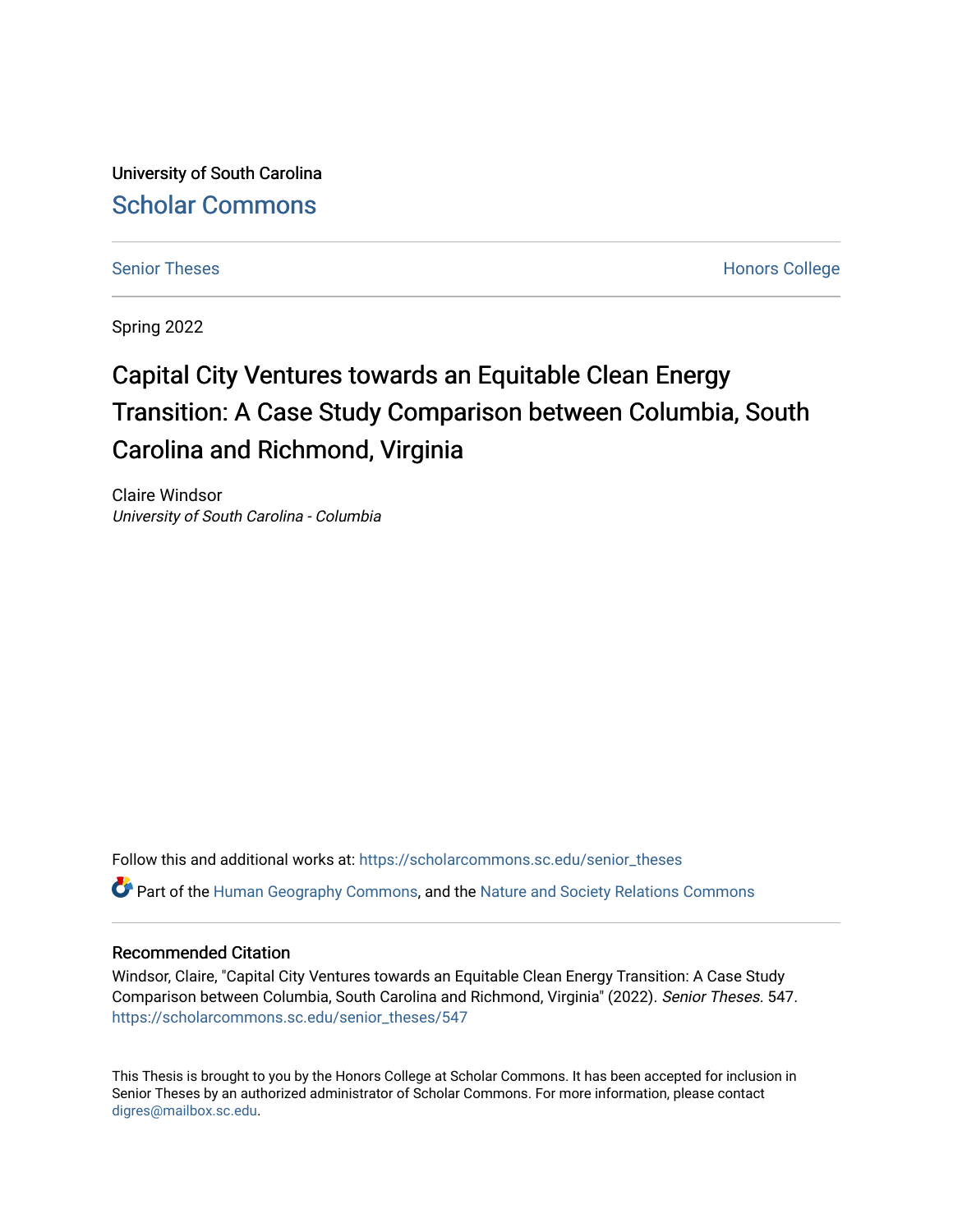Capital City Ventures towards an Equitable Clean Energy Transition: A Case Study Comparison between Columbia, South Carolina and Richmond, Virginia

By

Claire Windsor

Submitted in Partial Fulfillment of the Requirements for Graduation with Honors from the South Carolina Honors College

May 2022

Approved:

 $C$  the

Dr. Conor Harrison Director of Thesis

Cheft.

Dr. Shelley Welton Second Reader

Steve Lynn, Dean For South Carolina Honors College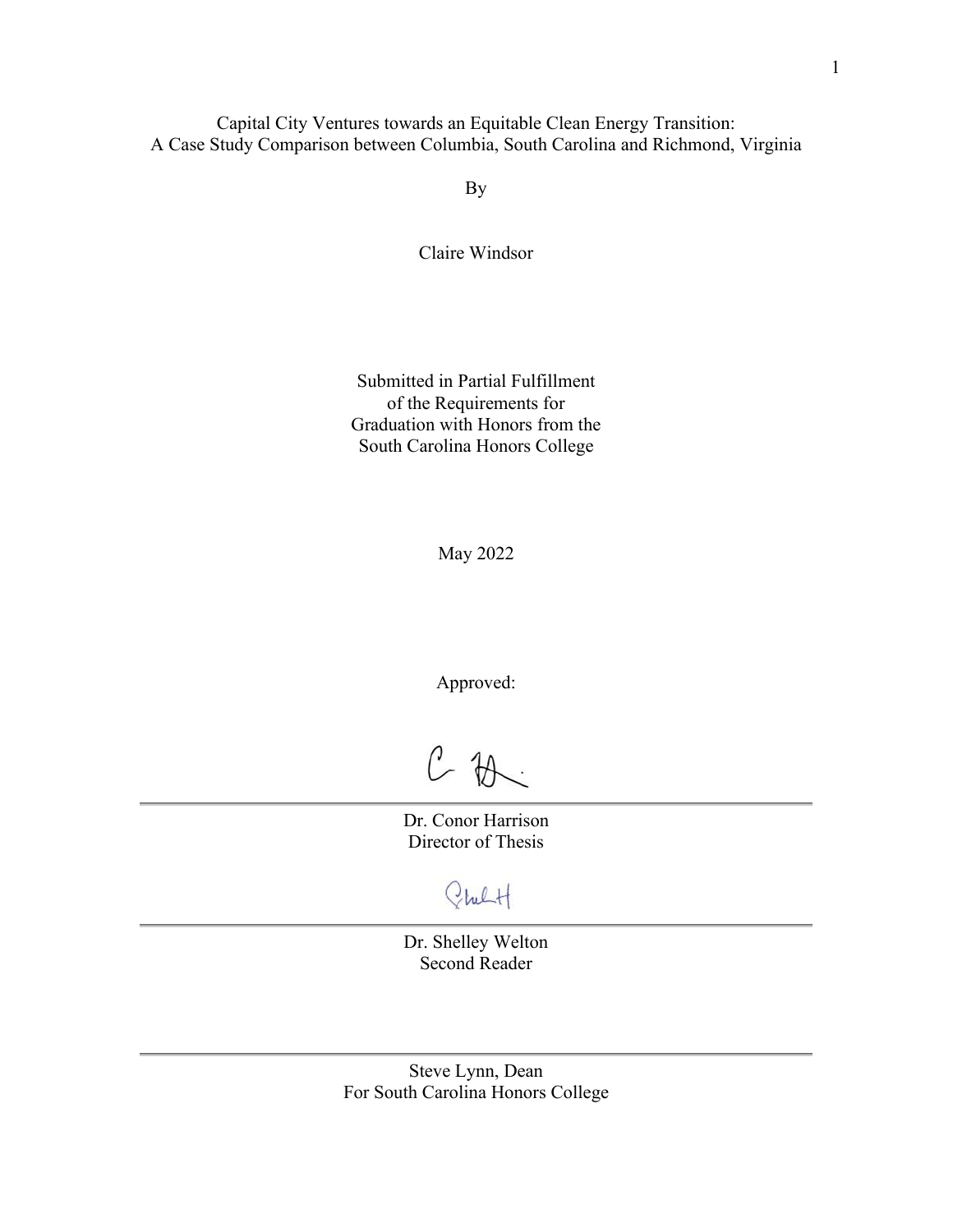# **Table of Contents**

# **Thesis Summary**

I have investigated the city scale efforts to transition towards clean energy. I researched the effects of state policy and energy market structure on localities' efforts to decarbonize their city grid. This includes two case studies about the cities of Columbia, South Carolina and Richmond, Virginia. These case studies serve as a comparison between two city's attempts to take advantage of or overcome challenges from state policy and utility regulations. In general, my thesis analyses the impact of larger political challenges in the U.S. from multiple levels of governance to adopt a clean energy grid and address climate change.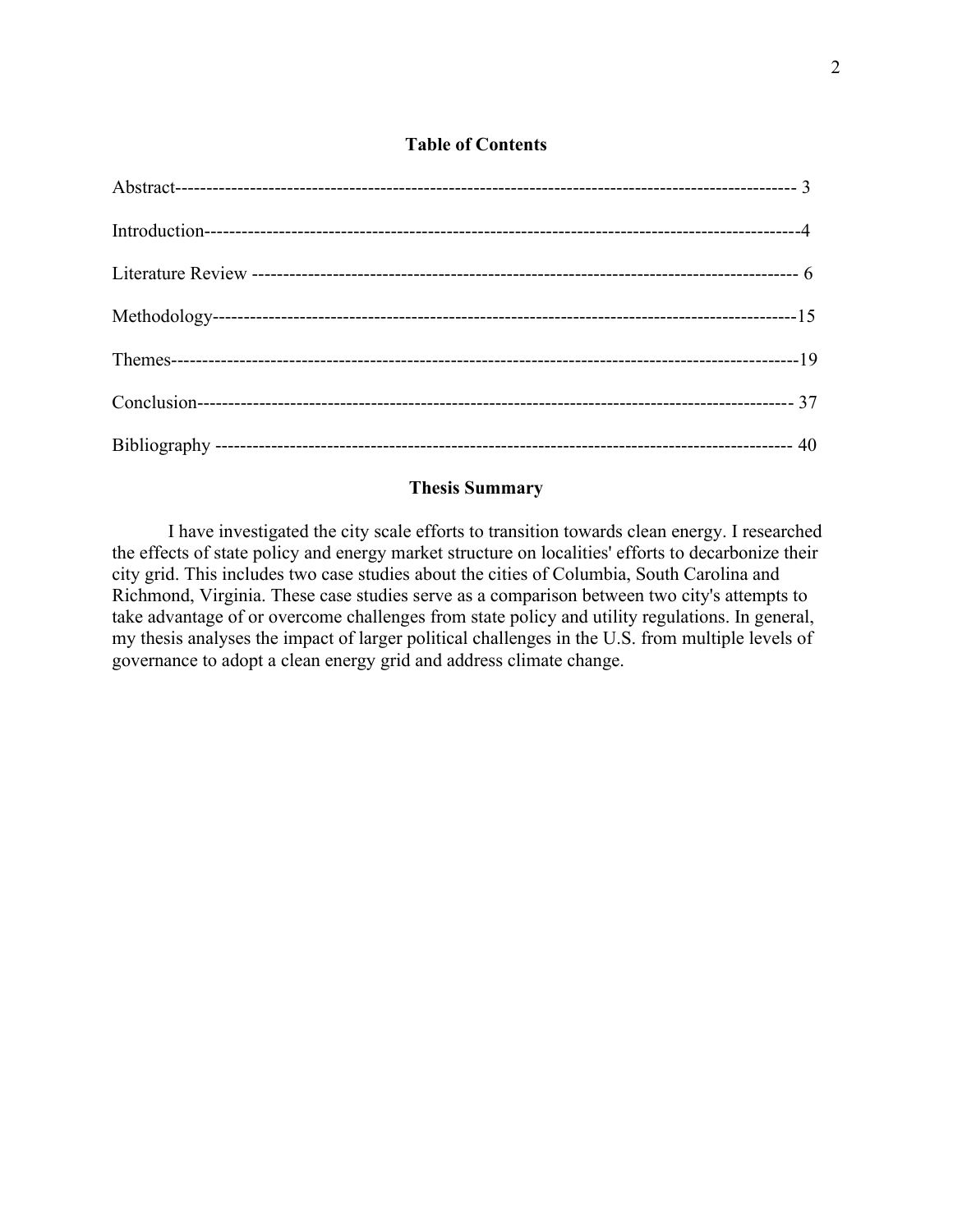#### **Abstract**

Combatting climate change requires a rapid transition to renewable sources for energy generation. In the United States, the electricity sector alone accounts for 28% of greenhouse gas emissions (28%), with about 63% of electricity generation derived from burning of fossil fuels (EPA, 2020). In order to lower greenhouse emissions from the energy sector, federal, state, and local policies must pave the way for renewable energy and energy efficiency innovations and policies. However, political action to address the effects and combat the causes of climate change have been limited due to political gridlock at the federal level. In addition, under neoliberalism, environmental and economic deregulation at the federal level has meant federal and state environmental policies have been limited, environmental goals are typically sidelined for economic priorities, and federal environmental laws are often ineffective even when passed (Heynen et al. 2008; Pretchel, 2020).

Federal deregulation has coincided with the devolution of political responsibility to states and local governments, a shift that has spurred attention to municipal efforts to combat climate change (Konisky, 2017). Cities have emerged as both critical actors and victims of climate change, as they are responsible for up to 75% of global greenhouse gas emissions and are the home of the majority of the U.S. population and GDP (Bulkeley, 2010). Because of the threats of climate change, cities are being forced to contemplate how economic development and growth can occur while also addressing climate change stressors. Urban responses – such as setting goals for 100% clean energy – are often motivated by the growing dissatisfaction with lagging federal and state level action and are seen as a potential win-win scenario for climate change responses (Bulkeley 2010). As a result, over 170 cities have set goals for 100% clean energy.

While cities have emerged as key actors in the fight against climate change, a gap has emerged between declarations for 100% clean energy and the meaningful implementation of those goals (Hallegatte 2008). Cities are challenged by questions of equity and institutional capacity, as the increased development of city initiatives for energy efficiency and carbon control may reinforce structural energy poverty issues (Reames, 2016; Welton, 2017). Municipal governments also face challenges stemming from the multi-level governance of the energy sector in the U.S., which requires attention to local, state, regional and federal regulations (Bulkeley 2005). Therefore, in order to create a more equitable approach, multiple climate policies may be mainstreamed within affordable and justice-oriented urban planning practices (Viguié, 2012) while also developing more equitable initiatives that are controlled by actors and entities outside of their jurisdiction (Konisky, 2017).

In several Southeastern U.S. cities, mayors and city officials have passed resolutions and created city climate action plans in order to demonstrate leadership for a clean energy future. Two states, South Carolina and Virginia, have different approaches and unique sets of challenges and opportunities based on the structure of the state's energy markets and state level governance. Virginia's electricity mostly comes from Dominion Energy, a Richmond, Virginia based investor-owned utility. The state is part of a Regional Transmission Organization, PJM, that covers multiple states, and it is also subject to state-level clean energy requirements. While South Carolina is also served by Dominion, the state has no access to competitive energy markets and has limited clean energy legislation. In Columbia, SC, Dominion holds a monopoly franchise to provide the city's electricity, but the utility is held less responsible for renewable energy innovations without state legislation direction.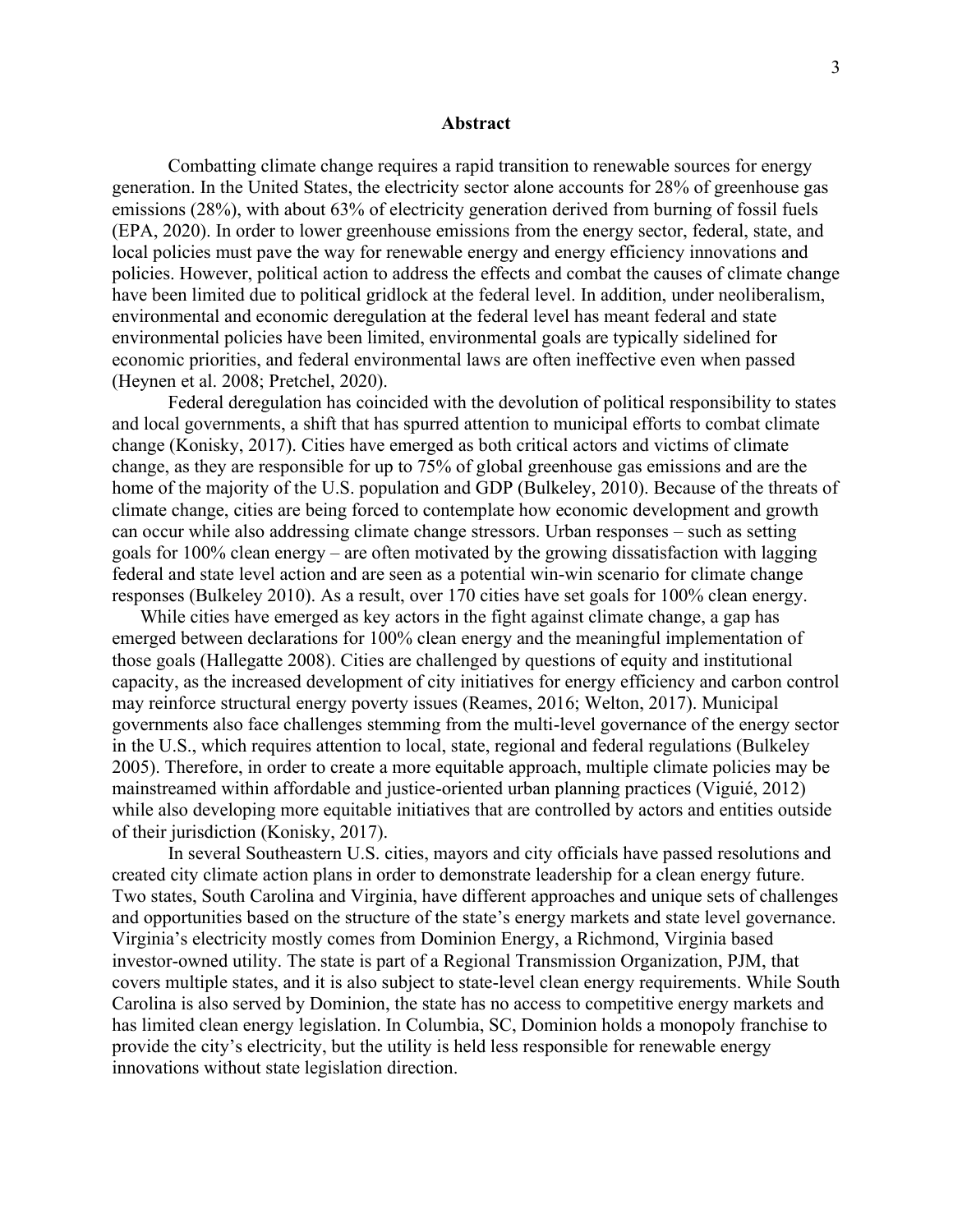The case of Columbia and Richmond provides an interesting contrast and demonstrates the multiple levels of utility governance. The home states differ in their responses to climate change in part because of political debates over the role of government to interfere with the fossil fuel industry. With Virginia's state level legislation requiring clean energy sources, its cities may be better poised to set their own clean energy goals and emission reduction targets, particularly when compared to South Carolina's delayed movement towards clean energy legislation.

# **Introduction**

Over the course of environmental policy history in the United States, definitions of the environment and more recently the term sustainability has significantly evolved. From the tension between conservation for the sake of the environment in contrast to anthropocentric views of human domination over nature, U.S. environmental policy during the 1960s and 70s recognized the interconnected nature and relationship between humans and the environment. With the birth of the modern environmental movement in the 1960s, marked by monumental legislation such as the Clean Air Act and National Environmental Policy Act, citizens realized how their actions have impacted the environment as well as their own health and wellbeing (Rinfret 2019). As environmental harms and impacts affected people's daily lives, bipartisan environmentalism grew throughout the country during an era of monumental environmental regulation.

However, in the 1980s the Reagan administration spurred a disintegration of bipartisanship consensus in the wake of neoliberal economic priorities and debate over governmental regulation. The budget for the Environmental Protection Agency (EPA) was cut, and with the broadscale movement for deregulation, the U.S. experienced a significant shift in how environmentalism would be understood moving forward (Rinfret 2019). From the 1980s to 1990s, the U.S. experienced both policy retrenchment and political gridlock, which produced the partisanship seen today in which Democrats are assumed to be more pro-environment than their Republican colleagues (Konisky 2008). This produces a conflicting view that economic progress and environmental protection cannot go together. Despite surges in environmentalism especially with Bill Clinton and Al Gore, partisan gridlock has impeded any legislative progress in federal and state levels (Lazarus 2014). Indeed, according to a League of Conservation Voters scorecard, Democratic pro-environment voting rose from 1970 to 2017 from 50 to 94% whereas Republican voting decreased from 37 to 5%. (Lavelle 2020)

While federal action through unilateral executive orders, as seen in Obama's administration, can boost environmentalism, new administrative shifts like in Trump's 2016 election can reverse and rollback those actions. Additionally, action on climate change is becoming increasingly difficult, in part due to misinformation campaigns from utilities, corporations, and politicians. During Trump's presidency, he not only removed the U.S. from the Paris Climate Accords but allowed nearly 70 environmental rules and regulations to be officially reversed, revoked, or rolled back (Popovich et al., 2019). This blatant undoing of Obama's administration's rules in favor of business interests and unyielding profit affected individual states. Because states implement federal laws through their own state agencies, state laws must be at least as stringent as the federal government (Konisky 2017). For Republican dominated states like South Carolina, the federal rollback of environmental regulation served to ease state level regulations. However, in states controlled by Democratic majorities like Virginia, federal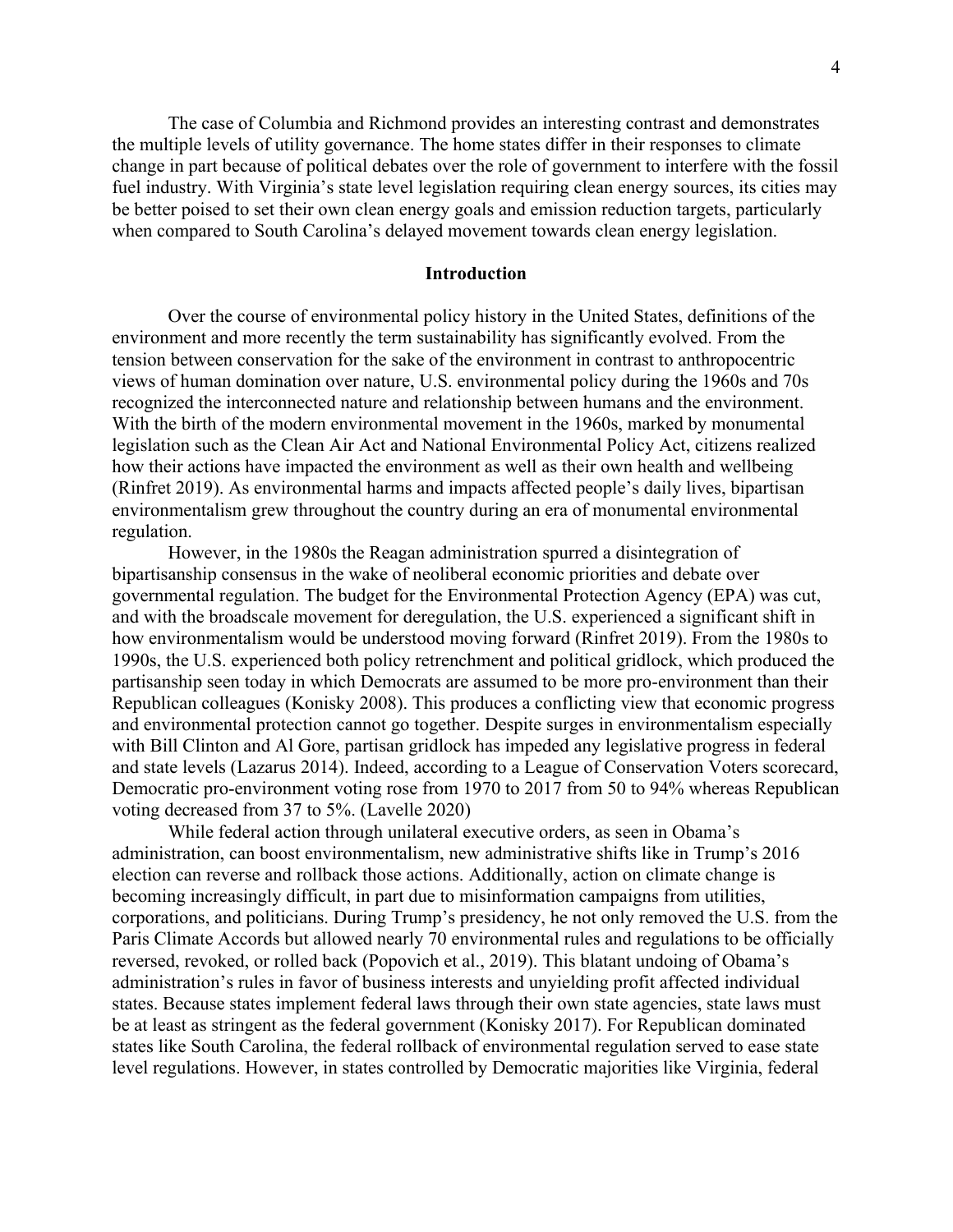action was transformed into partisan challenges to federal decisions by then exceeding those requirements.

Many states have developed their own climate action plans to reduce emissions and transition to a cleaner economy without the support or guide of the federal government. Environmental federalism at this scale and extent has resulted in 50 separate energy, transportation, climate adaptation, and environmental protection policies throughout the country. Reagan's new federalism era in the 1980s pushed environmental responsibilities down to states during the broader pattern of devolution (Konisky 2017). While this permits state authority, leadership, and freedom over its more local environmental concerns, states can be unable, unwilling, and even hostile to policy innovation (Konisky 2017). This results in greater polarization and a lack of coordination between states as reflected at a national scale even today with President Biden's administration's failure to pass climate focused legislation. While there is growing public acceptance and concern, especially from passionate youth groups, about the causes and effects of climate change, entrenched and gridlocked environmental politics in the U.S. may be the country's ultimate failure to solve climate change issues.

This evolution in environmental politics surrounding climate change has affected how the public, private sector, and politicians view various solutions. Because the energy sector is increasingly recognized for its harmful impacts on the environment, economy, and public health, solutions for renewable energy are rising to the top of political and even economic agendas. Fossil fueled energy has a high cost not fully realized by our electricity bill such as costs associated with fuel leaks or healthcare costs to remediate pollution harms (Greenstone 2011). Despite the current economic dominance of natural gas for electricity production, considerations for the social and environmental cost in comparison to renewables will help drive demand. Renewables are experiencing decreased costs in general due to technological innovation that is decreasing the upfront investment. Especially with developments in storage technology, there is growing scientific and economic evidence that 100% renewable is possible in the long term.

Cities are the primary focus of this paper because of the growing awareness of city's environmental impacts and their political roles in the United States and globally. While cities are often thought of as the antithesis of sustainable, recent years have reconceptualized cities as centers of sustainable economic activity and civic engagement. Even in the field of city planning, planners note the dramatic change over the last 50 years from a highly technical engineering focus on highways and suburbanization to more community-based sustainability focus. This paradigm shift has shaped the definition of sustainability from one strictly about resources and environment protection to a more intersectional definition focused on maintaining environmental health while supporting economic prosperity and social justice. Thus, cities represent the social, built, and biophysical systems within an urban environment. A more sustainable city focuses on both fostering diverse economic networks and committing to social equity goals in a way that ultimately reduces the city's carbon and ecological footprint (Talen, 2012). Because energy or electricity is a major source of pollution and consumption throughout a city, there are exciting opportunities for cities to take advantage of renewable energy developments. Since clean energy addresses greenhouse gas emission reduction, energy poverty, and economic savings, sustainable cities will transform into renewable energy landscapes in order to accomplish their climate action plans.

This paper examines the connections between climate change, energy policy, and local government in South Carolina and Virginia. These states are interesting examples of partisan effects on environmental policies, specifically around energy topics. In the Republican strong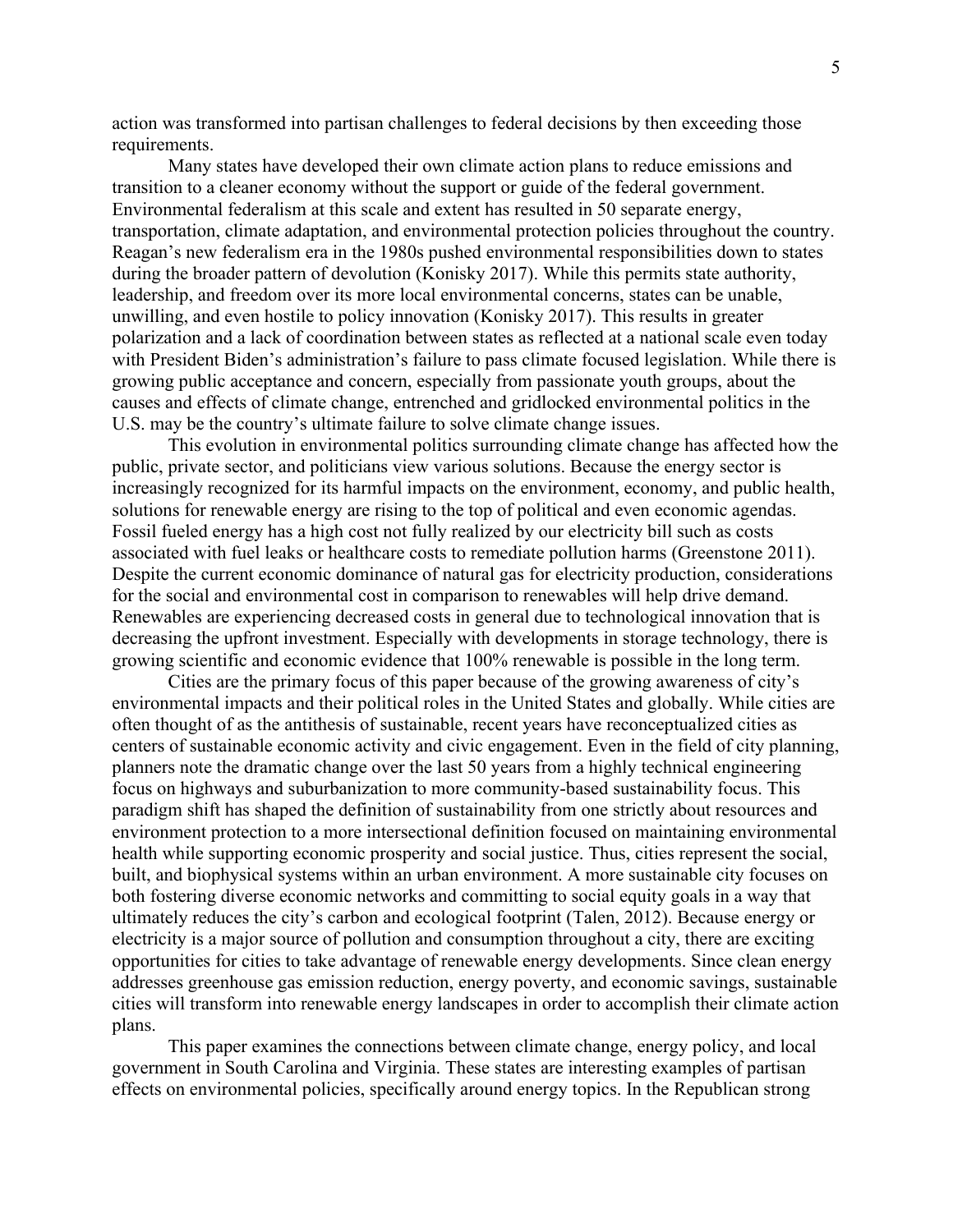South Carolina statehouse, discussion of climate change is taboo, with the common view that moves to alleviate climate change are standing in the way of economic opportunities with fossil fuels and status quo investments. At the same time, Republican principles of choice and freedom have opened up conversations about solar development, especially when the use of solar is tied increasing economic activity and jobs within the state. The 2020 Energy Freedom Act in SC marked a shift in political views towards clean energy advancements throughout the state, and subsequent scandals in the electricity industry have result in a greater focus on utility oversight.

In comparison to South Carolina, Virginia is more politically diverse state and experienced complete Democratic alignment in 2020, which set off a wave of clean energy policies. However, Dominion Energy, the major utility in the state, is entrenched in Virginia politics, and typically functions to hamper the full realization of Virginia's solar and wind potential. While both states are served by Dominion, the utility operates in two unique regulatory environments. Virginia is a so-called deregulated state, meaning it has some forms of wholesale competition, and is a member of the Regional Transmission Organization (RTO) called the PJM market. South Carolina remains traditionally regulated, meaning the Dominion operates as a vertically integrated monopoly in the state. However, both states have complicated energy landscapes within their complex and ever-changing political environments.

This thesis ultimately stems from my personal interests and experiences in geographybased research. From my energy policy and market research within the University of South Carolina Department of Geography, I found my initial passion for energy specific policy research and developments within the U.S. While my entire undergraduate experience has focused on sustainable development and climate change solutions, I have a specific focus within geography studies on urban environments. My fascination with the field of city planning encouraged me to explore local efforts to turn political aspirations into actual emission reductions. Likewise, my internships with Conservation Voters of South Carolina and the SC Energy Office provided me the hands-on experiences of state politics regarding clean energy. By interacting with clean energy politics on a state level and understanding those effects on local initiatives, I hoped to act upon my curiosity about this relationship and dynamic between the city and state, especially for capital cities. As a result of my research positions and internships, this thesis touches on diverse aspects of my undergraduate experience at the University of South Carolina in Columbia, SC.

# **Literature Review**

#### *Why cities?*

Due to rapid urbanization and trends towards city development, cities are key spaces that exacerbate climate change. Because of the large populations of people in cities, urban environments are responsible for rising greenhouse gas emissions. By some estimates, cities contribute to about 75% of global emissions (Bulkeley 2010). More than just emitters, cities are also extremely vulnerable victims to climate change effects.

Cities are major hubs of infrastructure provision. They are sites of energy supply and management, transportation systems, water treatment, and waste management among others. Climate change puts these urban systems at risk. According to the International Panel on Climate Change 2020 Fifth Assessment, urban sectors such as energy and water are interconnected in the way they interact as well as the way that they will face climate stressors. For example, severe flooding and storms put water treatment plants at risk alongside the electricity grid that supplies it energy. Local issues, including street flooding, will continue to worsen as the climate warms.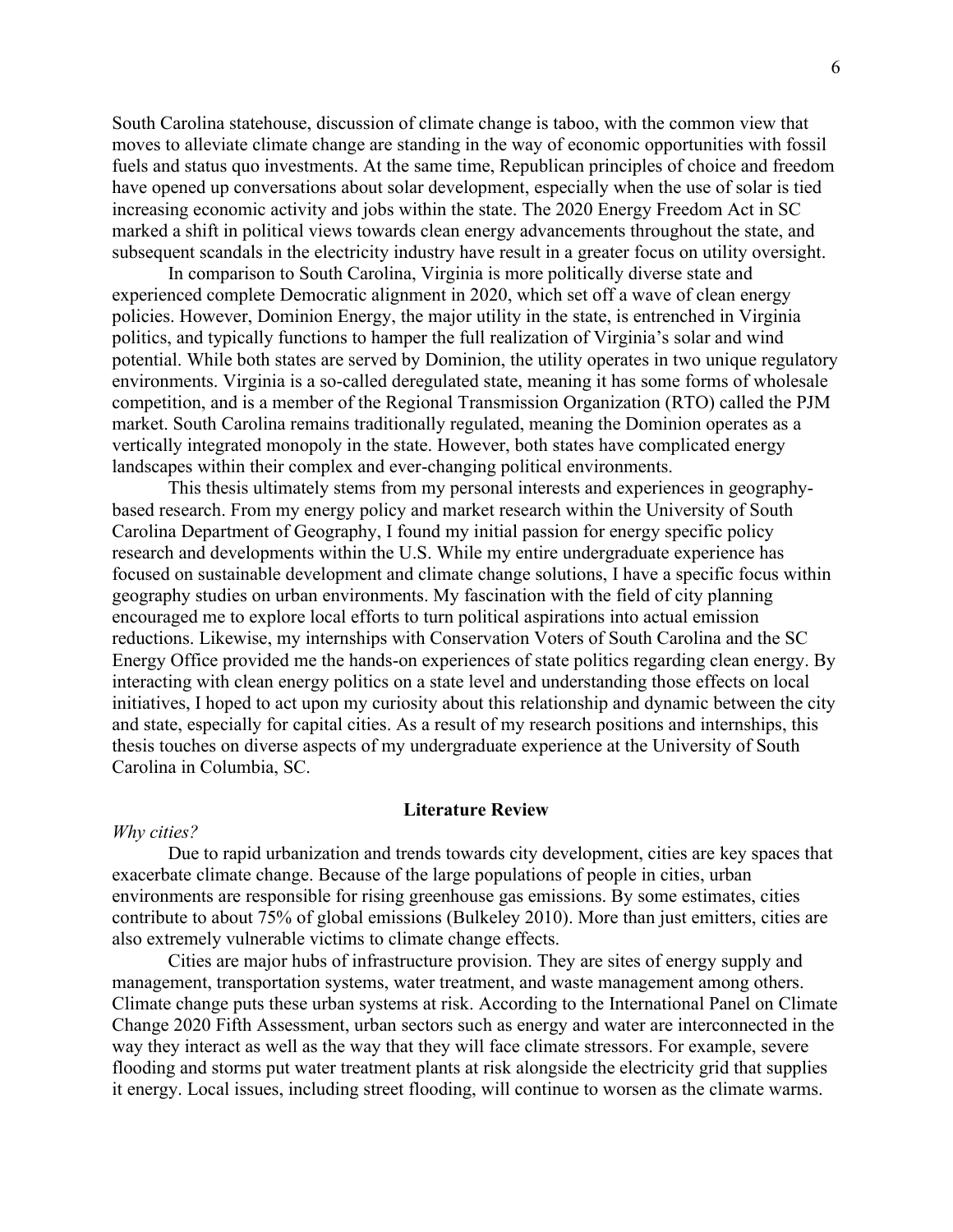Additionally, cities face a unique urban heat island phenomena as a result of rising temperatures that concentrate in highly paved and built environments. The impact of city heat then relates to stresses on other city systems, especially building energy consumption due to the rising demand for air-conditioning. Cities' intensive energy use on top of paved land surfaces results in a harmful generation of waste heat.

These urban areas of street flooding and urban heat are also interconnected with cities' historical legacies of racism and poverty. Remnants of city planning's redlining is still present in those disinvested neighborhoods and housing stock that face higher degrees of flooding and extreme heat incidents and vulnerability. Cities face interconnected issues, but also solutions when the reduction in poverty and reckoning of racial justice improving housing quality and investing in infrastructure and green space needs, then correlates to reducing the city's overall vulnerability to climate change. As cities invest in the expansion or improvement of their interconnected systems, they determine how they will deal with how they will contribute to the economic, social, and environmental devastation caused by climate change.

Many cities are politically poised and eager to implement ambitious policies that curb their emissions and combat climate change effects (Hallegatte 2008). As a result, urban governance of climate change has responded to shifts in state and federal based political authority (Bulkeley 2010). State and federal jurisdiction of climate change issues and effects have been rescaled by city leaders such that local networks of collective actors now self-govern in response to political stagnation at higher levels of government. In what has been coined 'ecostate restructuring', the emergence of the urban governance of climate change has reorganized state and federal regulation and political capacity. Not only are states responding to their frustrations with state and federal inaction, but there are clear trends in the devolution of political power to the local levels of government (Konisky, 2008).

In response to these changes, cities have pledged and implemented ambitious policies, becoming the site of governance experiments and demonstration projects designed to reduce greenhouse gas emissions. Cities are poised to take on this challenge because of previous experiences in coordinating partnerships and community involvement with local policies (Bulkeley, 2005). City focused policies deal residents' daily lives – the experiences of urban heat and flooding, for example – and local authorities have clear responsibility and duty to enact climate change focused policies. Local authorities are often more willing, confident, and able to undertake the sustainable development agenda in order to improve their community's livability standards in the future. Cities can lead by example, using municipal buildings to set precedents within their own communities as well as for those places outside of city limits. In general, the public desires government policies to match the geographic scale of the problem (Konisky, 2011). However, and perhaps more importantly, the choice of government level action matches political orientation and the general confidence in each level of government (Konisky, 2011).

Cities are strongly compelled to facilitate innovative policy programs because of both their politics and more progressive leadership. In general, American cities lean left politically, and oftentimes represent blue dots in larger red regions. Local elections and politics are technically nonpartisan and 'grey' in nature, as issues of zoning, trash collection, sewage, and other livability concern do not have an overwhelming partisan bias. However, climate change does, and cities are responding to determine their progressive politics and demonstrate their frustration with state and federal governance.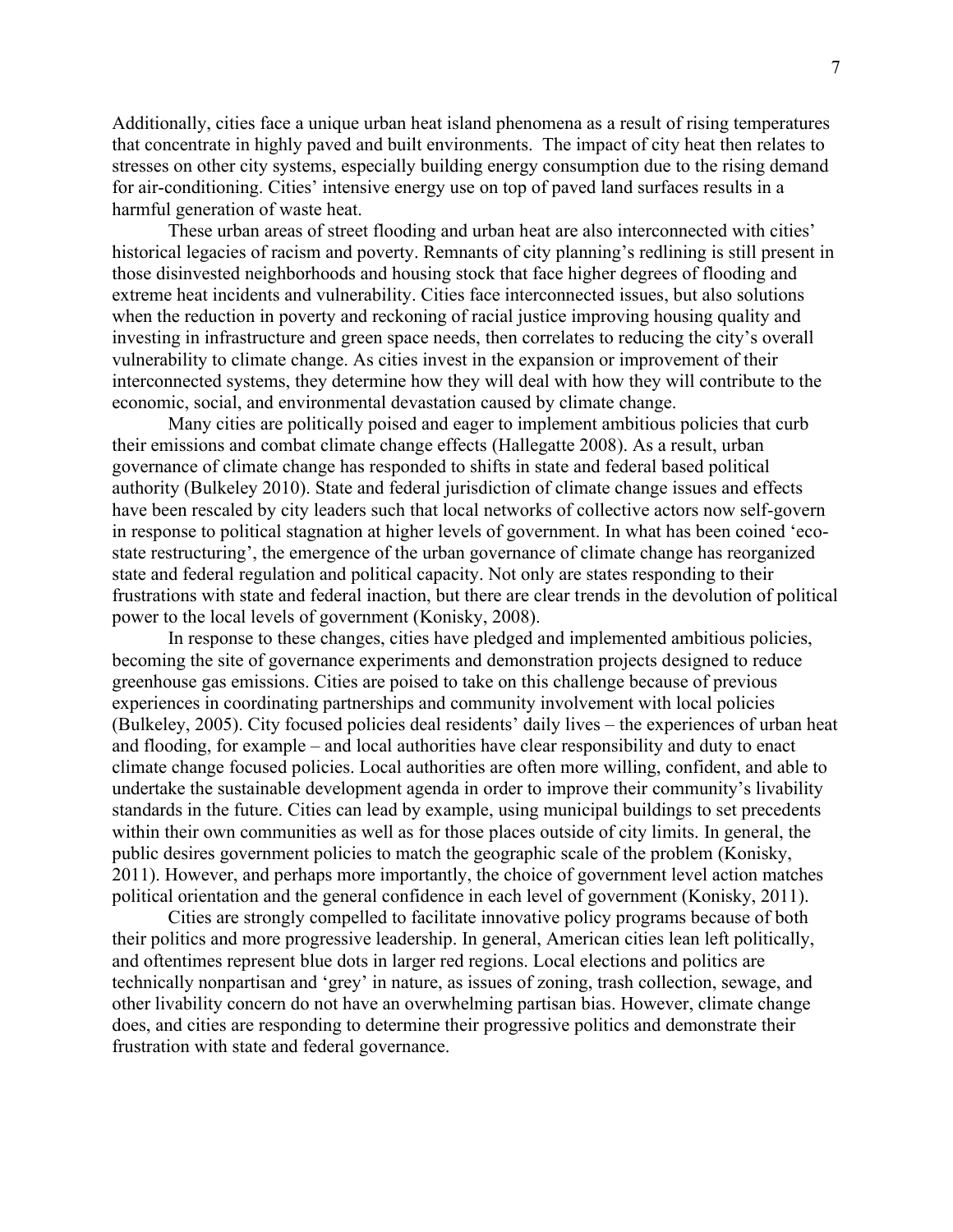#### *Why clean energy?*

Although there are many city responses necessary to combat and adapt to climate change, cities' growing energy, or more specifically, electricity consumption must be addressed in order to drastically reduce greenhouse gas emissions. In the United States, the electricity sector alone accounts for 28% of greenhouse gas emissions (28%), with about 63% of electricity generation derived from burning of fossil fuels (EPA, 2020). The energy sector accounts for patterns of economic growth and land use due to the infrastructure and resources necessary to produce electricity. There is a strong correlation between economic development measured in GDP per capita and energy consumption, with wealthier places tending to use more energy than those that are poor.

While transitioning towards clean energy has clear environmental benefits, in recent years renewables have begun to have favorable economic impacts in comparison with fossil fuel sources (Aznar, 2015). With subsidies and the near zero marginal cost for renewable energy, conventional fossil fuel generation of electricity will not match environmental protection or economic savings goals (Borenstein, 2015). Cheaper renewable energy for cities also means economic savings in other connected sectors. Because cities often rely on electricity to power their dense building stock, urban transportation systems, electric vehicle charging stations, and water treatment plants, lower electricity prices with renewable energy could mean economic savings for other departments.

Additionally, clean energy developments are interconnected with social justice issues and goals. With increasing energy burdens in economically disadvantaged regions of cities, energy is increasingly connected to how city's address legacies of inequitable development tied to racism and poverty. Because the energy price and infrastructure have influenced patterns of urban development, concentrated regions of historically Black and economically vulnerable communities tend to have higher energy burdens than wealthier, predominately white neighborhoods (Bridge, 2013). Environmental racism is also tied to the fossil fuel industry as many fossil-fueled energy plants have historically polluted impoverished communities of color. Additionally, any action that curbs greenhouse gas emissions and mitigates the harms of climate change so too ameliorates vulnerable communities that are more detrimentally harmed by urban heat and flooding effects. By decreasing the urban heat island effect and building urban resilience against climate change, cities decrease vulnerabilities that are especially prevalent in already vulnerable communities. In short, cities are increasingly recognizing how sustainabilityfocused work develops into multiple synergies across city departments for environmental protection as well as economic viability and social justice.

#### *What are cities' clean energy decisions and climate change policies?*

In order to understand the current state of urban political geography and the clean energy transition, it is important to recognize the context of city action more broadly in addressing sustainable development and climate change mitigation. In 1988, the Toronto Conference on the Changing Atmosphere was a political catalyst within the international science community to address climate change, but to do so in a way that linked climate change to sustainable development (Bulkley, 2005). In the 1990s, international councils and alliances grew to address the local scale governance of climate action, including the formation of the International Council for Local Environmental Initiatives and the Cities for Climate Protection Network (Bulkley, 2005). This movement towards international collaboration on a city level preceded the Rio United Nations Conference on Environment and Development. In the United States, cities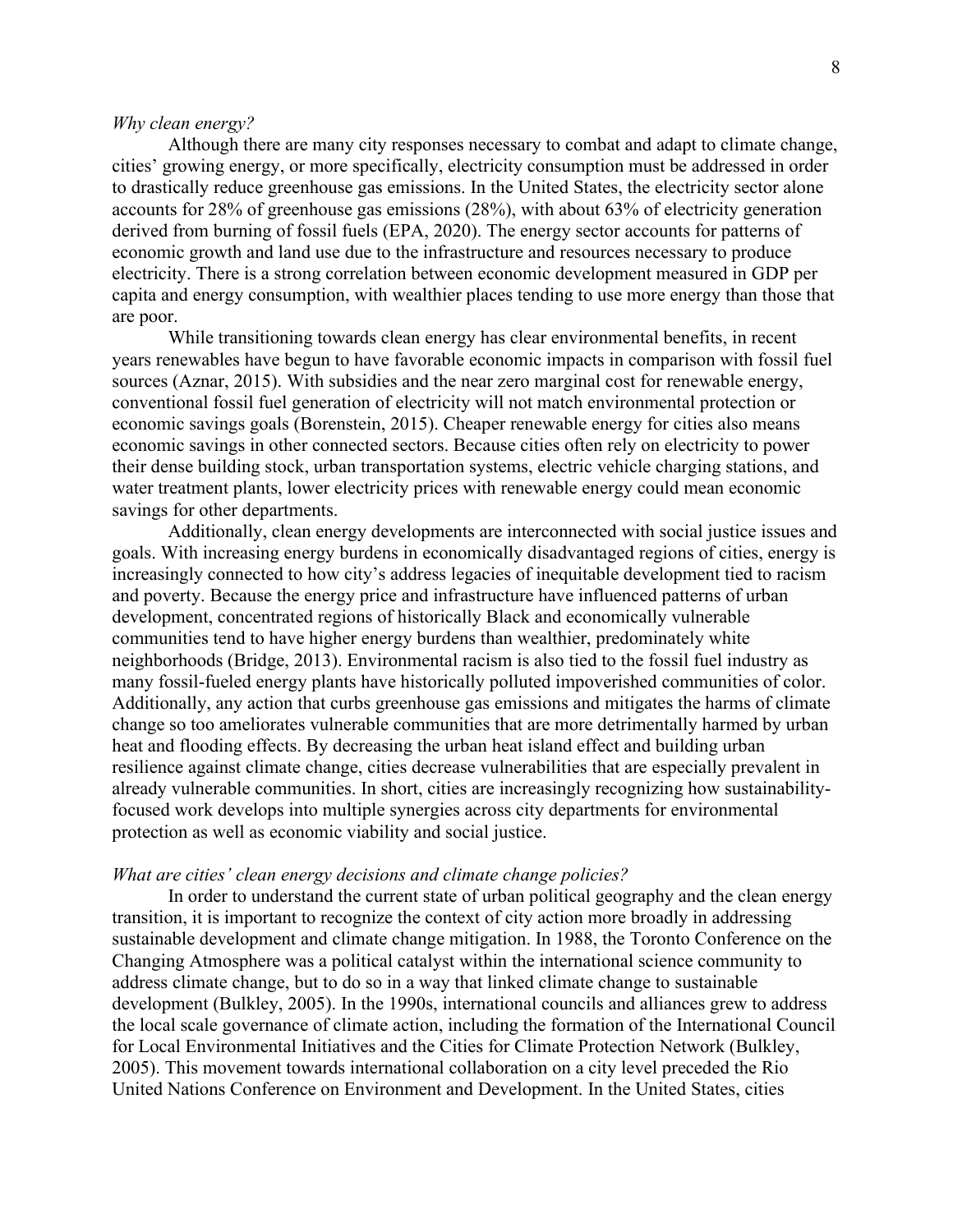specifically started creating their own greenhouse gas emission reduction goals and climate action plans.

In the broader U.S. political context, the 1990s represented a stagnation in advancing environmental policy. In the early 2000s, new generations of sustainability-focused city departments or mayor's initiatives ignited alongside a more grassroots network of urban leaders. For example, national municipal networks organized into the C40 Cities Climate Leadership Group, and some cities signed onto the U.S. Mayors Climate Protection Agreement (Bulkley, 2005). The 2007 U.N Conference featured local leaders from around the world, which then formed the Bali World Mayors and Local Government Climate Protection Agreement (Bulkley, 2005). In these first waves of municipal leadership on climate change, collaboration and networking were at the forefront at both national and global scales.

The most common city action has been the adoption of greenhouse gas reduction targets that are focused on the energy sector (Bulkley, 2005). In 2021, there are 34 states with a climate action plan and twenty-four with specific emission reductions goals (Center for Climate and Energy Solutions, 2021). This compares to over 180 cities that have 100% clean energy targets (Sierra Club, 2022). Within these emission reduction goals on energy consumption, cities pledge to meet targets for renewable energy, create energy efficiency incentives, and lead by example and education (Bulkley, 2005). Specific energy decisions revolve around these action plans, including conducting greenhouse gas inventories, tracking metrics, and creating updates of this plan. In order to procure clean energy, cities are focusing on distributed generation, which includes cities finding ways to incentivize, educate, and finance renewable generation to residents and businesses (Aznar, 2015). Between 2015 and 2020, U.S. cities procured 8.28 gigawatts of renewable energy through 335 energy deals (Gonçalves & Liu, 2020). However successful these on site, community, or off-site power purchase agreements were, this only represents 1% of electricity generating capacity installed in the U.S. (Gonçalves & Liu, 2020). Because of former President Trump's withdrawal from the Paris Agreement and the declining costs of clean energy projects, 2018 marked a major spike in renewable energy purchases (Gonçalves & Liu, 2020).

However, city clean energy actions are not likely to include intervention or advocacy due to the assumption that cities with franchise agreements with their incumbent utility have limited to no impact on energy decisions. Instead, cities' roles focus primarily on education and collecting energy related data and metrics either/both within municipality buildings or services and community wide (Aznar, 2015). Despite the ambitions of city policies to combat the climate crisis, there are important disadvantages of city level goals with growing gaps between rhetoric and action.

The effectiveness of city action has been called into question due to issues of institutional capacity, with many local governments not yet equipped with city staff that can handle the procedural and financial power to fulfill climate action plans. Even if cities had institutional capacity within their own staff and council, cities have had limited political economy to take on even city level reforms necessary to decarbonize their electricity grids (Bulkley, 2005). Since major reforms in the energy market in the 1990s, localities have been excluded from energy decisions. In cities without a municipal energy utility, local governments are oftentimes not stakeholders in engaging with their utilities or regulators about energy policies. This is increasingly important for new local renewable energy projects since over 90% of U.S. city's renewable energy purchasing was accomplished through off-site power purchase agreements (Gonçalves & Liu, 2020). This purchasing method is a form of retail electricity choice that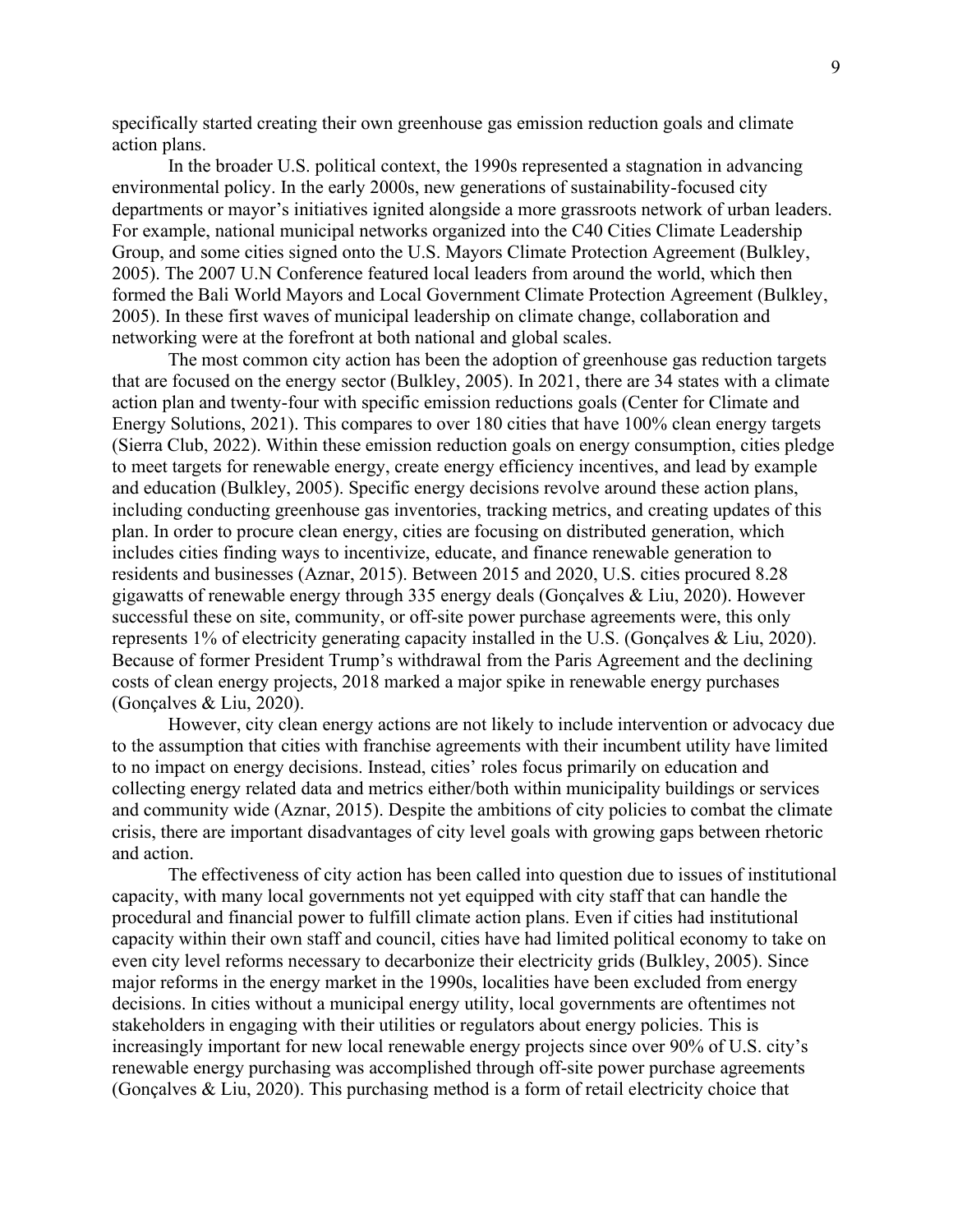allows for cities to purchase energy from off-site utility scale projects. Additionally, off-site PPAs are usually made by localities with Community Choice Aggregation so that they aggregate their demand in bulk and use long term contracts (Gonçalves & Liu, 2020). None of these options exist for regulated, monopolized energy markets, so cities that do not have utility choice cannot as easily make these purchases and decisions. However, with the rise in interest for environmental based criteria for energy decisions, progressive and metropolitical local governments especially have used partisanship to make clean energy a politically nuanced agenda item (Bridge 2013). Nonetheless, cities are still far from conducting major reforms and wielding their power to implement their clean energy goals. The gaps between city pledges and actions continues to grow due to insufficient and stringent staff capacity, financial resources, and large-scale policy experience. Without the personnel and funding to support energy-related goals, cities cannot comprehensively turn words into actions (Aznar, 2015).

While cities face additional challenges. One is the continual question of how to grow and develop when confronted by the challenges of NIMBYism (not in my back yard), affordable housing, urban sprawl, and the tendency to make decisions in the short term to save money and attract more businesses. An additional challenge is posed by the rise of privatization and marketbased solutions, in which cities become centers of economic competition between each other in order to attract a growing population of businesses, employees, and investors.

As a result, cities deal with a multi-faceted complication to their clean energy goals. While cities propose clean energy goals in order to combat climate change, they neglect to realize that reducing their carbon footprint may mean reducing city growth to a more sustainable rate. Clean energy goals and climate change initiatives may not follow their capital investment model, even though the initial upfront cost for such investments will transform into tremendous savings over time, especially as those upfront costs decrease. Clean energy technology and the savings from clean energy and energy efficiency poises cities to take advantage of their economic and political power to make an environmental impact. If cities plan for energy efficiency, sustainable resource and land use, and dense zoning, urban landscapes may become sites of climate change solutions instead of disasters.

While cities are increasingly emerging as major political actors in the clean energy transition and fight against climate change, there are key advantages of state and federal level decisions and actions worth recognizing. Because the causes and effects of climate change do not reside in a city or regional boundary, federal and state governments may be better equipped to manage large scale interstate spillovers (Konisky, 2008). The national and state agencies overseeing clean energy development may be able to better capture the economies of scale of the infrastructure and political developments necessary for the state and nation as a whole to undertake a major energy transition. In order to address the possible inefficiency and rigidity of national standards, state level control could account for state level differences and their unique situations without getting too overwhelmed and detailed with local level differences (Konisky, 2008). In the political race to the top, there is merit in raising standards and creating regulatory pressure by allowing states to experiment and innovate policies. This could also apply to local experimentation and competition between cities, but state authority has additional agency and access to the funding and scale necessary to undertake those policy changes and experiments.

While local leadership engages the public in a more participatory and responsive way to local environmental concerns, there is risk of disengagement if cities fall prey to making false promises that cannot be accomplished with limited institutional capacity to implement those goals. Likewise, a city's economic goals to continue its unrestrained growth may make the public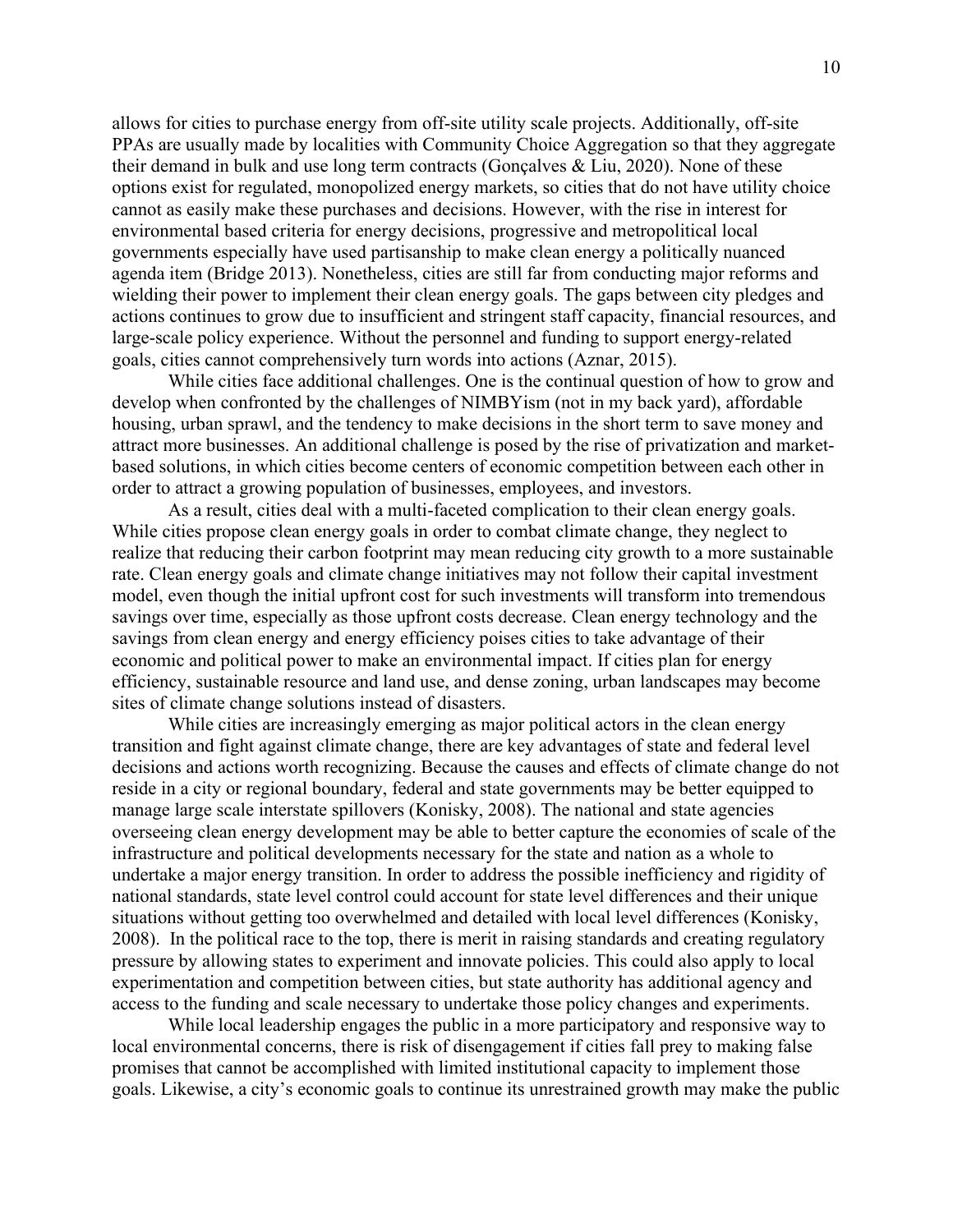hostile to the upfront costs of innovation and adaptation to climate change. There are still overwhelming challenges for cities to understand and undertake once they adopt climate action plans and clean energy goals. In order to then address why some cities are ahead of others and how cities can progress, it is invaluable to first understand the city's context about how they got to their current clean energy goals.

## *Columbia and South Carolina Context*

Following Barack Obama's federal funding towards city initiatives and pipelines of environmental projects, the City of Columbia funded their first full-time sustainability coordinator position and created a volunteer board called the Climate Protection Action Committee (CPAC). According to their bylaws, the purpose of CPAC is to recommend and oversee the development and implementation of the city's sustainability projects and programs while developing and advocating for strategies to lower emissions, adapt to climate change, and protect the city's environment. The years 2008 through 2010 also marked the city's use of federal grants to buy renewable energy credits to power their city. In June 2017, Mayor Steve Benjamin sponsored, and the City Council approved, a resolution that established a city-wide goal of transitioning to 100% clean energy by 2036. This future year would mark the city's  $250<sup>th</sup>$ anniversary as a city. At this time, Mayor Benjamin became one of the four co-chairmen Sierra Club's Mayors for 100% Clean Energy campaign (Office of the Mayor, 2022). As a member of the US Conference of Mayors, he sponsored a clean energy resolution that reflected his own city's resolution. Mayor Benjamin approached the sustainability coordinator about the 100% goal, which had come as a surprise to. The mayor, council, and staff members accepted this challenge thereafter. Despite a stated goal around clean energy, CPAC and the sustainability coordinator's work was primarily oriented around waste and recycling. Even as concern for environment and climate action grew in response to Trump's environmental policy reversals, the city remained mostly inactive in response to stagnant state policies and utility support.

Despite these frustrations, the city continued to prioritize environmental concerns due to the severity of climate impacts. Outside of political motivations and effects, Columbia enacted climate-focused legislation in response to momentous and ongoing climate events. In 2015, Columbia endured the aftermath of Hurricane Juaquin. This climate event destroyed the city's hydroelectric power plant, harmed the city's water infrastructure, and left vast portions of the city underwater. In one day, the Columbia Metro Airport recorded 6.7 inches of rain on October 4<sup>th</sup>, 2015, which surpassed the previous 1959 record (National Weather Service, 2015). The rainfall rate was about 2 inches per hour that devastated urban areas with higher runoff rates from impervious surfaces. This disaster was exacerbated by failing infrastructure such as dam failures and pipe washouts. Without proactive climate adaptation and event preparation measures, the city could only react afterwards by improving its stormwater management. The city is also infamous for its slogan "Famously Hot", which now is felt literally with its intensely hot and humid summers. According to a vulnerability and preparedness report by The Johns Hopkins Bloomberg School of Public Health and Trust for America's Health, South Carolina is the tied with four states as the second most vulnerable to climate change and the second least prepared to address the public health effects (McKillop, 2020). Columbia's urban heat island effect is only exacerbated by the intensifying heat across the region that leads to heat related illnesses and deaths (Kahler, 2021). These major impacts from climate change will only worsen with the state's lacking preparedness and willingness to address long term sustainable solutions.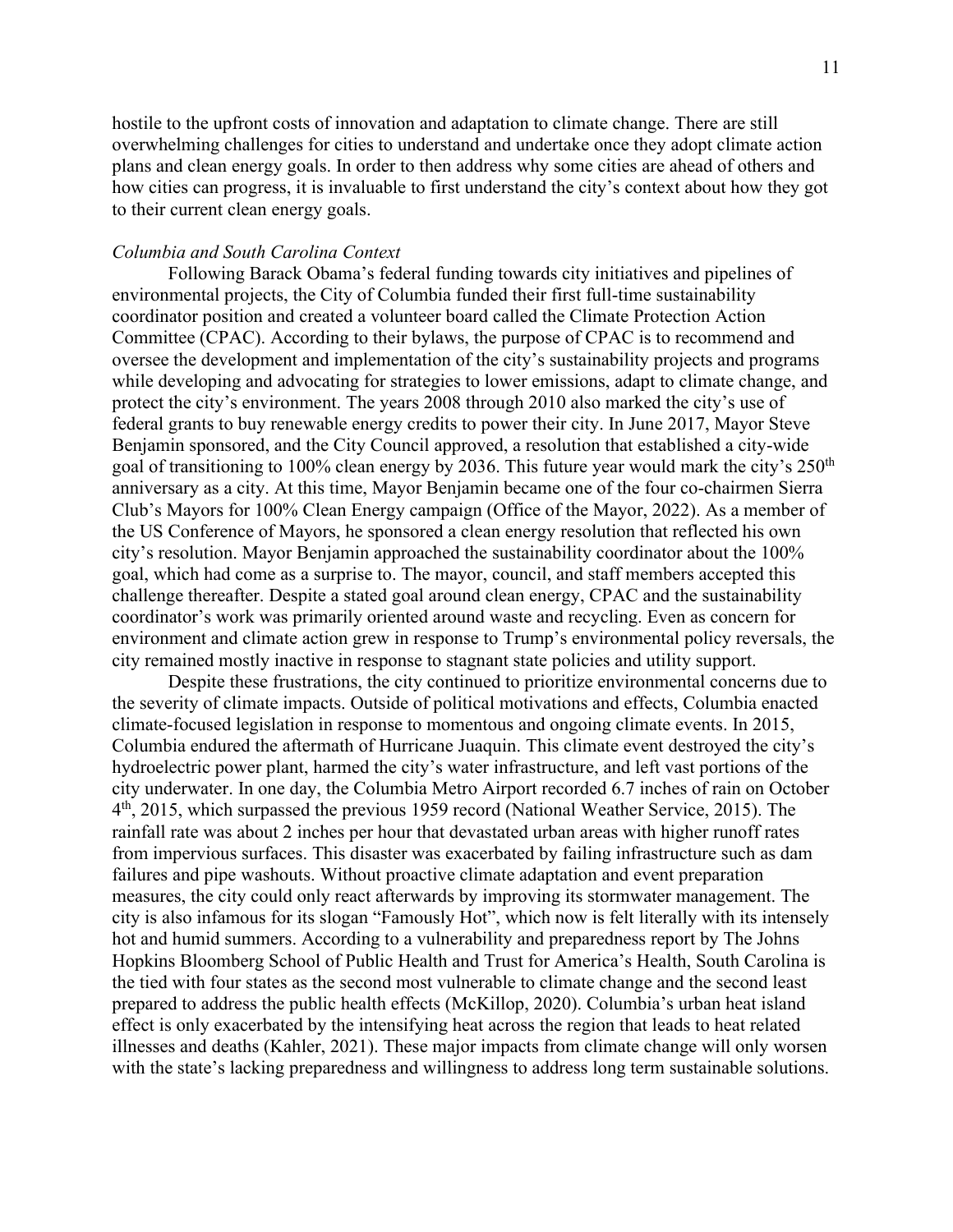Like most of the Southeast, Columbia deals with growing energy burdens since they must rely on air conditioning to alleviate hot conditions. According to Move.org research on utility bills, South Carolina's average electricity bill is the  $8<sup>th</sup>$  most expensive in the nation  $(8<sup>th</sup>)$ (Roberts, 2022). The state's energy poverty arises not because of high utility rates, but because of its climate, aging housing stock, and limited energy efficiency across the state (Byrd, 2020). As a result, state residents paid \$1735 for electricity in 2016 and the state had the 6th highest electricity consumption per customer (Byrd, 2020).

Dominion Energy is one of two investor-owned utilities in the state and holds a monopoly franchise to provide the city's electricity. While the company has pledged for carbon neutrality, its South Carolina generation is 75% fossil fueled as of 2019 (South Carolina Energy Office, 2020). In addition, South Carolina has a goal of only having 2% renewable energy by 2021, and nothing beyond (DSIRE, 2020). In 2014, the state adopted its first net metering legislation known as Act 236 or the Distributed Energy Resources program, which allowed for residential and small-scale solar producers to receive credit from excess power to the utility's grid (Quiroz, 2019).

Despite this limited push for clean energy policy, the state has increasingly targeted energy reform as a top agenda item as a result of the 2017 VC Summer Nuclear Plant crisis. After years of legislative approval and utility investment in nuclear plants, two of the state's utilities' (SCANA and Santee Cooper) abandoned the \$9 billion construction of the V.C. Summer twin-reactor project, which was only 40% completed (McLeod, 2017). This political and regulatory crisis called many utility decisions and legislative and Public Service Commission approvals into question. Because this greatly affected South Carolina ratepayers, legislators were highly motivated to seek energy regulatory reform. As of July 2020, a former utility executive plead guilty to taking more than \$1 billion in ratepayer and investor money. He also told investigators how the utility deceived regulators to approve rate increases at the expense of the local ratepayer (Collins, 2020)

The state's major progress towards energy reform that included major steps towards clean energy policy came with the 2019 Energy Freedom Act. Act 62 included utility customer rights and protections, solar net metering tariffs, neighborhood community solar, small solar power purchase agreements, voluntary renewable energy programs, and integrated resource plan requirements (Office of Regulatory Staff, 2022). The theme of this act was in competition, utility scrutiny and review, and protection of the electricity customer. The central principal for the Public Service Commission and the Office of Regulatory Staff became protecting the ratepayer and serving the public interest. While solar energy only accounted for 2% of the state's 2020 generation, all new generating capacity in 2020 (470 megawatts) is powered by solar (EIA, 2021). Additionally, legislators on both sides of the political spectrum are increasingly recognizing the economic arguments since the solar industry invested about \$2 million in 2021 and thousands of jobs into the state (SEIA, 2021). Most recently, the state has continued its efforts to pursue energy reform by legislatively approving an energy market reform study committee to investigate energy competition (SEIA, 2021).

Despite these reforms, a South Carolina Solarize campaign found through surveys that residents are interested in their own or shared solar initiatives, but they have a high level of mistrust in utility decisions (Quiroz, 2019).This South Carolina energy policy context demonstrates that while the state has been realizing its potential for renewable energy and utility reform, there are major political changes still necessary to fulfill this potential and reap the benefits especially to ratepayers.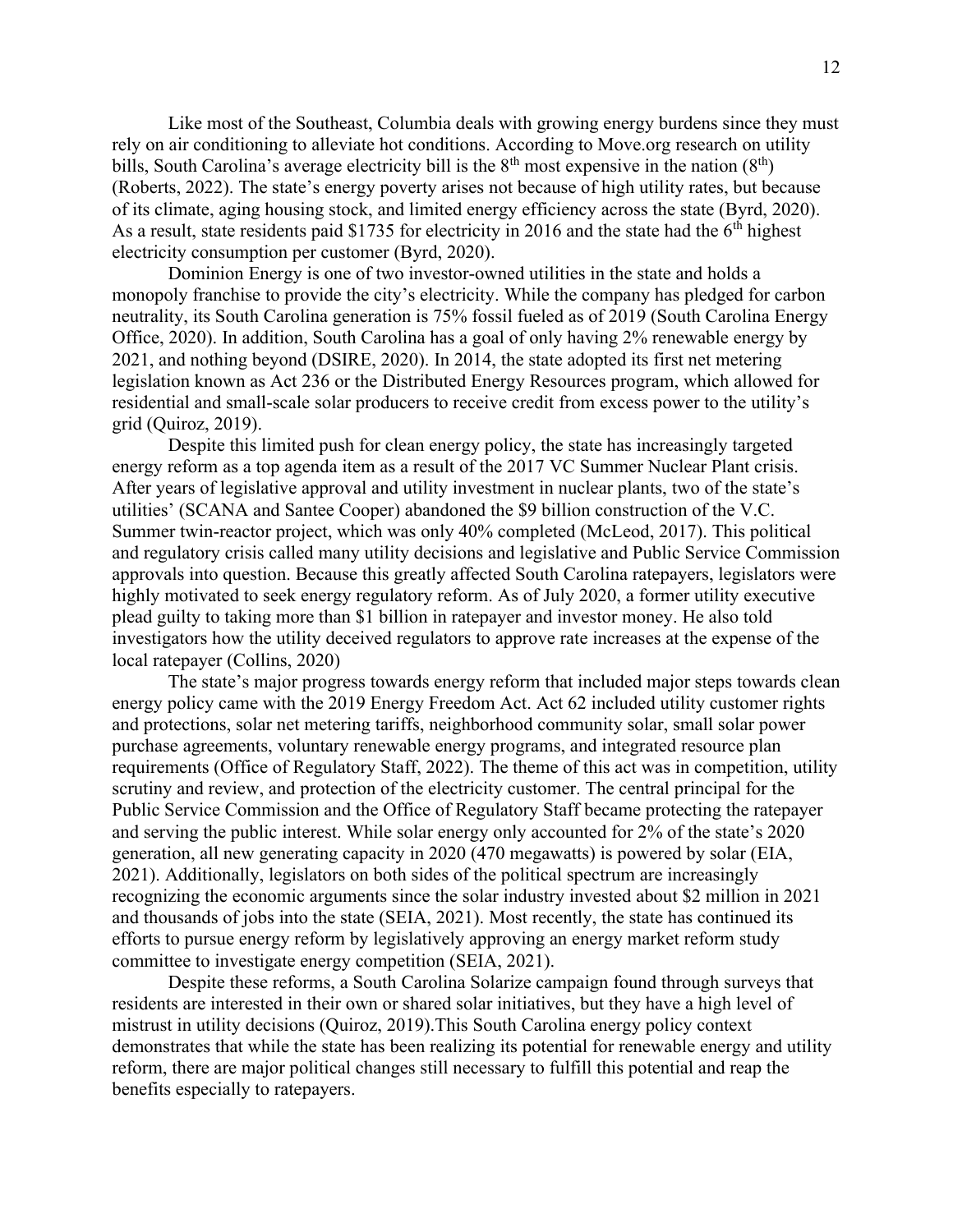#### *Richmond and Virginia Context*

Richmond's move towards 100% clean energy started in a similar way to Columbia, with federal decisions enabling and motivating city action. In 2009, Richmond's city council established its Green City Commission to provide sustainability expertise to city council with consultation and collaboration with state government and other city departments (Zatcoff, 2021). Federal funding from the Obama administration helped the city to first realize its sustainability goals and work back in 2010. The city then developed and adopted its first sustainability plan in 2012 to focus on economic development, energy, environment, open space and land use and transportation. Virginia saw widespread collaboration in order to implement these federal policies such as in the creation of the Virginia Energy Efficiency Council in 2014 and Virginia Municipal League Green Government Challenge (Zatcoff, 2021). However, it was federal inaction and reversals that motivated Mayor Stoney's 2017 pledge to still fulfill the Paris Climate Accord goals through local initiatives. In 2019, the mayor made the city's climate action plan even more ambitious by pledging 100% instead of 80% emission reduction in order to reach net zero emissions by 2050.

These two moments set the city's sustainability office into motion with their climate action plan stakeholder and writing process, called RVA Green 2050. From 2017-2019, the city's sustainability staff built internal capacity, researched, and modeled its climate impacts and solutions, participated in racial equity training, and gathered internal and city-wide data to inform the rest of the planning process (RVA Green 2050, 2022). This process includes five working groups comprised of 125 citizens that are both stakeholder and community based. While everyday residents can become involved, the sustainability office also specifically recruited key partners from within the city, including business leaders, campus staff, non-profit leaders, and more. These working groups include a Racial Equity & Environmental Justice Roundtable and topical working groups (Buildings & Energy, Community, Environment, Transportation, and Waste), who all assist the sustainability office in determining strategies to accomplish their goals (RVA Green 2050, 2022). The city also received a grant for technical modeling and consulting, from Green Link, in order to understand their carbon footprint and craft goals that would achieve net zero by 2050. Through consultation, community input, stakeholder meetings, and city approval, the city has identified the following priorities: racial equity and env justice, government accountability, community wealth, housing and buildings, neighborhoods, health and well-being, engagement, and communication

RVA Green 2050 continues to be supported within the city through the planning department and council. Richmond's city planners adopted Richmond 300 in 2020 as the new master plan for the city to plan for growth over the next 20 years. This document incorporates sustainability through its discussion of equity, resiliency, environmental protection, and more. Because the city is currently experiencing population growth, city planners are assisting the city understand how it can use its current land in the most effective and efficient manner. City planners recognize that good planning policy is good climate policy. For example, Richmond's planning policies for solar installations have assisted the city's renewable energy goals, which led to its recognition as a SolSmart GOLD community for its efforts to make it faster, easier, and less expensive for residents to put solar on their homes and businesses (RVA, 2022). The city council continues its involvement with its original net zero ordinance by not only supporting the sustainability office in its mutual desire to be an example for sustainability cities in the Southeast, but also by reinvigorating city and public attention with new ordinances. The most recent 2021 climate emergency ordinance passed by Richmond's city council that set out twelve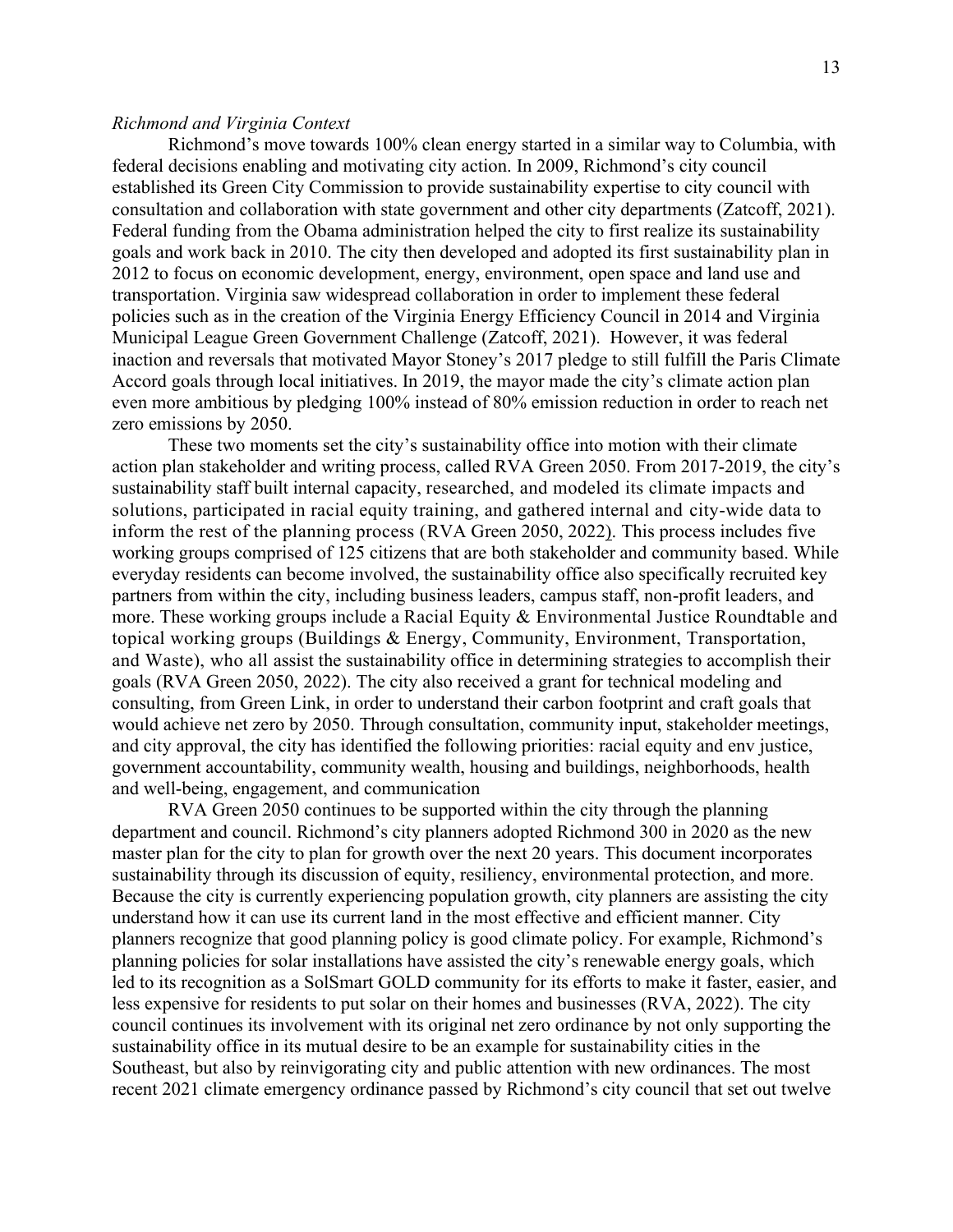ways for the city to continue its climate action and improve its path towards net zero. This stance also raised awareness about the seriousness of climate impacts on the city, including flooding and urban heat. Additionally, the Climate Equity Index within the RVA Green 2050, uses GIS mapping to identify frontline communities disproportionately affected by climate change (RVA Green 2050, 2022).

Similar to Columbia, Richmond experiences devastating flooding from extreme precipitation events on a recurring basis. Richmond, like most of the state, has already aging infrastructure that was not meant to withstand such extreme events. This leads to Richmond's agenda and funding prioritization of stormwater system maintenance and repair as the city struggles with such frequent inundation (Vogelsong, 2021). These events disproportionately impacted low income and minority communities who have been historically forced into worse housing situations at lower elevation. According to the work of a southside district organization called ReLeaf, historic and current inequities in infrastructure investments has meant that low income and minority communities are the most at risk (Lee, 2021).

The entire city faces extended heat waves and more extreme temperatures that will impact their own public health, property, services, and budget (RVA, 2022). However, the city has also realized how its redlining legacy has led to extreme urban heat effects in these same communities. Local university research by Dr. Jeremy Hoffman literally maps out how the pattern of higher surface temperatures matches formally redlined neighborhoods. Due to historical housing policies in Richmond, current heat events disproportionately expose and impact low income and communities of color (Shandas et al., 2019). This 'lived experience' of climate change has a huge impact on these households' energy use to keep cool (Hoffman, 2020). A 5-6 degrees Fahrenheit difference in these neighborhoods explains why energy burdens are so high for already vulnerable communities.

Because Virginia has increasingly become a more purple-blue state, especially with growing city populations and its proximity to Washington D.C., the state politics have transformed its clean energy transition. Under the former Governor Northam administration, the Democratic aligned state in the House and senate welcomed a sweeping victory of different energy focused policies and goals. In 2019, Executive Order 43 signaled major changes in the state's energy landscape moving forward. Then in 2020, the Clean Economy Act codified these policies with the introduction of a state mandated renewable portfolio standard and energy efficiency resource standard targets. These standards focused on solar and offshore wind, while also included equity provisions that would ensure a just energy transition, especially for former fossil fuel workers. The state's entrance into the Regional Greenhouse Gas Initiative was also a signal for equity since the money raised in this regional program would be carved out for lowincome energy efficiency programs. In the state's third auction with RGI, the state raised \$43 million in revenue that would be 50% for low-income energy efficiency and 40% for resiliency projects (Vogelsong, March 2021). Additionally, state agencies worked on an environmental justice council in order to analyze impacts to historically economically disadvantaged communities. This statewide signal was symbolically felt even in the name change for the former Department of Mines, Minerals, and Energy, which is now the Virginia Department of Energy or Virginia Energy.

Dominion's response included a recent request for proposals for utility scale renewable energy projects, community solar, and small-scale solar projects (Dominion Energy, 2021). Upon completion, these projects have the potential to power 2 million homes at peak output, which is a major step towards accomplishing the state and utility-scale net zero goals (Dominion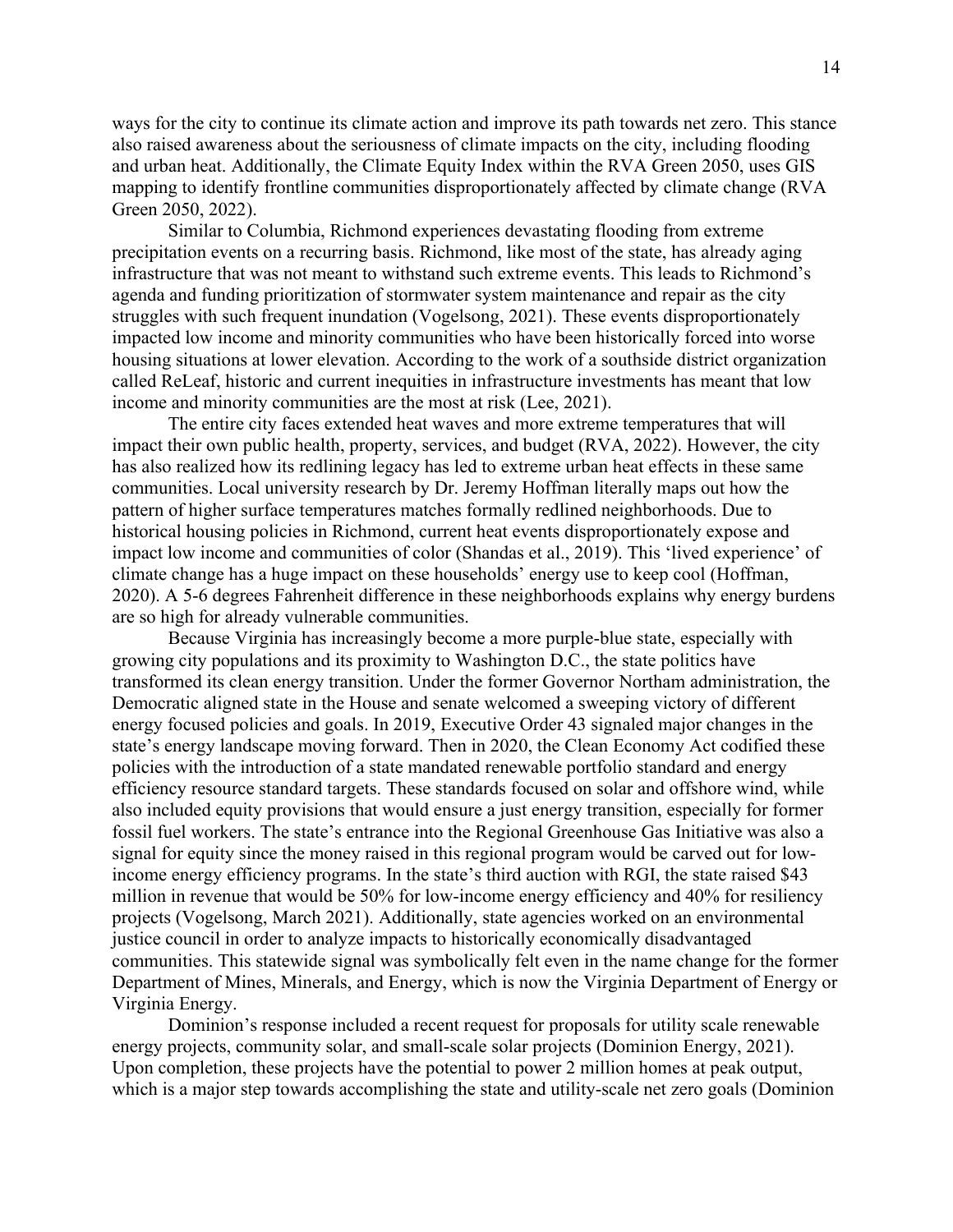Energy, 2021). From a local perspective, the utility's request for proposals has also included guidance for cooperation with local governments. Despite this demonstration of compliance and progress, the state must still reckon with utility entrenchment in Virginian politics. The utility serves about 5 million of 8.5 million residents and a major contributor and influence within the Commonwealth for both parties (Dominion Energy 2021). Only most recently in 2021, Dominion came under scrutiny by the State Corporation Commission for the first review of its rates and earnings in six years. This controversy arose due to over \$1 billion in excess profits that they tried to recover from retiring coal plants early (Vogelsong, Oct 2021). As a result of this review, customers received \$330 million in refunds and \$50 million reduction in rates for the future (Vogelsong, Oct 2021). While Dominion continues its role as a major donor and stakeholder within the legislative process, the state's policies and regulations have noted a shift in this traditional relationship that will bring more scrutiny and demand.

This state and utility leadership was not merely a symbolic shift in policy, but a tangible set of changes and actions. The statewide goal matched Richmond's emission and clean energy goal of achieving 100% carbon free electricity by 2045. The Virginia Clean Economy Act has been the state's largest piece of energy legislation that became an enormous lift for agencies and localities alike to then implement clean energy goals together.

Given this overview of the context in Columbia and Richmond, I seek to answer the following research questions:

- What were the critical motivations for local action on clean energy in these two cities?
- How is the City of Columbia and Richmond planning to meet their 100% renewable energy goal?
- What were the key differences between Richmond's and Columbia's processes to meet their renewable energy or emission reduction goals?
- Do these plans consider issues of equity and justice?
- What power do electric utilities exert within political and economic spheres in these cities and then states more generally?
- What effect does market regulation and state legislation have in the utility's movement towards clean energy?

# **Methodology**

# *Literature Review, Background Research*

I began my research with a literature review to better understand historical and emerging efforts by cities to combat climate change by promoting and transitioning towards clean energy. I collected a diverse array of scholarly articles and case studies about clean energy politics and city level decarbonization efforts. I utilized the University of South Carolina's online database and Google Scholar to find these reports. Additionally, my research mentors and connections in the clean energy policy field provided me with guidance and resources for my literature review. I collected key quotes and annotated these papers in order to analyze and synthesize all of the relevant information. I thematically organized these notes and used them to develop my research questions. Much of this information is contained in literature review.

After investigating the climate change mitigation efforts of cities more broadly, I delved into relevant articles and online resources detailing the efforts in the City of Columbia and Richmond. I reviewed both cities' climate action plans and comprehensive planning documents.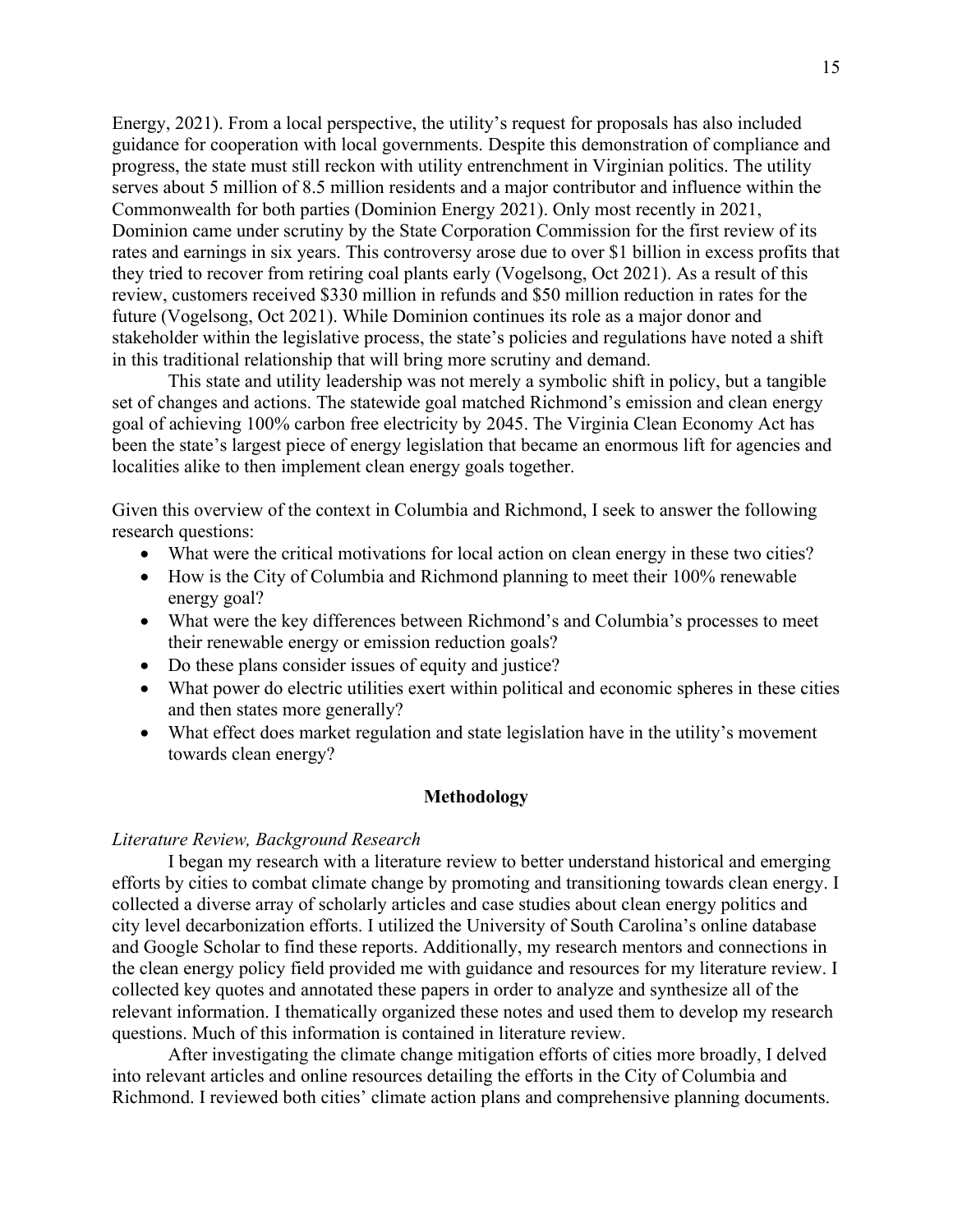I drew on local and state newspaper articles to discover relevant coverage of each city's climate change experiences and clean energy or environmental politics. I reviewed each city's website for online materials to learn more about its city staff and political structure and discovered available information about each city's historical environmental protection efforts (including their environmental volunteer commissions). By reviewing each city's website for background information, I also collected contacts for interviews with city staff, politicians, and volunteers. My initial methods for collecting and reviewing background research and city specific information assisted the subsequent interview process.

#### *Interviews*

Once I had conducted sufficient background research, I collected contact information for the interview process. I found most of the contact information on government and organization websites. If I could not find their contact information online, I networked with other interviewees or known contacts to determine the interviewees' email. I emailed each representative with a formal invitation that introduced the subject of my research and outlined the parameters of the interview. When they accepted my request, we decided on a time to meet virtually through zoom or a phone call.

I was successful in interviewing 45 people, representing a range of stakeholders: members of city councils, the mayor's office, and city staff in the departments of planning, sustainability, and public works. For a clean energy advocacy perspective, I interviewed representatives from statewide environmental policy non-governmental organizations, including Conservation Voters of South Carolina (SC), Sierra Club SC, and Coastal Conservation League from South Carolina and Sierra Club Virginia (VA), VA Clean Energy, Green New Deal VA, and Extinction Rebellion VA from Virginia. Additionally, I interviewed individuals from interstate organizations such as the Southeastern Sustainability Director Network, Southeast Energy Efficiency Alliance, and the Urban Sustainability Directors Network. I also collected state agency contacts so that I could discover state-specific perspectives from each state's energy offices and environmental protection agencies. Because both cities are served by Dominion Energy, I also contacted the utility's government affairs representative. Due to my previous experiences and connections at the University of South Carolina, I did not interview their Office of Sustainability representatives. However, I did interview sustainability representatives from the University of Richmond and the Virginia Commonwealth University in order to understand Richmond's major stakeholders and partners.

I prepared for each of these interviews by creating a standard outline of questions. Once I finalized a list of prepared questions, I organized these according to theme and how I would conduct the interview. However, after a few of my first interviews, I realized that I would ask this outline of questions according to how they naturally arose from the interviewees' responses. I kept track of how I would continue to the next question by writing notes continually throughout the interview. I also took notes in order to draw out the key themes. This process helped me connect recurring ideas across all the interviews. It also inspired new ideas for research in order to answer new questions or investigate more about a specific event or idea. Each of these interviews were conducted via zoom except a few phone calls when a zoom call was not possible. I recorded these meetings with their permission, so that I could transcribe the audio into written text. This also allowed me to review the audio in the future if I needed to review a specific quote. Once I concluded the interview, I followed up with the contact to thank them for their time as well as follow up with any remaining questions or ideas that we had shared.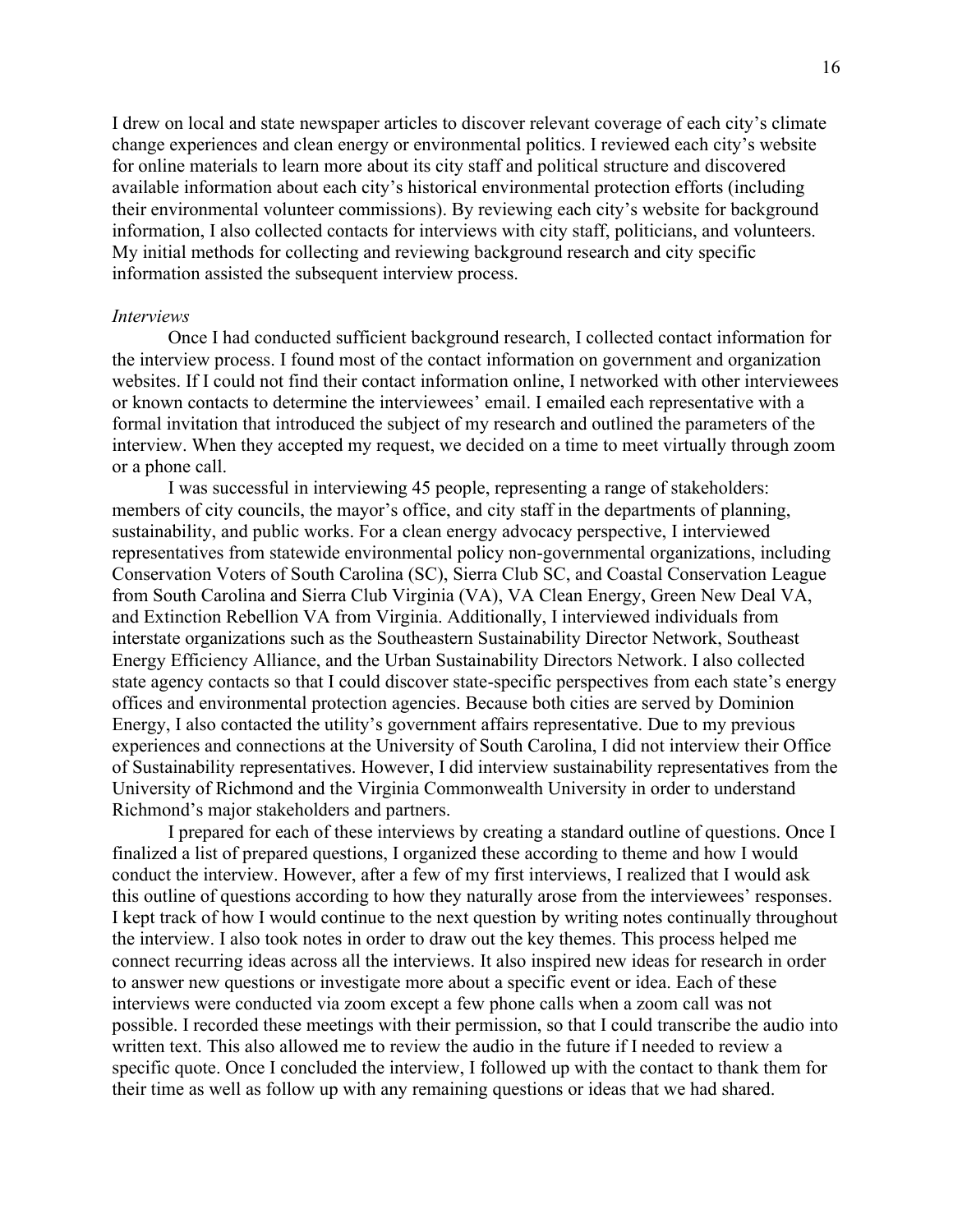# *Transcript Annotations and Dedoose Coding*

At the conclusion of my interview process, my research mentor used Rev.com to roughly transcribe each audio recording into a word document. For a review of my interviews, I reread each transcript. During this process, I highlighted and bolded key quotes that fell into themes and central ideas. As I noted each recurring comment or unique quote, I took notes in a separate document about my ideas and questions as they developed. This then became a central outline for the thematically organized key findings. I used Dedoose, a qualitative analysis software package, to code each bolded text under the outline of themes. By reviewing the transcripts once more with Dedoose, I started to organize the themes more concisely and make connections across all of the interviews. The coding process also allowed me to compare and contrast between my interviews from Richmond and Columbia.

# *Columbia Specific Ethnography: Observation*

In addition to my interviews, and due to my proximity as a student in Columbia, SC as well as my connections to sustainability networks in the city, I became involved as both a nonparticipant and participant observer to my research as it developed. At the time of my interviews, I was an intern for the South Carolina Energy Office, which had frequent participation in Columbia's Climate Protection Action Committee public and advisory meetings. I maintained distance between my research and professional commitments by refraining from disclosing opinions or interview comments during these meetings. Likewise, I ensured that my interviewees knew that this work was on the behalf of my honors thesis and the University's Department of Geography research and not the intent or work of the agency.

However, my interconnected roles played a part in how I observed the functions and effectiveness of the city's work. For example, I learned more about the city's limited external collaboration from my firsthand experiences communicating to the city in this role. Additionally, I developed personal opinions about the effectiveness of the city's climate or clean energy forward actions because of the frustrations iterated at these public meetings. While I was not an active participant at meetings between outside organizations or agencies and the city's sustainability committee, I was able to observe the limitations of city and statewide collaboration. I also learned more about the developments and functions of the volunteer environmental committee as it occurred in real time outside of my interviews.

Participant observation allowed me to develop my questions or ideas more deeply through my first and secondhand experiences. While this involvement in my research may present limitations as a biased researcher, this process allowed me to build a rapport with my interviewees and target audience. Both in my interviews and the communication thereafter, my interactions with this group became more established and casual. This allowed me to become more integrated into the city and state environment as a researcher instead of creating strict separation between my research and professional work. Since I did not have the same connections in Richmond, I was unable to build the similar type of rapport and observation, which then limits my comparison. However, sustainability connections are inherently interconnected in what is already a small field of study and work. Thus, I still worked under the same approach of intersectionality and networking in order to build a network of interviewee contacts and then understand their own city and state environment. Overall, the power of networking whether near or far proved effective in forming central themes from two distant cities with similar underlying themes and experiences.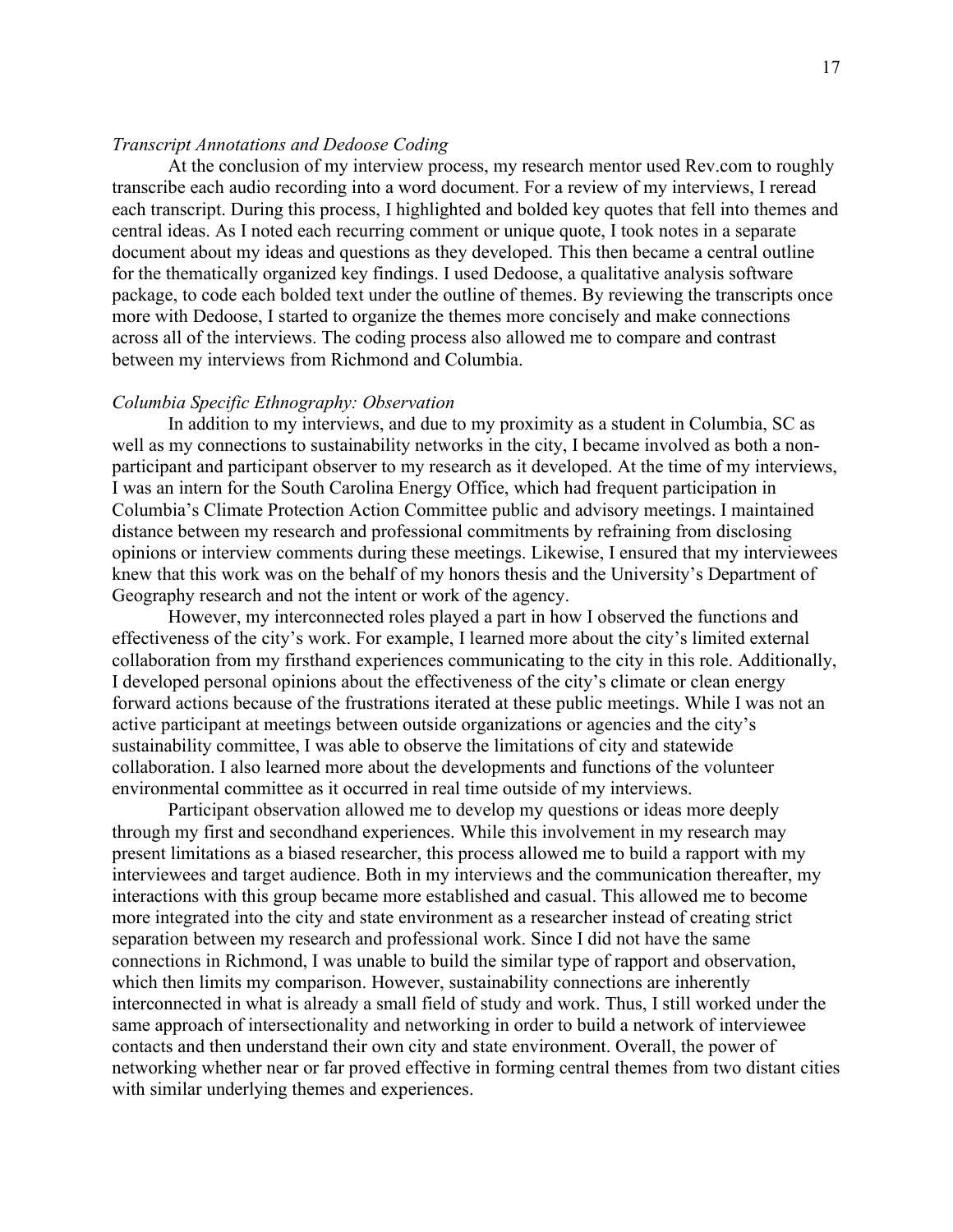# *Communication to interviewees and presentation of research*

Upon processing the interviews and drawing out the key findings, I worked outside of my honors thesis to communicate this research to the interviewees themselves. I sent the final draft of my thesis to each of my interviewees, so that I could possibly spark or reignite connections, conversations, and future collaboration. Because one of the most important findings includes the importance of relationship building and collaboration, it was my goal that by sharing my research, I could watch my research findings become new actions that each city takes to advance their sustainability efforts.

Likewise, while writing what would become this final draft of my thesis, I wrote two white papers for each city. These concise papers focused on key findings and recommendations for both cities as they continue their internal and external sustainability and clean energy focused work. Additionally, I set up a city-specific virtual meeting with council members, staff, and the volunteer commission, most of whom had been interviewed, in order to present these white paper's findings and engage in dialogue about the results and their opinions or questions thereafter. Thus, the paper resulted in engagement and collaboration in hopes that it inspired new and continued passion for their work. This research resource was city specific, but also broad enough for it to become a source for ideas for other cities. As a result, I presented this paper to the Urban Sustainability Directors Network and the Southeastern Sustainability Directors Network. Therefore, the thesis and two white papers developed into a resource for future city staff and environmental leaders and researchers.

#### *Challenges and Limitations of Methodology*

Despite fulfilling my research goals, there remain challenges and limitations to my methodological approach and research outcomes. Firstly, I conducted this research under a limited timeframe. I only captured at most a decade's worth of experiences and firsthand knowledge from the interviewee's careers. By the time I finished with my interviews, I would not be able to collect opinions and news after that process. This was specifically limited for the City of Columbia, which has had a mayoral election that has uncertain effects on the city's leadership and actions to address climate change. Additionally, I conducted interviews right before Virginia's state governorship change, a change that has since also affected Virginia's clean energy politics. However, most interviewees were well informed on the longer and most recent history of energy and environmental policy at multiple governing levels in the United States.

The scope of the interviews is restricted to the specific timeframe of my interview process. Likewise, each interviewee's answers are limited by time within the interview itself, as interviewees may feel pressured by their schedules or their ability to answer broadly or with many details. Depending on my own or the interviewees' work or personal schedules, some interviews were constrained by time to expand upon their answers. This meant that some interviews were more rushed than others. Despite this limitation, the expertise and interconnected experiences of the interviewees still provided much depth and breadth necessary to construct a comprehensive narrative.

I was also challenged in recruiting all the interviewees that initially I had desired. I was not successful in confirming some key perspectives that I hoped to include. During the entire outreach process, I was unable to confirm state legislative interviews. Likewise, it was difficult to connect with state agency leadership that seemed nervous to share direct opinions on clean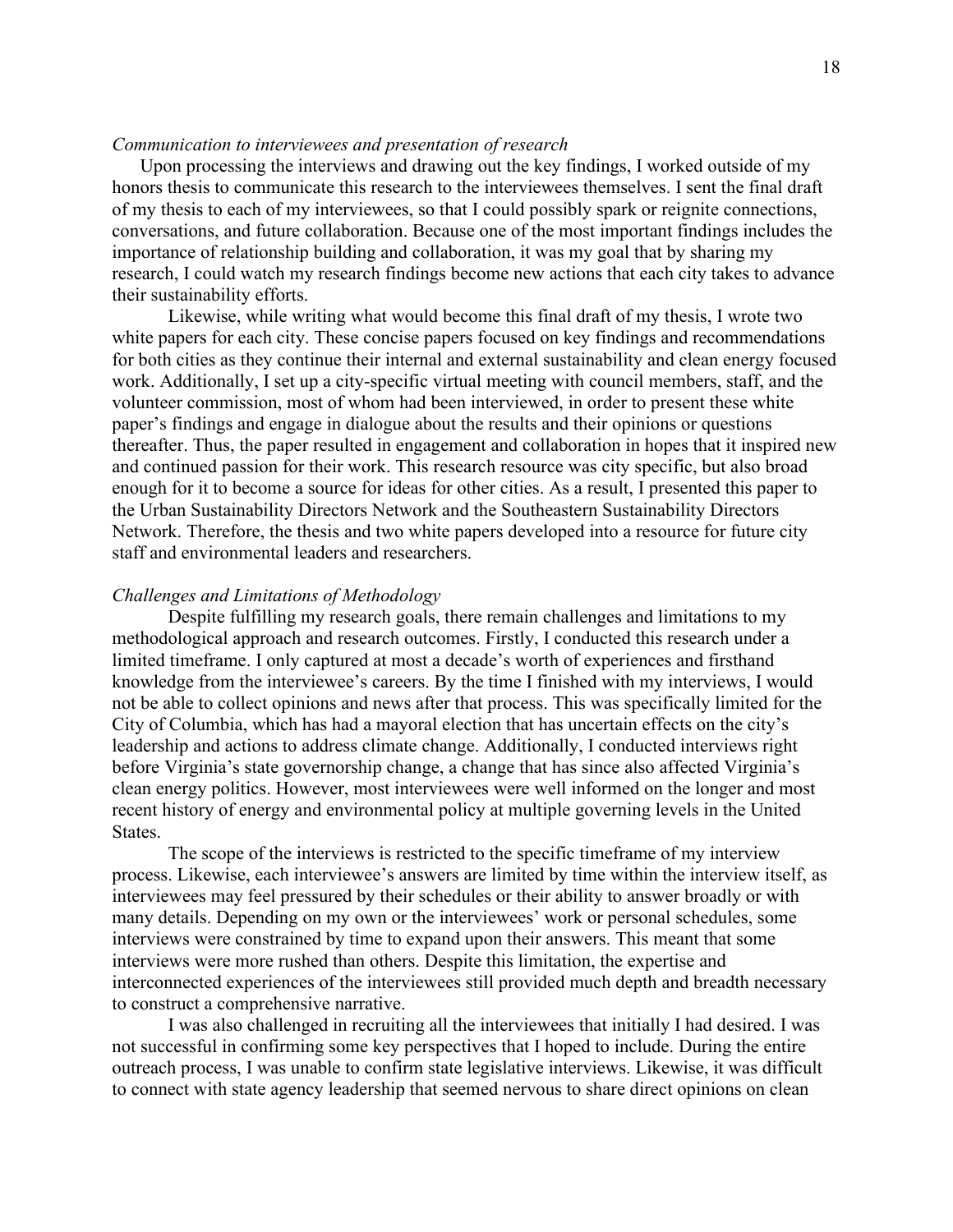energy matters. Even city level contacts were difficult to attain due to limited bandwidth or scheduling conflicts. While I completed a comprehensive interview process, I did not have as many senior leadership perspectives in comparison to non-profit advocates and lower staff positions. Therefore, I did not cover as many positions or fields of study and work as I initially hoped.

Even though I gained crucial observations and personal experiences in my role as an intern at the South Carolina Energy Office, I was limited in my involvement at the time in order to avoid a conflict of interest in my research. I did not share my personal opinions during interview processes and while sharing research outcomes. Even when I was no longer in this professional role, when interviewing Richmond contacts and sharing the research outcomes, I did not disclose my own opinions and solely relied on the perspectives of the interviewees and the literature review beforehand. I could have made more lasting impacts and built stronger rapport with the interviewee groups, especially at the city level, had I become more involved as a leader myself in their work.

#### **Themes**

Following the interview process, I organized responses into the following themes of discussion: why cities pledge, challenges, and opportunities. These themes are ordered according to the succession of questions during each interview. I organized these themes further into subcategories that represent the main ideas provided in each response. I have outlined general notes and specific examples in the context of the cities of Columbia and Richmond and both states, South Carolina, and Virginia. I noted the origin of specific ideas and events according to the table below. The 45 interviewees are cited according to their category. This section delves into the thematic analysis of my research questions as a result of my interview process.

| <b>Interview Reference by Category</b> |
|----------------------------------------|
| <b>City Volunteers</b>                 |
| City Employees                         |
| <b>City Politicians</b>                |
| Non-Profit Employees                   |
| Utility Representative                 |
| University Staff                       |
| <b>State Government Employees</b>      |

# Why cities pledge

I initiated each interview with a series of questions related to why cities were addressing climate change. I hoped to draw out their own knowledge and opinions related to what specific or general reasons that their city and cities across the nation would be making 100% clean energy pledges and committing to climate action plans. These initial answers were often interconnected as they addressed environmental reasons, political motivations, and social justice concerns. Interviewees recalled city specific experiences and events as well as national trends in the politics of climate change. As a result of this initial set of background questions, I formed the first set of themes under city action that includes, climate change vulnerability, political leadership, and intersectionality with social justice concerns.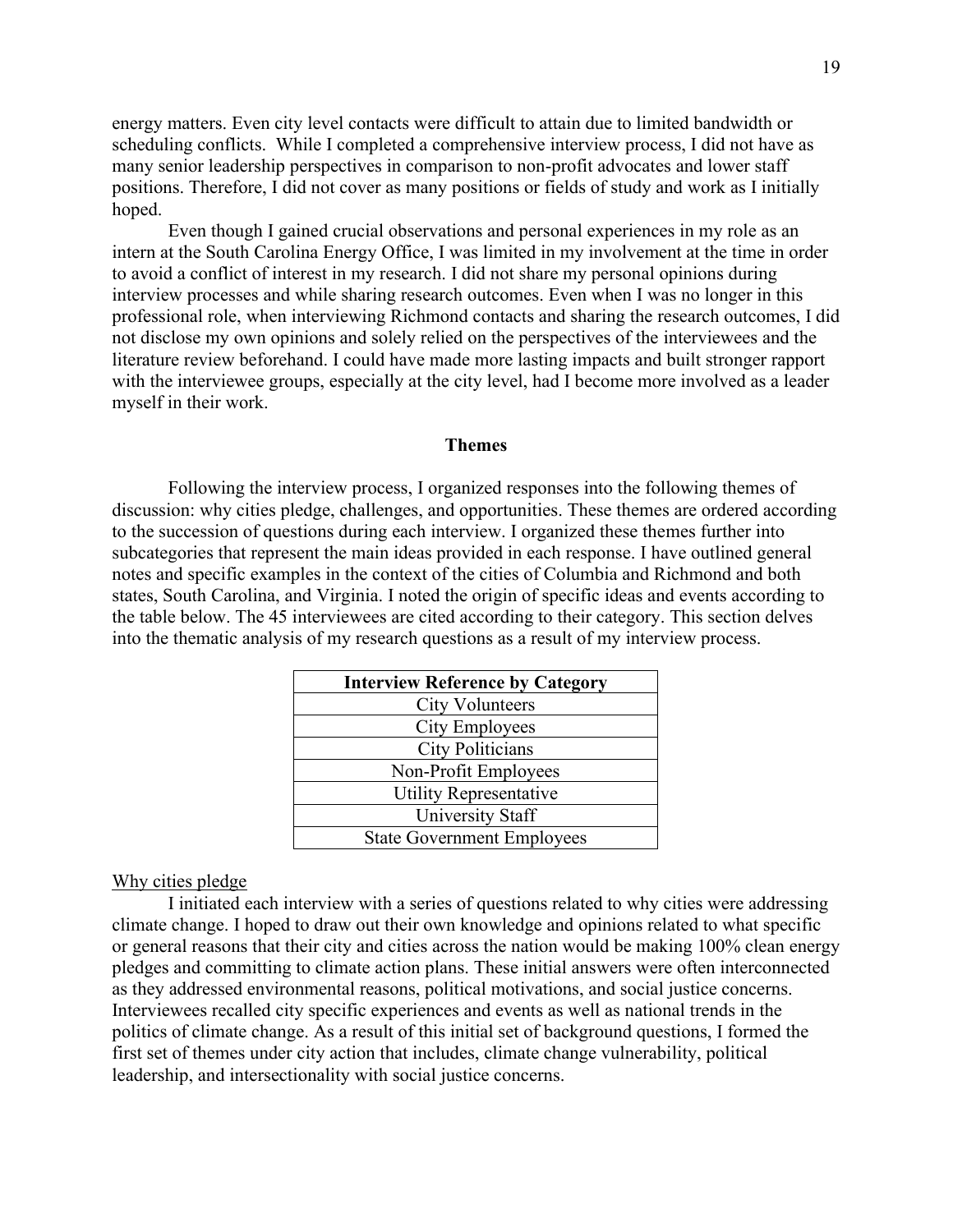#### *Climate change vulnerability*

As a result of a warming climate in the southeast, cities are feeling the impacts of climate change daily. Thus, both Columbia and Richmond interviewees cited concerns about heat and flooding. When asked about why cities are addressing climate change, every interviewee from both cities acknowledged local environmental impacts. For Columbia, the 2015-hundred-year flood is still a very present memory in the minds of politicians and residents alike. As one informant to me, climate action is reactionary to what is occurring around them as seen with both state's impacts from local hurricanes (City Employee). Likewise, both cities understand the devastating effects of infrastructure collapses within their wastewater or stormwater runoff treatment facilities due to heavy flooding. Since both geographic areas are susceptible to flooding and increased risks from intense storms, these city level conservations are in reaction to these environmental elements of climate change.

Additionally, Columbia has a negative nickname as a "famously hot" city due to its intense urban heat that offers little relief. Similarly, Richmond suffers from intense heat events from the urban heat island effect as mapped by Dr. Hoffman. These visible indicators of climate change have prompted adaptation efforts to lessen their harm, such as expanded green space for both cooling effects and natural storm water drainage. Likewise, interviewees cited flooding and urban heat as motivations and priorities for city level action. As stated by a Richland, SC county planner, "people don't think about it until it's happening or that thing happens to me." Both Columbia and Richmond are in this reactionary mode to address climate change as it is affecting their citizen's standard of life. Climate change is on a city's agenda because the purpose of local government is to protect life, health, safety, and welfare as stated by a Virginia city planner. As a result, resiliency is a key concern that is interconnected to city level energy decisions.

# *Political Leadership*

While it is not the case for all cities across the country, the majority of cities respond to state and national politics when pushing for climate action. As a result of political polarization and partisanship over climate change and clean energy, Democratic cities have emerged as political leaders in response to frustration with Republican-led policies at state and federal levels. City leaders and staff in Columbia and Richmond specifically noted 2016 as a true turning point when President Trump's decided to leave the Paris Climate Agreement. This global action trickled down to city leadership as U.S. mayors across the nation felt unified more than ever to stray from federal opinion and policy. Thus, city leaders not only felt a strong urgency to lead, but also, they understood the opportunity to demonstrate their leadership and political will to stray from major political paths.

For both Richmond and Columbia, there are clear political intentions underneath their clean energy goals and climate action plans. Both Mayor Benjamin in Columbia and Stoney in Richmond noticed the opportunity for local leadership in response to a federal and global action. Interviewees echoed this notion of thinking globally yet acting locally as a key motivating approach to overcome the roadblocks at a state, national, and global level (City Employee). This is especially true with energy decisions since there are 50 different energy policies in the absence of a federal energy policy (Non-Profit Employee). Therefore, cities took it upon themselves to start making decisions for themselves to fill this gap of state and national action and fulfill their duty.

However, the aftermath of these pledges had contrasting effects and follow up actions. For instance, in Columbia city staff and stakeholders in general were initially left out of the city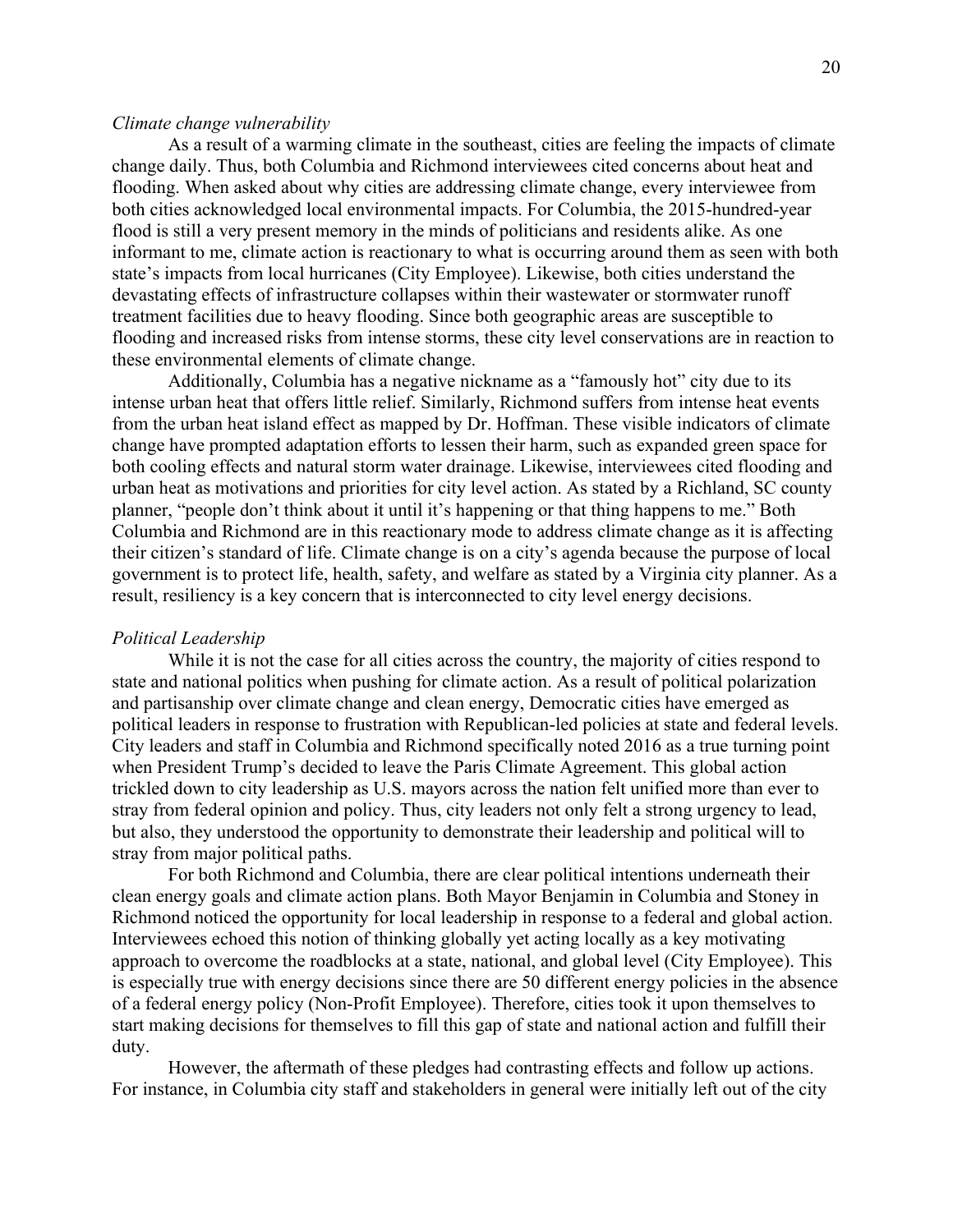ordinance process only to become involved later with the actual task-setting process to accomplish those goals. Columbia's mayor at the time delegated this ambitious goal to its only sustainability staff member with volunteer-based support from CPAC. This demonstrated a lack of commitment and the largely symbolic gesture that this resolution meant for their political careers. City staff accepted this challenge with admiration and optimism, but also with limited guidance on how to initiate and measure those changes.

In contrast, Richmond has found more collaborative ways for city resolutions to translate into more meaningful action. Richmond's mayor worked in unison with the office, Green City Commission, and the city council as a whole in order to turn these resolutions into what became an ongoing stakeholder process known as RVA Green 2050. In December 2020, the city council voted in favor of the new climate-oriented master plan that set the stage for passing a climate emergency resolution. By having the city's green commission work closely with city council on this city resolution and collaborating on a climate and energy connected city master plan, Richmond's collaboration led to integrated goals and tasks instead of siloed plans and empty pledges. Even state level representatives in Virginia noted that Richmond's leadership and support have had a huge role in the direction that the state is going overall (State Government). Another informant noted that Richmond's Mayor Stoney has had an obvious push for social equity, sustainability, and climate change issues which has matched the overall trend of cities in general that are trying to move the ball forward (City Employee). While there could always be more funding and staffing tied to these ambitious resolutions, the leadership and follow-through of the city politicians in leadership can alter how these plans are adopted and implemented successfully or not.

It is important to note that when interviewees cited political motivations for climate action, they also hinted towards the underlying skepticism of their leaderships' active rhetoric, yet passive action. Despite the opportunity for grand political leadership for cities to act as policy experiments for climate mitigation, motivations for power, voice, and attention within the political sphere of climate change interrupted the comprehensive stakeholder process and planning needed to accomplish those goals. As interviewees echoed their opinion of the political motivations and implications for local mayors and council members, this reflects the Konisky's academic perspective that local politicians are using their progressive status to move the needle in their favor at a state and federal level. This form of nonpartisan local leadership may help broaden public support around these climate solutions and policies and encourage state and federal representatives to think more locally. However, this may create tension and further polarization if cities continually push back against state and federal directives. Thus, as cities set climate action goals, they often do so without fully realizing that these goals are well beyond their political reach and capacity.

# *Clean Energy Solutions and Opportunities*

It is notable that prior to 2016, both city sustainability offices were overly concerned with issues of waste and recycling. However, once climate change came to the forefront of their agendas, so too came clean energy solutions. While cities spearheaded 100% clean energy pledges, they also found tremendous opportunities in the emerging developments of clean energy technology and policy. Due to the lowering costs, emerging production, storage technologies, and increasing community interest in renewable energy, cities have developed an active interest in clean energy as a way forward.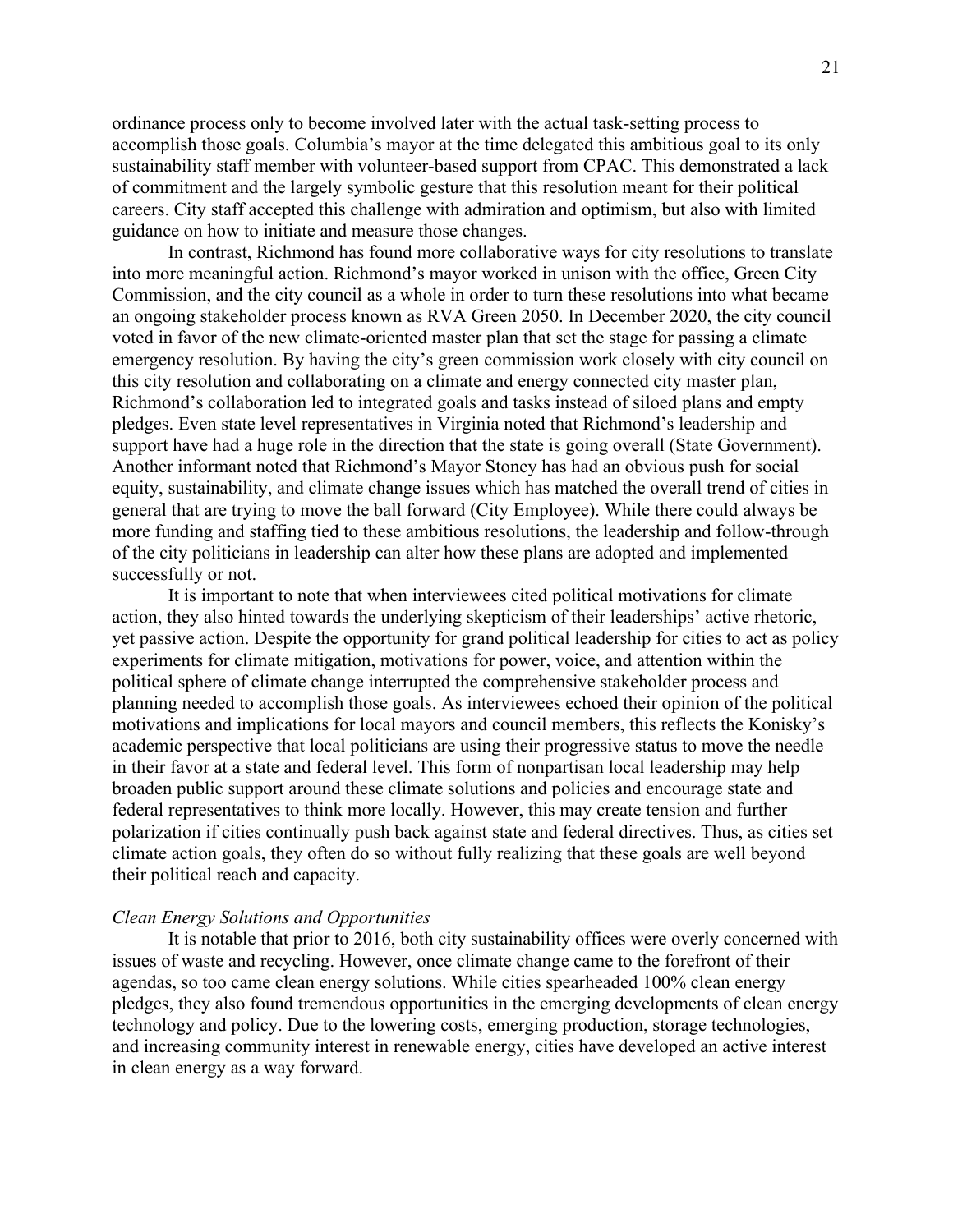For Republican-oriented areas, the economic benefits of solutions drive these policies forward. Since solar and wind was bringing business, economic development, and tax revenue opportunities to the state's communities, climate focused policies were very involved on energy. According to Virginia state government representatives, the focus has been all about the connection between energy and jobs. By supporting the clean energy industry, Virginia sees this as the largest wealth creation opportunity in a general to drive economic growth in the 21<sup>st</sup> century (State Government Employee). Sustainability office staff agrees that economic development will also translate into local energy bill savings that then benefits the local taxpayer. While decreasing their city carbon footprint, cities see business and savings opportunities as key to their clean energy goals (City Employee). Likewise, cities are motivated to attract and retain profitable businesses such as Microsoft in Virginia, which has their own green energy goals.

Because it is cheaper to build and operate a solar plant than to continue coal plant operation, the future of energy from an economic and technological perspective is moving towards renewables, especially solar and wind for the southeast. Thus, politics are matching this trend by supporting these changes while also addressing their climate change concerns. Due to clean energy opportunities, 100% pledges were spearheaded by cities hoping to attract political, economic, and social interest and concerns. Clean energy seemed like the perfect area of sustainability work that could reduce greenhouse gas emissions, support their equity goals with more affordable housing and energy options, and lead to city savings and economic investments (City Employee).

These opinions reflect the academic perspectives on why clean energy is an attractive solution for a city's climate action plan. When noting the environmental, social, and economic perspective of clean energy in comparison to fossil fuels, it was clear that cities are increasingly paying attention to their own energy sector and how it relates to other sectors as well as within their own state and national grid. However, it is interesting that the focus of these resolutions during this 2017 timeframe focused on energy. According to the literature review, this timeframe does not line up with South Carolina or Virginia major policy changes to advance renewables. It was not until the 2019-2020 major shifts in both states that these 100% renewable goals could more quickly and effectively be realized. This begs the question of whether these resolutions were purely political and symbolic in nature with limited economic and political support otherwise.

# *Intersectionality with social justice*

Cities have simultaneously sought to reckon with historical and recent racial injustices and lower income disparities while addressing climate change. Due to the connections between climate change vulnerability, housing or energy efficiency status, and a community demographics, cities have taken advantage of this overlap to combat multiple issues with comprehensive policies and planning strategies. Cities can rectify climate and environmental injustices and racism by considering community level energy poverty and redlining.

When asked about their ideas about energy justice, interviewees cited high levels of energy burden within their localities and within their state in general. A household has an energy burden or deals with energy poverty if a significant amount (usually 6%) of their salary pays for their electricity bill. In Columbia and Richmond, there are high concentrations of energy burdens due to energy inefficient housing stock. According to energy burden mapping, these households are predominately located in lower income communities with mostly African American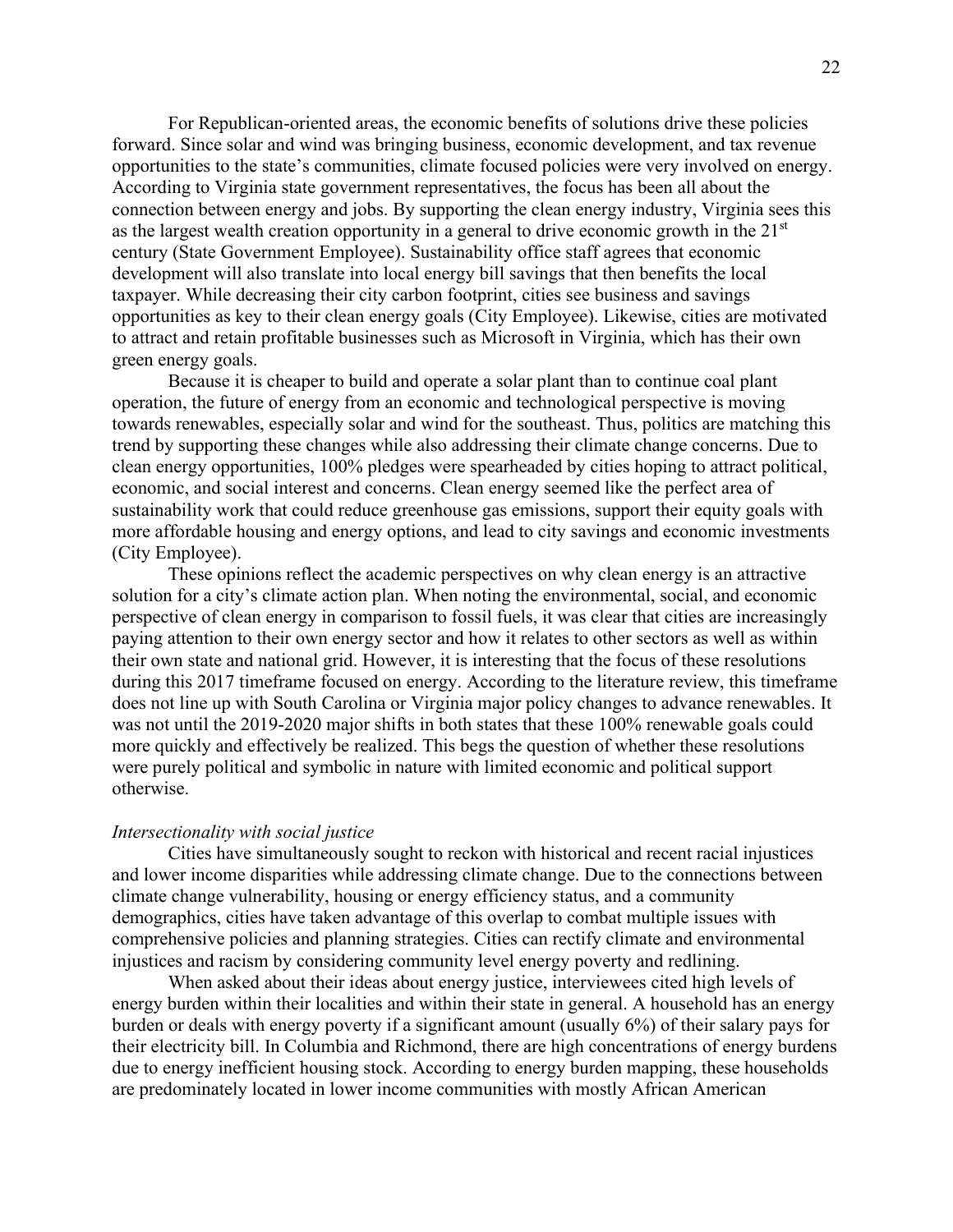residents. These already disinvested communities are at higher risk of not being able to afford energy to run electricity and cool their homes. Because of race and class-based investment schemes and mapping, vulnerable communities face high energy burdens.

Energy inefficient housing stock is specifically located in communities of color and low income due to the legacy of redlining. Many interviewees cited their own city's history of marking minority communities and impoverished neighborhoods with little value and need for investment. Therefore, affordable housing meant energy inefficiency as well as reduced street repairs and green space improvements. According to Richmond's mapping, city planners now recognize that African American neighborhoods have significantly less green space than white and wealthier neighborhoods. Without accessible green space and its natural cooling effects, residents deal with higher urban heat threats. Additionally, these communities are more vulnerable to storm water or day flooding because redlining meant that the city invested less in equal drainage maintenance. As a result, Richmond has made a clear distinction within their stakeholder process to incorporate theories and strategies towards environmental justice. Unlike Columbia's unknown environmental racism agenda, Richmond has chosen to be upfront about their past while also incorporating equity within the planning process.

Richmond and Columbia recognize energy justice as a growing and significant issue, but mostly to promote individual ways to reduce energy consumption. For the city's own energy burden, city leaders and staff were less interested in energy efficiency goals than clean energy goals. They responded with uncertainty to whether they had the political ability and will at local and state levels to advocate for electricity rate changes or energy efficiency investments from the utility. Both cities expressed concerns about their own energy burden due to their old and inefficient housing stock and infrastructure. Additionally, these cities are home to large consumers of energy such as their university campuses within the city. This energy burden at a residential and city scale reduces the remaining capital available to pay for energy efficient renovations. As a result of high energy burdens and limited funding for energy improvements, city owned buildings and city housing continue to consume more energy while also contributing to rising greenhouse gas emissions.

For Richmond and Virginia as a whole, their aging housing stock presented an opportunity to invest in energy efficiency and solar. Richmond has tax abatements for lowincome household energy efficiency improvements (City Politician). Additionally, the state government ensures that all citizens have access to clean and affordable energy through a shared solar program that has a low income carve out of 30% of program participants. This means that 30% of the program must be subscribed by low-income participants for the program to expand to a larger size cap (State Government Employee). These examples support local, and state administrative priorities based in equity and resiliency (City Employee).

By recognizing that both energy and the climate emergency is unjust and has connections to systemic racism, Richmond has chosen to address these legacies by investing in formally redlined neighborhoods (City Employee). As the city planning field in general begins to address its racist disinvestment in redlined neighborhoods, Richmond city planners and nonprofit leaders are leading research and action around increasing green space and clean energy opportunities in these spaces (City Employee and 4). Since these red lined neighborhoods are also sites of urban heat islands, Richmond city planners are addressing the inequity in green space and tree canopy that serves as natural cooling and air filtration (Non-Profit Employee). As a result, Richmond's clean energy goals are connected to its racial equity and reparation goals.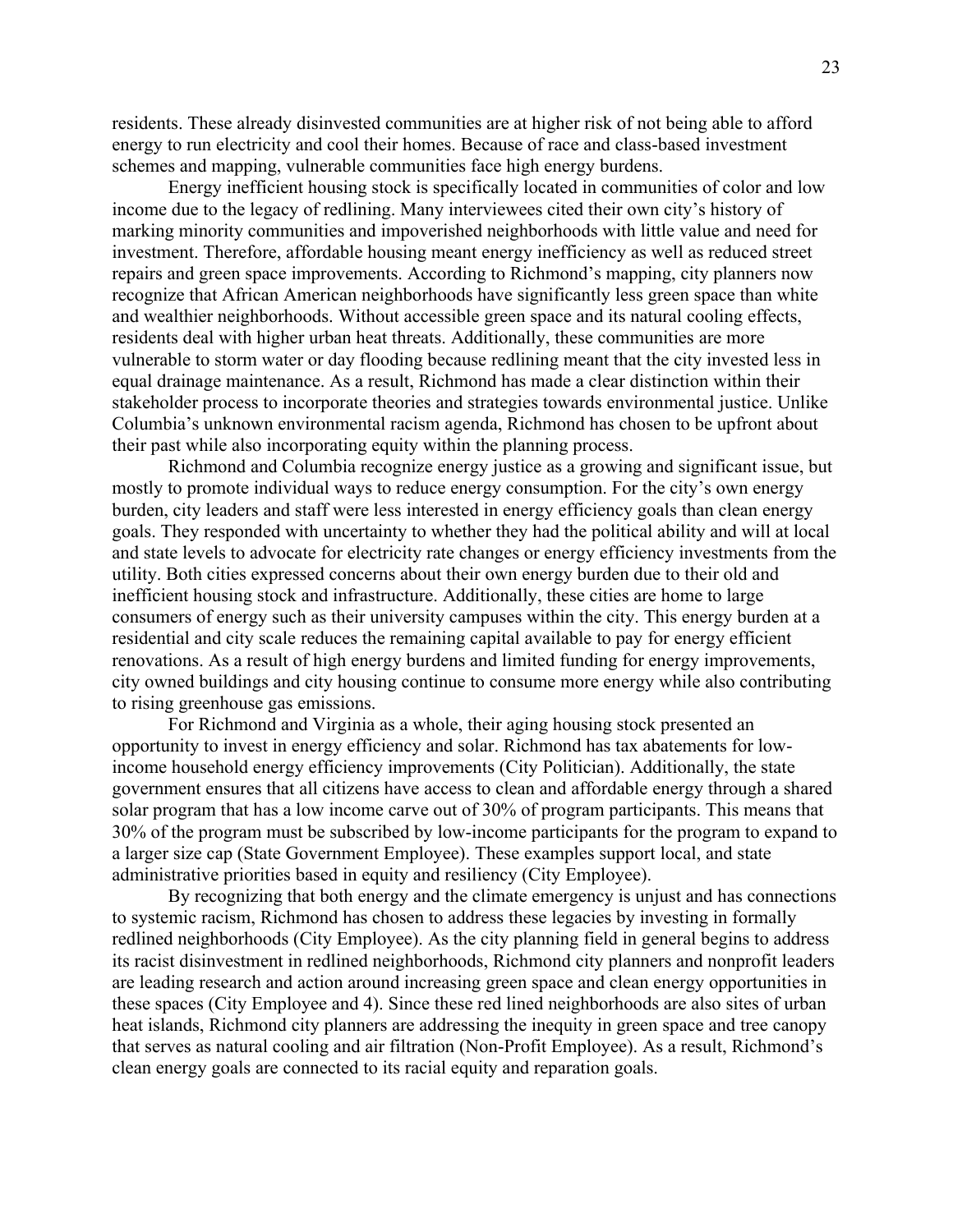Columbia planners also recognize the historical racism of the field and practice that is being rectified now (City Employee). Since South Carolina is noted as having the highest electricity bills and highest cases of energy burden, clean energy and efficiency goals have been linked to their environmental justice efforts. Energy poverty means that they cannot afford their electricity bill or at least 6% of their income goes to energy, because of aging and disinvested housing stock (Non-Profit Employee). The city and state have a large base of older and manufactured homes means that energy efficiency. Thus, the steps the city takes towards renewables means that Columbia can address larger issues of energy justice.

# Challenges for city accomplishments

The next set of interview questions delved into the challenges that cities face when attempting to accomplish their clean energy goals. Major issues relate to issues that each city cannot necessarily control or advocate to change. This includes the partisanship of state or federal politics that may favor or challenge the state's ability to promote clean energy. When the overarching state or federal policy hampers clean energy investments and developments, cities will struggle to advocate for larger policy changes necessary for them to accomplish their own clean energy agenda. However, city's more ambitious climate policies can demonstrate what is possible at a larger level and promote upward change.

Regardless, the overarching energy market structure within their state or region will affect how a city can actually make energy decisions. This means that whether the utility is vertically integrated as an investor-owned utility or acts within a demonopolized market as a regional transmission organization impacts its capacity to make changes. However, there are several pivotal factors within a city's control that enable or hamper their ability to enact clean energy initiatives. Cities are challenged by their own internal operations, including their level of collaboration, communication, coordination, and partisanship. Even if the politics of climate action is not red or blue at a city level, cities struggle to prioritize these more proactive and comprehensive actions over the more mundane responsibilities of cities to deal with issues of livability on a daily basis. For a city to shift focus from waste and recycling to clean energy procurement requires extensive and inclusive coordination within the entire city to combat damaging work siloes. Likewise, these siloes are challenges from an external perspective if cities do not partner with outside agencies, organizations, or politicians.

# *Local, State, and Federal Politics and Partisanship*

A major challenge for fulfilling city level pledges for clean energy includes the larger policies or priorities that dictate energy decisions outside of city control. Despite city leadership and the opportunities of clean energy, the Southeast in general has a lot of remaining changes to make to support an equitable clean energy transition. In broad terms, this translates to more Democratic political support for clean energy policy in comparison to Republican leadership.

Virginia's shifting politics over time on energy exemplifies the forces of partisanship. The assumption of pro-environment Democrats over Republicans continues to exist quite strongly especially considering Virginia's politics and oil/gas industry influence. From my interviews with state government officials, I noticed that optimism for clean energy progress depended upon Democratic leadership in the governor's office and statehouse. Despite the large wave of Democratic led legislation such as the Virginia Clean Economy Act, state and city staff were still worried about the fate of these policies if Republicans were in power (State Government Employee). State level optimism about a clean energy future also noted the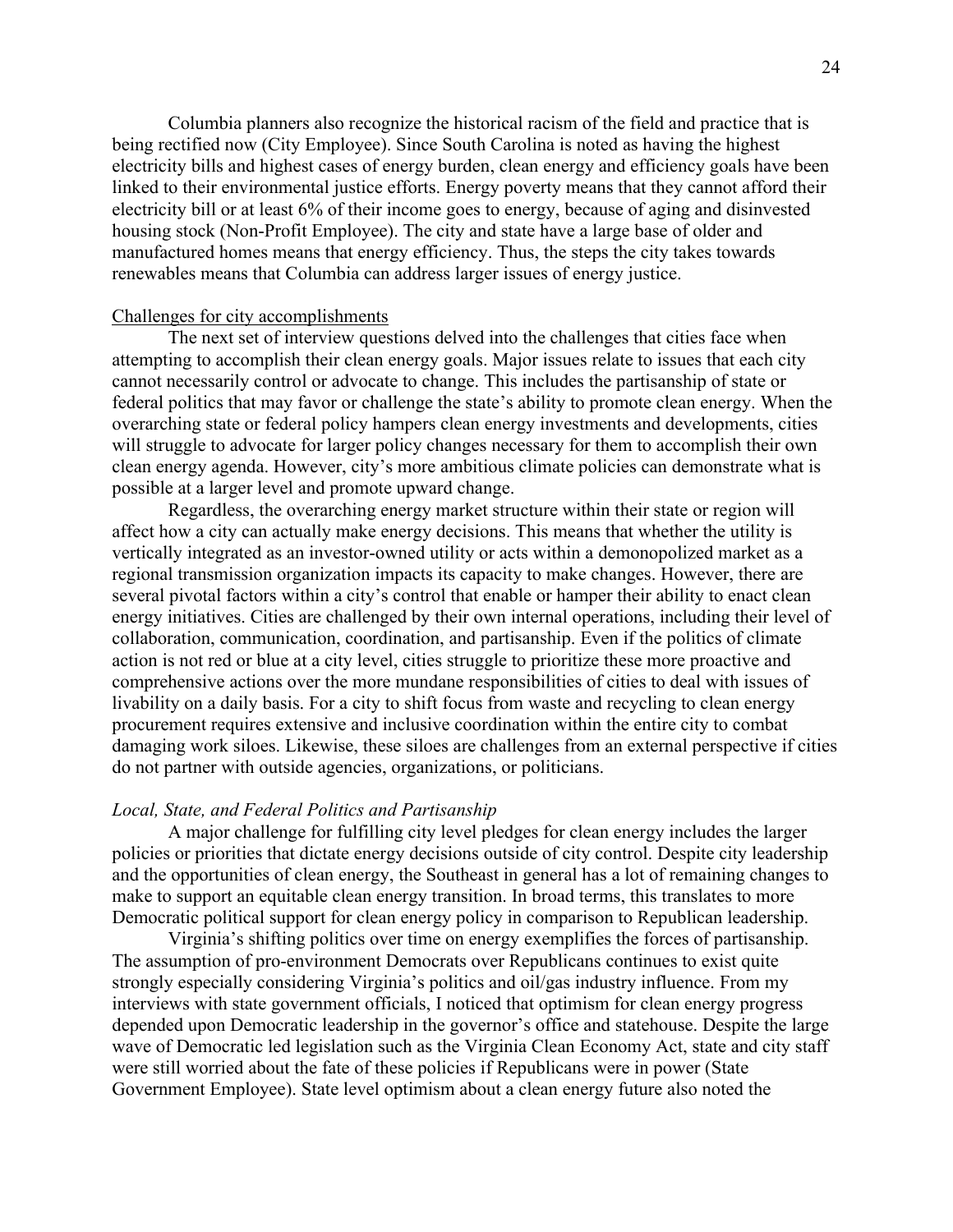importance of Democratic federal control that would facilitate increased financial and policy investments in clean energy (State Government Employee). There was a lurking fear at this time before the governor elections that the state's clean energy progress could all be reversed with a shift in administrative policies and priorities (State Government Employee).

Regardless of these looming anxieties, there were already political tensions, even within Virginia's Democratic party itself. Advocates for a Virginian green new deal noted that generation gaps and dark money politics from utilities still impede and slow the state's progress (Non-Profit Employee). Even with growing consensus about climate change effects and clean energy solutions, there are still arguments even within the same political party about the speed and extent in which the state should move forward to pass and implement comprehensive energy reform (Non-Profit Employee). There are still critiques of the monumental Clean Economy Act that it still permitted new fossil fuel projects and protected utility interests (Non-Profit Employee).

Although Richmond is well supported with effective clean energy policy, there are remaining challenges for what a commonwealth city is allowed to accomplish. Virginia is a Dillon's rule state, which means that cities are only allowed to do what is enacted in state law or code (City Employee). This means that cities cannot make changes to rules such as zoning and planning permits that could affect their progress on solar panel siting (City Employee). As a result, Richmond has limited political autonomy and truly depends on partisanship for the passage and implementation of state level policies for clean energy.

While local leaders and even CPAC members have been outspoken by pushing for clean energy advancements and climate action, South Carolina politics around climate change greatly impedes clean energy policy. With the lack of statewide leadership for renewable energy, there has been limited widespread support for energy reform and clean energy investments (City Politician). Columbia's stance in contrast to a Republican federal government did not strike a positive chord with a Republican statehouse. Consequently, the statehouse did not support or even respond to SC city declarations for clean energy, even for the capital city (City Politician). There is widespread pessimism from a political perspective for clean energy advancements through public policy. Even if there is a bill that supports renewables, energy efficiency, or market reform, the city staff is more hesitant to over speak (City Employee). Because the clean energy pledge had connotations of political aspirations for Democratic party leadership, city staff assumed an apolitical stance to maintain that nonpartisan nature of cities (City Employee). This has created a non-interventionist and inactive political culture at the city level for Columbia. Even if the city's lobbyist was to become more vocal, this person is going up against state policy and utility political influence. For Dominion, they are forced to propose clean energy solutions under Virginia's state policy. In contrast, Dominion in South Carolina has no political directive or incentive to consider Columbia's demands. Therefore, the city faces difficult political challenges that overwhelm their seemingly futile city ordinances and pledges.

Because these city level pledges are usually mayor and council-led, leadership shifts through election cycles will disrupt progress and priorities. The same mayor or council member that enacted the clean energy pledge or climate emergency ordinance may only hold that position and wield that power for at most 10 years. Additionally, professional turnover is consistent within city staff, organizations, and state agencies. Some of my interviewees previously held the role I wanted a perspective from, or some have already moved on to other professional opportunities. Managing climate change effects at a sustainable rate becomes even more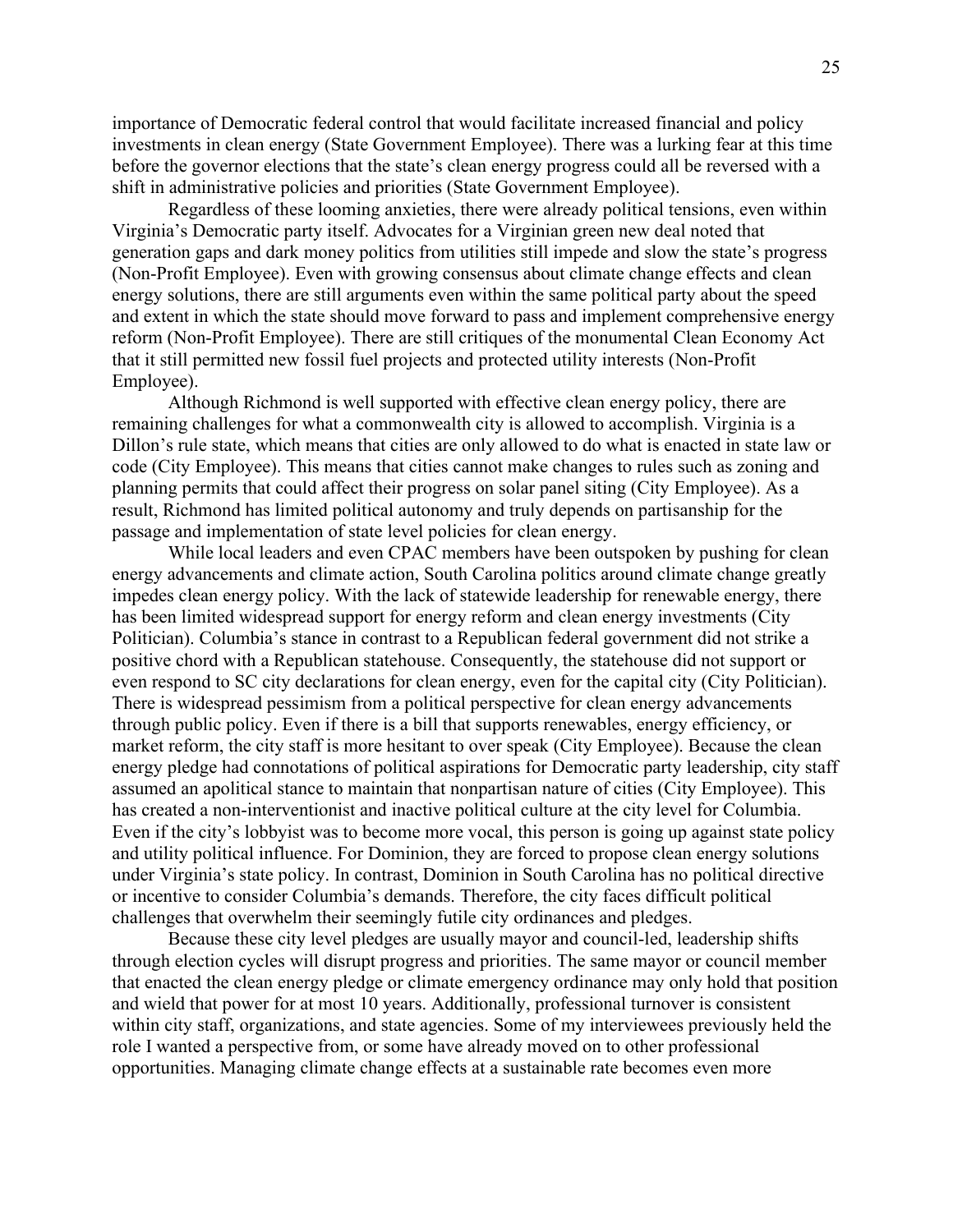challenging with shifts in leadership from year to year from a professional and political standpoint (City Employee).

As noted in the challenge regarding partisanship, the assumption remains that the solution for climate action is to elect Democrats (State Government Employee). This is both a polarizing issue for climate action at large in the U.S., but also a growing worry when Republicans are elected instead. This was an especially apparent concern for my interviews with Virginians who were then awaiting election day of their new governor. Despite some optimism that even Republican leadership could not completely overturn such comprehensive pieces of legislation, worries remained that the state had not yet met a point of no return (State Government Employee).

From the context of both cities and their respective state governments, this challenge is an overwhelming contrast between each locality and state approach to advance renewables. As noted in the literature review, local leadership still depends on the overarching policies enacted in each state and then the available federal support and funding. For Columbia, local staff and politicians are challenged to overcome limited clean energy policy and funding from the South Carolina statehouse. In contrast, Virginia's Commonwealth has a matching statewide goal with Richmond's own carbon neutrality and emission reduction goal. Likewise, Columbia has less agency and negotiating power to determine their own energy decisions without any form of electricity competition within the state and less support for renewable advancements from Dominion in South Carolina. Even if Dominion Virginia did not have statewide directives to develop renewable projects, Richmond has the energy market advantage to experiment with a different forms of partial electricity competitions, such as with community choice aggregation or an agreement with PJM. Even on a local level, the mayor's leadership shifts in priorities and funding can translate to the staff's overall ability to accomplish their resolutions. Politics and partisanship could be the utmost challenge and determination of success, especially for blue cities within deep red states.

### *Technical Energy Policies and Markets*

While there are opportunities for clean energy advancements and policy reform, these solutions are extremely complex and technical. As a result, changes to existing energy decisions are more difficult for city level politicians and staff and exclusive to the public. As noted in the aforementioned challenge of bandwidth and funding, cities may not employ an energy specialist nor be able to intervene in energy regulation. Even when cities become involved in clean energy projects and policy advocacy, the public is less well versed in these issues and solutions to the point that there is less community partnership and input. Both cities have franchise agreements with Dominion Energy, which are the state's major investor-owned utilities (IOUs). Both states are located within regulated retail electricity markets, so cities cannot decide between utility agreements and must partner with whichever monopoly utility is within their municipality territory.

For Dominion Energy, this monopoly structure is focused on a viable business model for its shareholders. However, the regulated structure means that public utility commissions are the regulators that evaluate costs and decisions that affect rate payers to make the grid affordable, profitable, and reliable (State Government Employee). Regardless, this structure does not incentivize collaboration and customer input. After the stamp of approval for the public service commission, there has not traditionally been consultation or collaboration on the behalf of the ratepayer. This presents an inherent flaw with this monopoly structure that forces service upon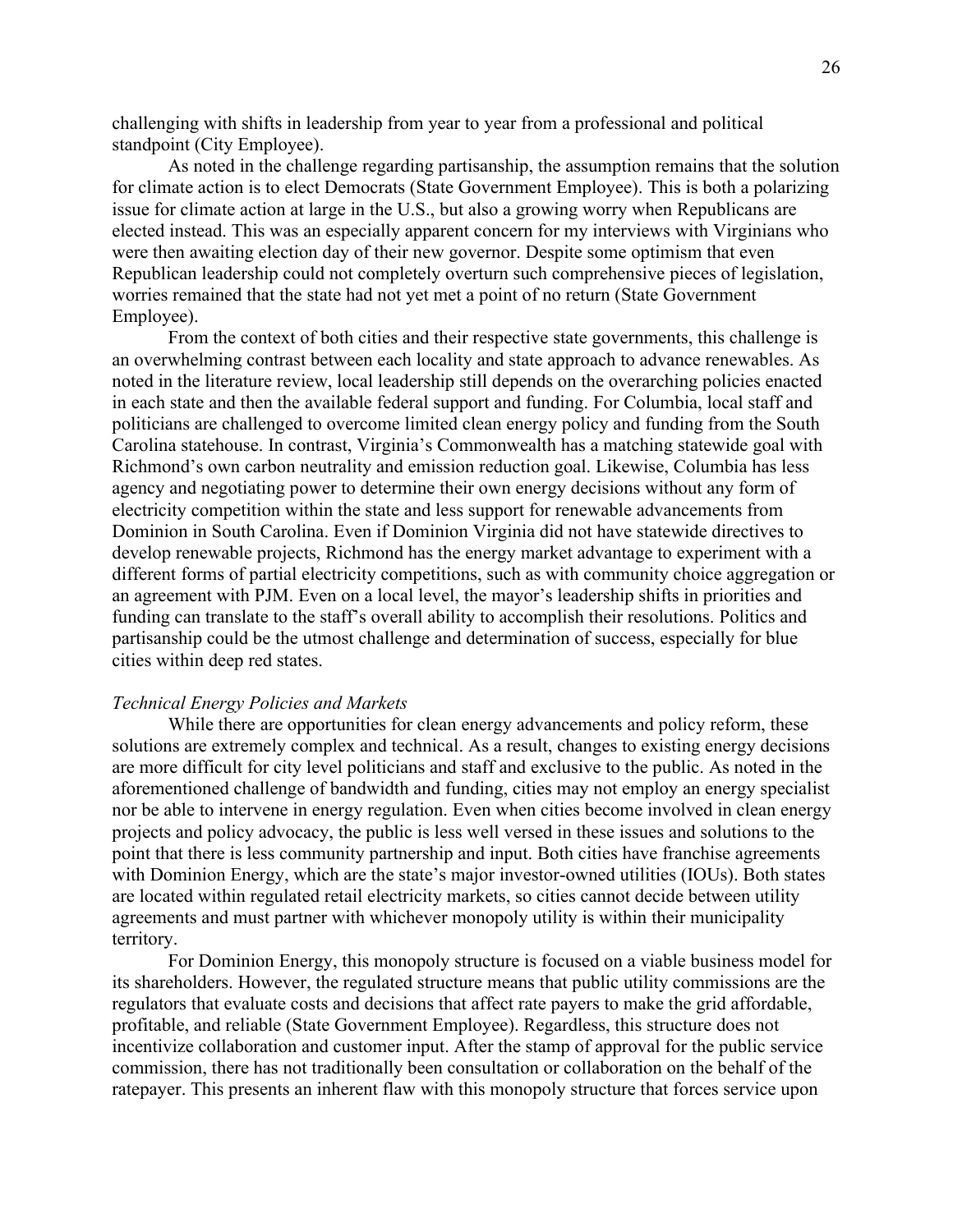customers without their choice or inclusion on the decision (Non-Profit Employee). Energy policies are also already quite technical and difficult to understand the regulatory structure, so even local efforts to enact or push for reform can be a major challenge for cities' clean energy pledges. The jargon itself of the utility regulatory field may dissuade public attention and involvement (City Employee).

For Richmond, a major challenge relates to its own municipal natural gas utility that fuels the city and other surrounding localities. It is the elephant in the room for Richmond as it pushes for its clean energy goal. The city still supports its natural gas utility, which is a source of revenue and savings for the city (City Employee). In addition, Dominion is not only headquartered in Richmond, Virginia, but also has tremendous power over the commonwealth through its lobbying efforts. As a result, Virginia state government officials note that this clean energy transformation will be complex and costly because so much regulation and funding has been spent protecting fossil fuel investments.

However, Virginia's clean energy focused legislation and executive orders has created a momentous shift that then supports local clean energy goals. For example, localities are now conducting feasibility studies about community choice aggregation (CCA) with the support of the non-profit Virginia Clean Energy. CCA maintains the franchise agreement with the city, but this structure allows for the city to operate its own electricity procurement process and decisions. This allows for more agency about electricity prices and sources. While city contracts with incumbent utilities are difficult to change, cities in Virginia are experimenting with the CCA structure in order to control the procurement process according to their own goals and needs (Non-Profit Employee). Virginia Clean Energy even notes that it could be about 7% cheaper for a CCA managed public utility compared to Dominion's residential tariffs (Non-Profit Employee). Richmond's partnership with VA Clean Energy could open the doors to allowing city ownership of their own energy decisions. Despite this opportunity, there are still looming questions about the feasibility of CCAs since it requires utility structure transformations and more city level involvement and commitment to partially run their own energy sector.

In Columbia, SC, the city also contracts with Dominion Power as the incumbent utility of the Midlands and southern region of the state. Their franchise agreement also seems to limit the pressure they can exert as a customer (City Employee). Energy regulation is another can of worms for this city that puts up barriers for everyday people to care and get involved (Non-Profit Employee). While everyone is impacted with a power bill or fossil fuel pollution from utilities, the technical decisions that go into coal plant closures and solar investments is not a simple issue to understand. However, the public is aware of major crises that then impact their electricity rate.

With the VC Summer nuclear debacle, the public, as well as the regulators and legislators, completely shifted their mentality of the monopoly energy structure. For state legislation, this not only meant Public Service Commission reform but also investigating market reform for increased competition. While state legislation for 100% clean energy goals is not quite palatable and feasible yet in the Republican majority state legislature, state legislation may open the doors for electricity market competition (Non-Profit Employee).

This is an interesting point of comparison with Virginia, which is also under a vertically integrated model, but has partial retail choice with its purchasing power within a regional transmission organization (RTO) in the PJM market. As a result, the state has more access to clean energy options within this regional market. Likewise, South Carolina nonprofit advocates note that market reform could allow for the entry of more solar companies within the state that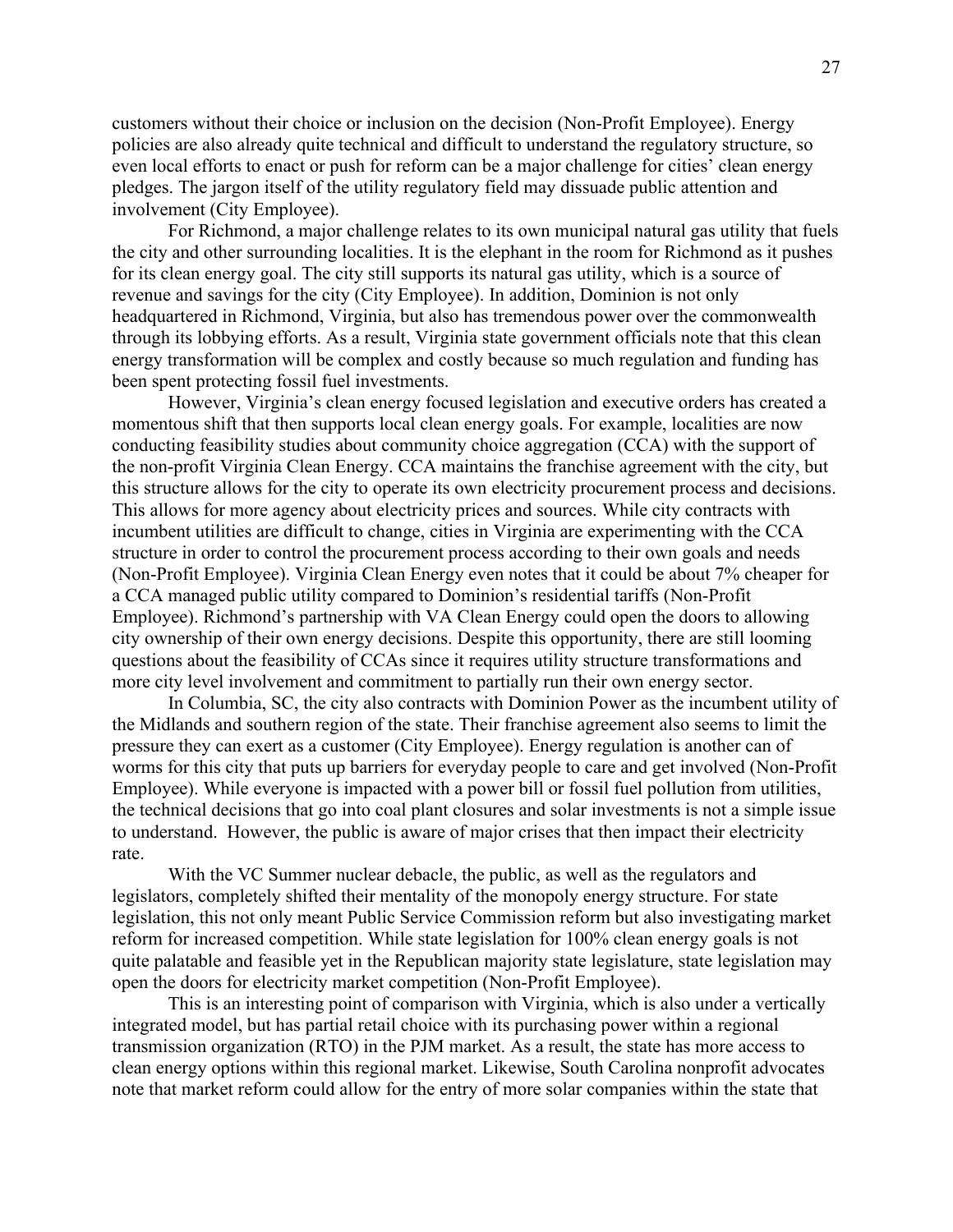then compete with the larger utilities (Non-Profit Employee). Despite the current efforts for research and tentative change, market reform is a highly complex transformation that requires more attention and work than is currently being committed. While Virginia can experiment with new policy innovations such as CCAs, Columbia has no such power or ability because such transformations require actual policy changes first.

Despite the growing familiarity with terms such as energy justice and democracy used by scholars such as Bridge and Welton in the literature review, even city staff and politicians note that they do not have the expertise or capacity to navigate these increasingly complex subjects. For city 100% clean energy goals, gaps emerge between pledges and actions due to the limited experience and knowledge in city staff and council to understand how to actually accomplish what their goals say on paper. These two city's franchise agreements with Dominion and especially Richmond's own natural gas plant is a sensitive subject that will need to be questioned in order to move away from fossil fuels in the near future. However, both cities lack the expertise and full political and market ability to realize these fossil free goals.

# *Bandwidth and funding*

Especially for interviewees employed by or involved with their city government, many noted challenges related to limited bandwidth and restricted funding opportunities. Despite any city's leadership and grand aspirations for a more sustainable future, city administration falls short on their pledges because from a professional and procedural perspective, city staff are not expected to push boundaries or change the status quo. Unlike the local politicians that may have more freedom to declare goals and pass ordinances, city staff are more challenged to shift their internal work environment. Success of city goals stems from city leadership giving their staff the opportunity and ability to accomplish those goals. This means investing in paid positions within a separate city sustainability department.

City staffers noted that the biggest challenge to accomplishing ambitious goals was a lack of time. With limited time and competing work priorities based on more immediate needs, city staff struggles to prioritize proactive climate action. Additionally, sustainability departments must be well funded through their own city budget or through state and federal grants or banking incentives to plan and initiative clean energy projects. However, these funding sources and their amounts depend on an administration's priorities, whether that be at a local, state, or federal level.

For example, while Columbia has ambitious clean energy goals, they only fund and staff one city employee to oversee climate related goals and tasks. From their inception, the Climate Protection Action Committee and the Sustainability Coordinator role were not formed to address broader political changes and complex climate goals. Like most cities in the U.S., once Columbia finished their greenhouse gas assessment of city government operations, their sustainability work and volunteer board mostly focused on recycling and other reactive solutions. According to a few interviewees, it is a part of Columbia's culture to not push boundaries and instead maintain the status quo. Although the mayor's political aspirations led to climate action plans and clean energy goals, there was not a concerted effort to actually realize how to accomplish those goals at a city level. Instead, the city of Columbia relies on volunteers on CPAC to push boundaries, but without giving them the legitimate responsibility or power to do so. While community involvement in the form of volunteer commissions shows a desire for stakeholder input, it also shows a lack of commitment from city leaders that they are not willing to invest in multiple staff positions or create a clean energy budget.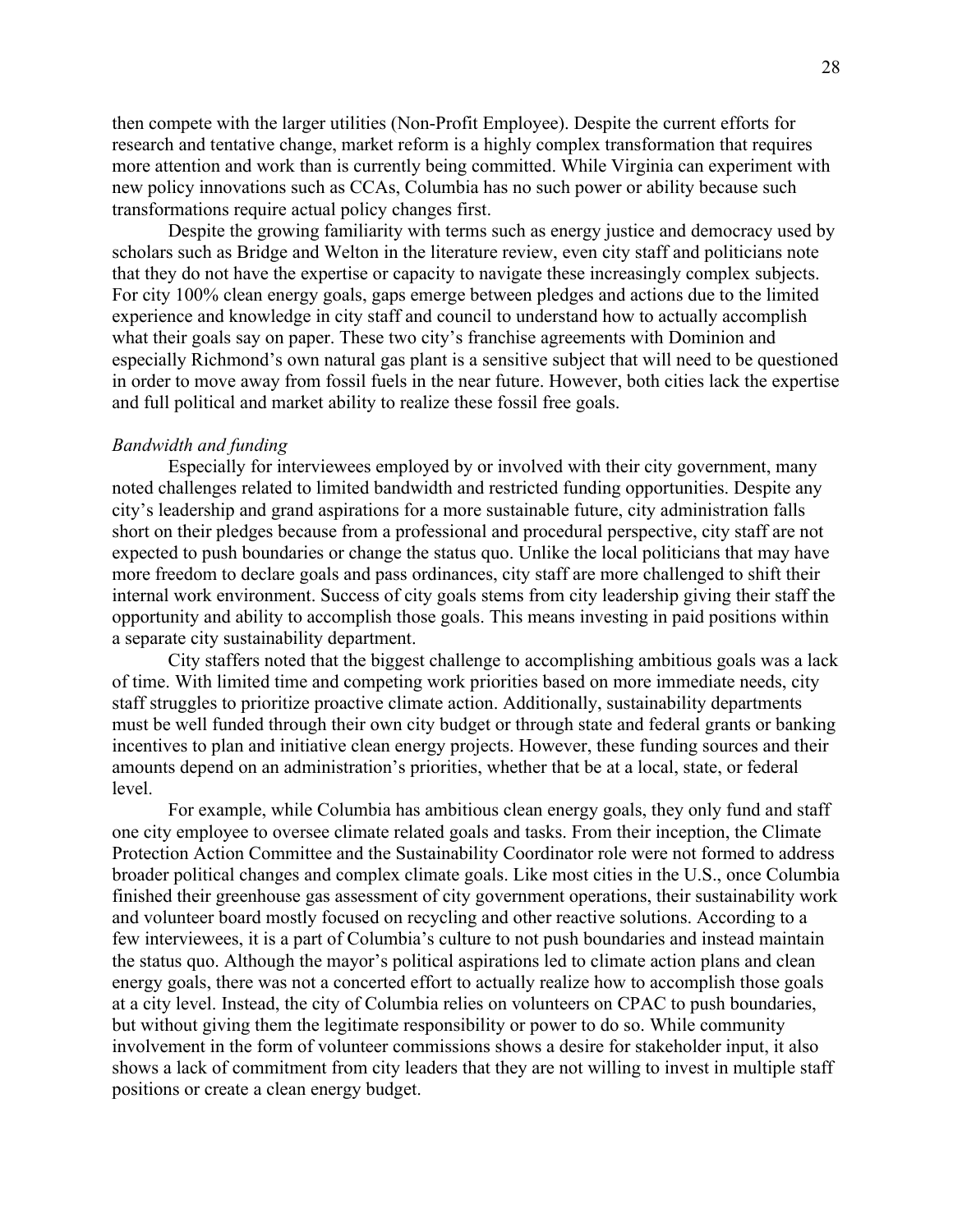For Richmond, informants noted that it is difficult to prioritize large investments in energy because there are still so many other priorities to focus on. Additionally, that capital must first be available in order to even plan for and begin investing (City Politician). The Sustainability Office's work is already complicated and complex from the way that it constantly overlaps and intertwines with so much local government work. As a result, staff members find themselves pulled in a million different directions while weary so many different hats in their one position (City Employee). Their office of four works hard to align their work with the rest of the city departments and council, but they face a constant challenge of managing a sustainable bandwidth of work and attention while being pulled in different directions (City Employee).

Additionally, the office of sustainability's position in the city's administrative hierarchy places them lower in power when it comes to enforcement. As a result, sustainability studies and energy recommendations may take longer to work through city bureaucracy and to reach the decision makers at the top. Thus, staff noted the importance of hired consultants to help focus on one project at a time. Likewise, their green city commission, which is a board appointed citizen volunteer group, helps bring more hands and voices to the decision-making table (City Employee). No matter how many sustainability employees or representatives exist, if the city cannot or does not support these efforts with adequate funding, it is a challenge to accomplish their goals. Hiring a consultant adds to the city's overall budget, as does supporting a compensated citizen board. Likewise, even if the city or sustainability office had a large budget, they must also ensure that money is distributed in an equitable manner. While the city is recognizing its historical disinvestments in low income and black neighborhoods, planners are also concerned about supporting the historic parts of the city that are wealthier and whiter (City Employee). Additionally, a lot of their current budget is appropriated to simply maintaining what already exists (City Employee).

With Columbia's 2036 goal looming in the near future, city staff noted this pledge as an ambition and opportunity, but mostly this timeframe is a challenge and perhaps a hindrance to accomplishing an unrealistic goal (City Employee). Columbia deals with the same funding and bandwidth issues as noted before, but to a greater extent. The mindset seems to be, 'what can we do that doesn't cost a ton of money but makes a big impact?' (City Employee). As noted by the city lobbyist, the city cannot do everything that it aspires to accomplish because there are financial limits (City Employee). City staff and CPAC members complained about financial constraints that incentivize the cheapest decision possible (City Volunteer). The financial constraints noted include the city's lower property tax revenue as a state capital from untaxed state, religious, and university buildings, financial capacity (City Volunteer). Additionally, Columbia also deals with Richmond's challenge of aging infrastructure (City Politician). Columbia has only hired one full time staff as the sustainability coordinator and relies on a fully volunteer citizen committee called the Climate Protection Action Committee (City Volunteer). These volunteers have full time jobs and other personal commitments that makes CPAC not as vibrant and effective as it could be (City Politician). As a former CPAC chair noted, the limited or lack of funding invested in its city pledges for clean energy and sustainability in general shows a lack of commitment and political will.

Funding is also determined in election politics. For example, budget proposals, wastewater treatment rates, and local taxes are key issues in mayoral and council candidate platforms. According to a city staff vice president official, local elections and administrative priorities determine this funding process, which then trickle down into the aforementioned budget and bandwidth challenges for all city staff (City Employee). Without the funding to hire a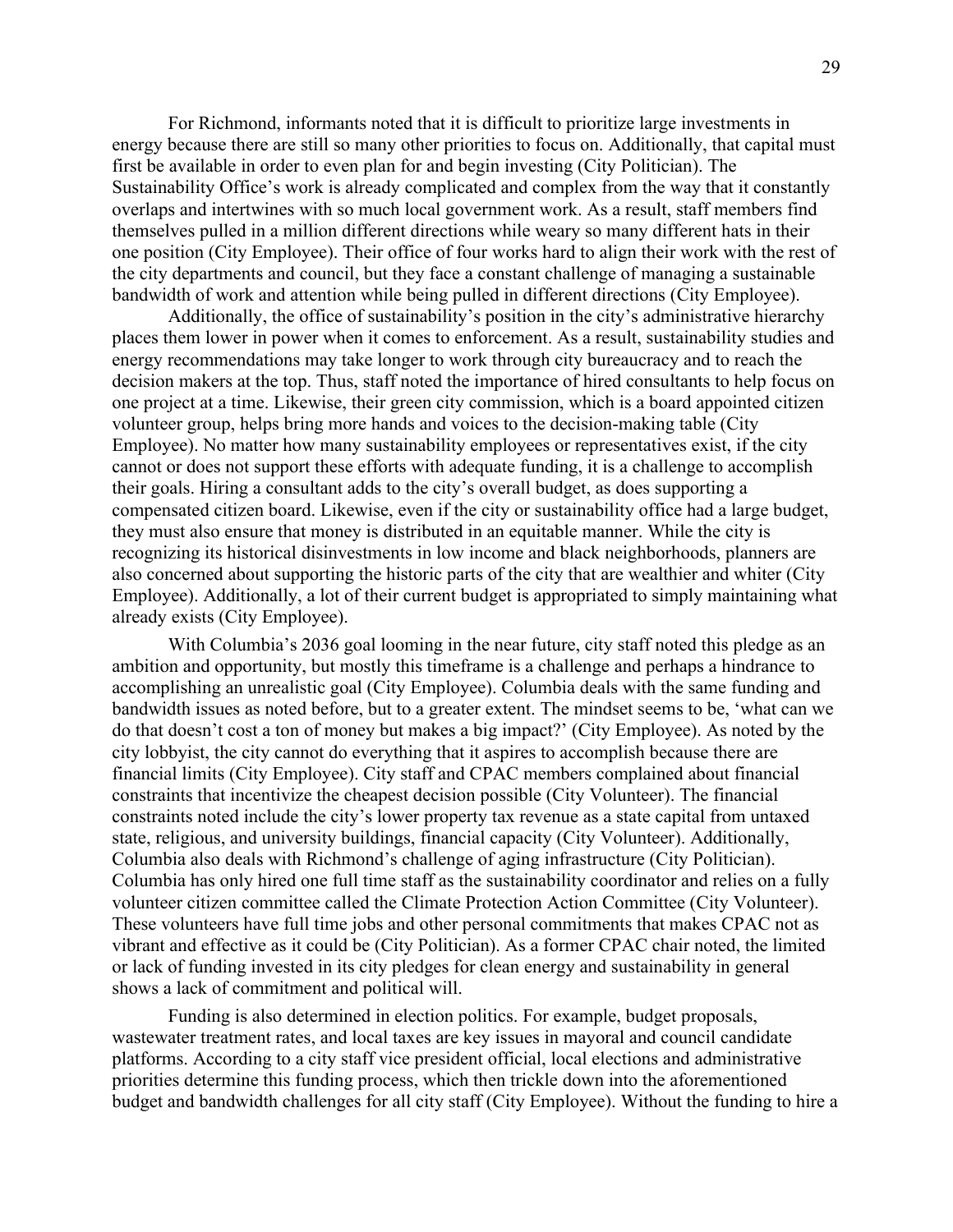consultant with energy expertise or greenhouse gas assessment capabilities, the one-person role and volunteer commission remains one of the biggest hindrances to accomplishing city level goals (City Volunteer).

# *Limited Internal and External City Collaboration and Partnership*

Collaborative relationships are essential to any form of work, but especially within a field as interconnected as sustainability. Despite these crucial benefits, the most cited challenge for all interviewees includes breaking down siloes. City interviewees noted how siloes between and within staff department and council prevent communication and coordinated work. Likewise, the separation between local and state government creates more fractures than it allows for consistent collaboration. From interviewee responses, there seems to be a consensus that policymaking both on local and state levels have not been well coordinated. This has led to more gradual or delayed action because of lacking consensus and teamwork to accomplish interconnected goals.

When asked about the challenge of coordination, Virginia government officials noted the necessary shift towards a whole new way of thinking that would assuage tension between state agencies, state government and their constituencies. When communication and collaboration is reactive instead of proactive, one informant noted, Virginia and Richmond government has better opportunities for outreach and partnership (State Government Employee). City staff noted that limitations to collaboration have meant missing opportunities to improve on their work and make it more effective for the community in the long term (City Employee).

While there are always professional and political challenges to collaborate, Virginia interviewees noted more solutions and opportunities than South Carolina. Whether this is the result of professional, political, or jurisdictional mismatch, there are fractures between departments and positions because of these firm siloes (City Employee). This is especially true for the jurisdictional separation between the city of Columbia and Richland County. While these boundary areas are connected, city and county sustainability efforts or clean energy collaboration is limited or vacant in the face of this missing relationship (City Employee). This is also true for the city's relationship with the SC Energy Office that is reported as a good relationship by politicians, but in reality, and according to staff and CPAC members, is very separated and limited.

CPAC members were especially outspoken about challenging siloes even within the city. For example, while the city's planning department was writing the comprehensive master plan, they did not consult or include the sustainability coordinator or CPAC during this process (City Volunteer). CPAC only contributed after the plan's draft was in its final version, so CPAC had limited influence on the city's 10-year vision, which is supposed to include substantial clean energy recommendations according to its initial pledge (City Volunteer). This limited communication also translates into the constraints for staff and council members to share their concerns and ideas. According to CPAC members and the sustainability coordinator, it was evident that the city does not have a culture of asking questions and communicating new ideas and demands (City Volunteer). City staff are only going to do what they are told, without pushing outside the boundaries of their job description and what is imagined as possible (City Volunteer). This also translates into what the city imagines as feasible, since the city represents a minority of Democrats in a Republican majority. For example, my impression is that staff and political leaders are comfortable with their working relationship with Dominion, so they would not dare step into a Republican controlled legislature or intervene in the PSC to make their clean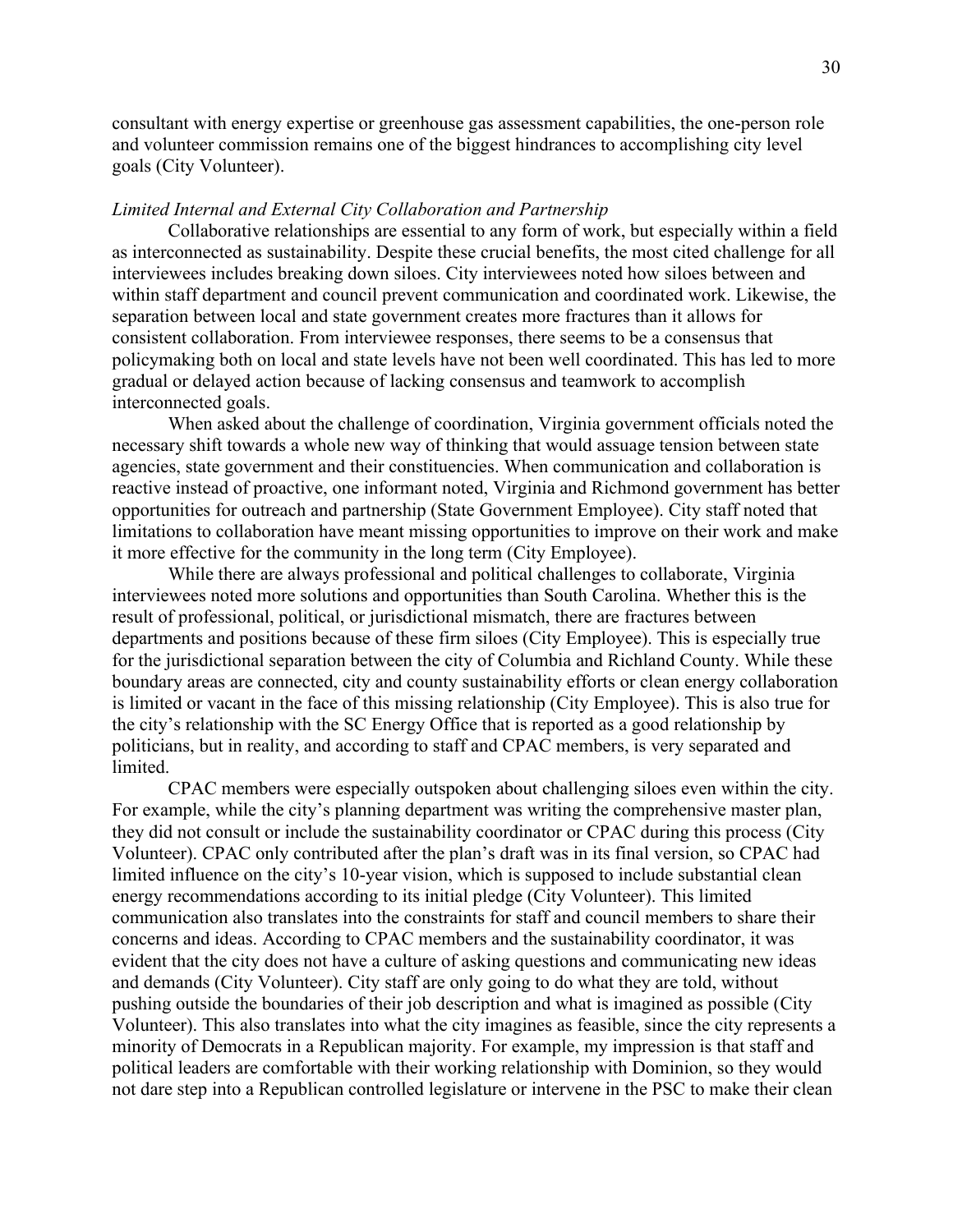energy demands (City Volunteer). When city staff, local political leaders, and even city volunteers feel like they are not listened to, action is futile and simply reactive to the consequences of inaction.

As noted in the literature review, limited community engagement and involvement can turn into disengagement and disinterest if the public cannot visualize or feel these changes and how it affects their daily lives. Additionally, any lack or slowness to action can create apathy and mistrust in local officials. If mayors, council members, and city staff fall short on their pledges and resolution goals, the public becomes disengaged and disappointed in the passion for climate action that now is quite limited even on a local government scale. This could build from local to state to federal scales in the public's approval and opinion of how they are fulfilling their goals or not.

It is worth noting that these challenges are not equal in their importance and impact on city efforts to reach 100% renewable goals. While an unlimited budget and staff capacity could alleviate many concerns over the internal abilities to accomplish sustainability goals, the city is still dependent on state and federal directives and utility decisions. Collaboration and coordination must be a political action between local governments and their representatives at higher levels of governance. This is especially true for Columbia, as South Carolina's policy and energy market structure will only allow the city to accomplish a certain threshold of renewable developments and energy decisions. Even for Richmond, the city only really saw tremendous changes once the state made a full commitment for clean energy policy. Additionally, the state's entrance into PJM and ability to create CCAs has impacts on local energy decisions that can use this partial market competition to make their own decisions and accomplish their renewable goals independently of their states or utility's will. Thus, the existing policy stagnation across the nation, alongside the growing partisanship for climate-related policy solutions presents the most burdensome challenge that localities must overcome if they truly intend to turn a symbolic resolution into sustainable changes in the future.

#### Opportunities and Solutions for City Action

While there are multiple hindrances to city efforts, successful city leadership and collaboration have created important opportunities to address and accomplish clean energy goals to combat climate change. By facilitating diverse partnerships and stakeholder processes within the municipality and across the state, cities can become catalysts for clean energy policy implementation. Throughout each interview, I picked up on key markers of success from each city. These themes spanned from individual leadership and initiative to broader forms of collaboration and relationship building between partners.

The process of creating and sustaining stakeholder processes at community, professional, and political levels was the most consistent theme noted in each interview. I also specifically asked each interviewee about their sense of optimism about their work and their future outlook in their position and field. By the conclusion of each interview, I gathered sufficient notes about each interviewee's perceptions of how their work was or could be successful and the various measures they were taking or could take to improve upon their goals and tasks.

#### *Passionate Leadership on Climate Action*

The greatest changes in both cities have arisen from leadership and initiative. Cities have at least one passionate climate champion that is the voice for their city's energy and climate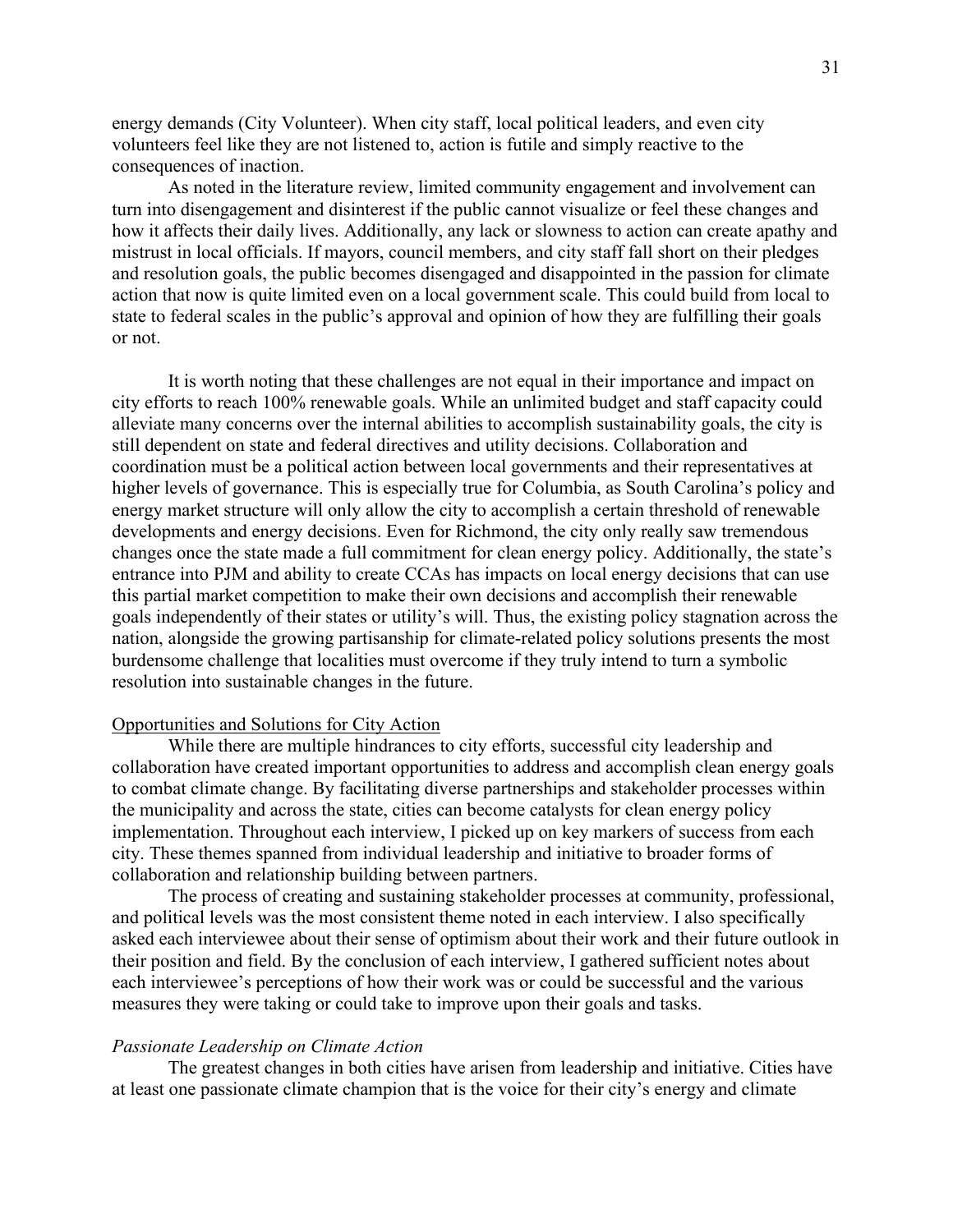initiatives. Whether it is the mayor, councilmember, staff member, or residential leader, leadership comes in many forms, but is pivotal to energy pledges and climate declarations being taken seriously. Even in periods of city-specific challenges or policy implementation delays, one leader can be a key catalyst to turn any lack of effort or impeding obstacle into a new focus on action. While cities are striving to lead by example as models for environmental concern, they still need a passionate leader and team of sustainability and energy focused full-time employees to transform rhetoric into action. Leadership also goes beyond personnel. Cities can lead clean energy technology advancements by procuring their own energy resources and accomplishing ambitious energy efficiency savings. Interviewees noted key opportunities in stepping up their own efforts by challenging city residents and respective partners by their own local leadership and example. Sometimes it only takes one leader and political catalyst to lead to innovative and effective climate solutions.

This is clear in Virginia, where clean energy opportunities arise with strong and effective leadership in state agencies, governor's office, and the legislature. This has meant hiring or electing the right people and giving them the power and agency to accomplish climate action. For Virginia's governor's leadership, he put money where his mouth was, which demonstrated his commitment and leadership (State Government Employee). By hiring and appointing a committed staff and agency leadership, Virginia has had success implementing executive orders and legislation regarding clean energy (State Government Employee). Even at a city level, Richmond's recently elected climate-focused council member has made all the difference to initiating and implementing climate action ordinances. For example, this climate advocate in council, who was a former member of the city's volunteer green commission, worked with the city and external organizations to pass the climate emergency ordinance (Non-Profit Employee). When there are obstacles to work from the sustainability or planning department or leadership dwindles from the mayor's office, one new leader can reignite the passion needed to accomplish changes. By electing someone with previous experiences and connections within and outside of the city, Richmond realized the importance of new leadership to reinvigorate and sustain their efforts.

Columbia also deals with challenges to sustain their climate and clean energy leadership, especially in the face of political silence within and outside of the city. Columbia is a bottom-up city where the information and demands comes up through the department heads, through assistant city managers, and then to the mayor (City Employee). While this bureaucratic structure may limit and slow its goals, there are opportunities for even those at the bottom of city government to catalyze the lack of effort into focusing on action (City Staff and City Volunteer). After the pandemic shut down the city, CPAC members, and especially the former chair, realized that the committee can no longer stay quiet (City Volunteer). Initially, they reformed themselves from within to better structure the roles and responsibilities of the committee. Once the committee became a more effective and functional group, they recognized a tremendous surge in leadership from within. That year's chair knew that leading by example and declaring a 100% clean energy pledge is one step, but it takes so much more effort and leadership to accomplish those goals. For CPAC, this meant challenging the city from within. They urged the city's sustainability coordinator, the city's public works assistant manager, and even the council and mayor to agree to a plan that set them on course to meet the 2036 plan. CPAC aimed to hold the rest of the city accountable for its initial pledge and the goals that have yet to be accomplished. As a result of their own leadership within a powerless, volunteer-based committee, CPAC has at least recruited more attention from city staff and leaders with decision making power (City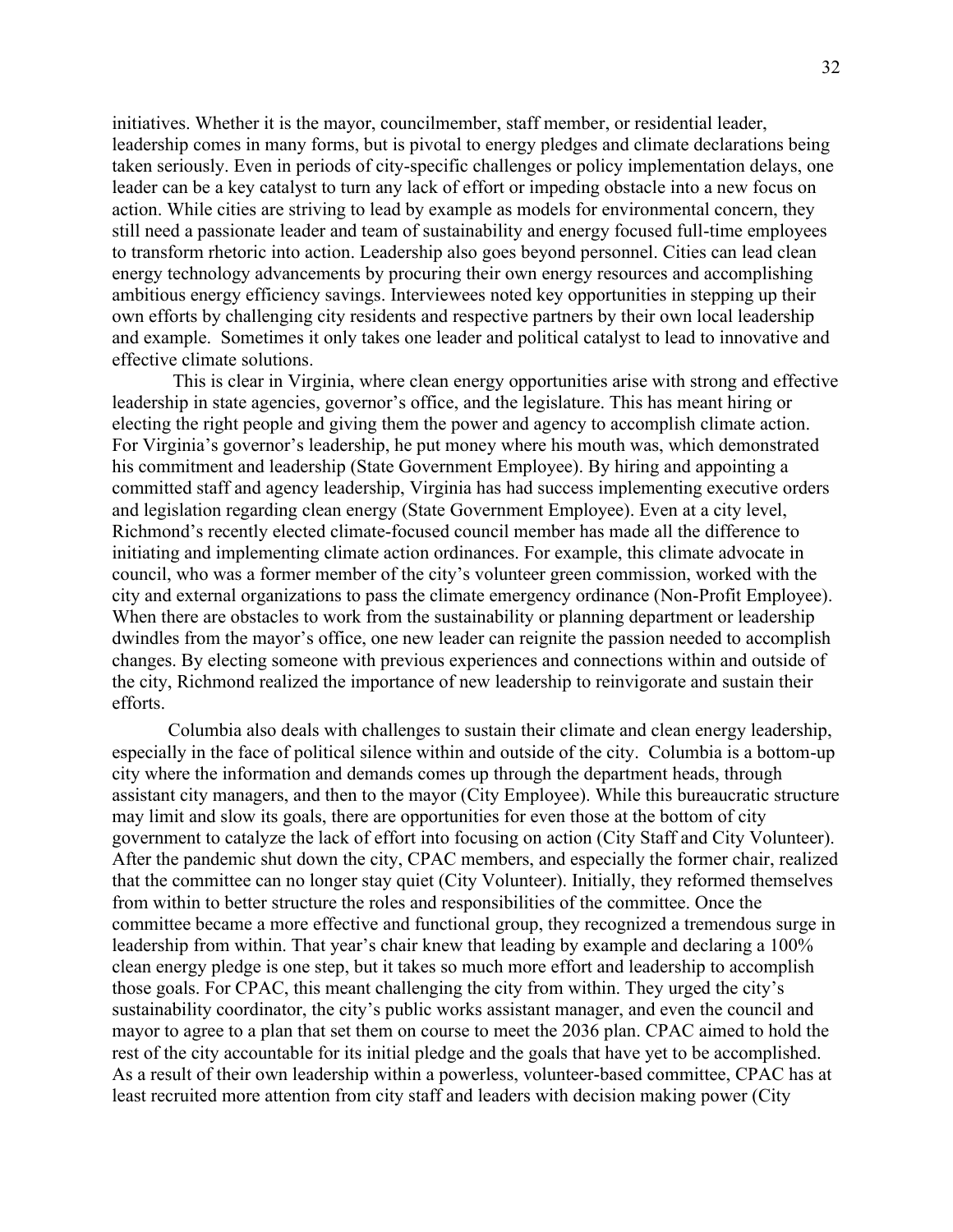Volunteer). While leadership ebbs and flows, one spark like this can set off the changes necessary for the city to meet and hopefully exceed their own goals.

# *Advocacy and Intervention in Energy Regulation and Policy*

Intervention and advocacy to the state utility commission has become an evolving best practice by cities aspiring to accomplish energy policy leadership. By engaging in conversations at the regulatory level, cities can empower themselves and make their case before the utility regulators themselves. To democratize the energy sector by including more voices at the decision-making tables, cities can attend regulatory hearings and intervene on the behalf of city residents by advocating for clean energy developments. Cities are already striving to be leaders on local energy policy, so there are opportunities to step outside their governance boundaries by advocating at a state level. As public utility commissions attempt to diversify and broaden their reach to the community residential level, cities can step up and fill this gap by advocating on the behalf of community needs for their clean energy goals. Likewise, cities can become greater advocates to the state legislature by unofficially or officially lobbying for state level policies that encourage their own city clean energy transition.

Virginia is well poised to support local goals for clean energy since the state government has set the bar for clean energy goals with the passage of the Clean Economy Act and Executive Order 43. As one interviewee noted, this provides an example for cities that encourages the formation of their own goals that can even exceed the state's goal. Thus, Virginian cities like Richmond have the state's backing to initiate their own policies (State Government Employee). As of now, Democratic leadership in the federal and state government has assuaged city efforts to push for climate and clean energy-oriented policies (City Employee). For example, the governor and legislature have passed a PACE program for commercial property assessed clean energy that localities can opt into (State Government Employee). Virginia has also indicated the potential of a state-wide or local green banks.

By opening opportunities for funding options and incentives, Virginian policy has addressed some equity concerns in the implementation of their policies (State Government Employee). Therefore, Richmond has the potential to take advantage of what exists in state policy and continue to push for local influence regarding clean energy. As noted by VA Clean Energy, cities could advocate for legislation to create a code of conduct for Dominion Energy stating that Dominion could not spend rate payer funds to influence local government decisions regarding renewable energy. Residents are also becoming savvier and understanding how they can individually participate in or become educated about regulatory proceedings at the state corporation commission (State Government Employee). This has mean more public engagement and comments on local and state level energy issues as well as interaction with political groups that are helping or representing people on how to navigate this complex and technical regulatory landscape. Because Richmond's clean energy goals have state political support and potential to grow, the city has ample opportunities to continue their political aspirations as an advocate for an equitable clean energy transition.

On the other hand, Columbia must push even harder for their clean energy goals without state level support for expansive and swift clean energy goals. Since Columbia is a blue, progressive dot within a majority Republican state, there are few ears for their voices to be listened to. However, the city recognizes that many of their own constituents are progressive environmentalist voters that are increasingly concerned about clean energy (City Employee). While Columbia may not have the political agency and voice to force the state to act, the city has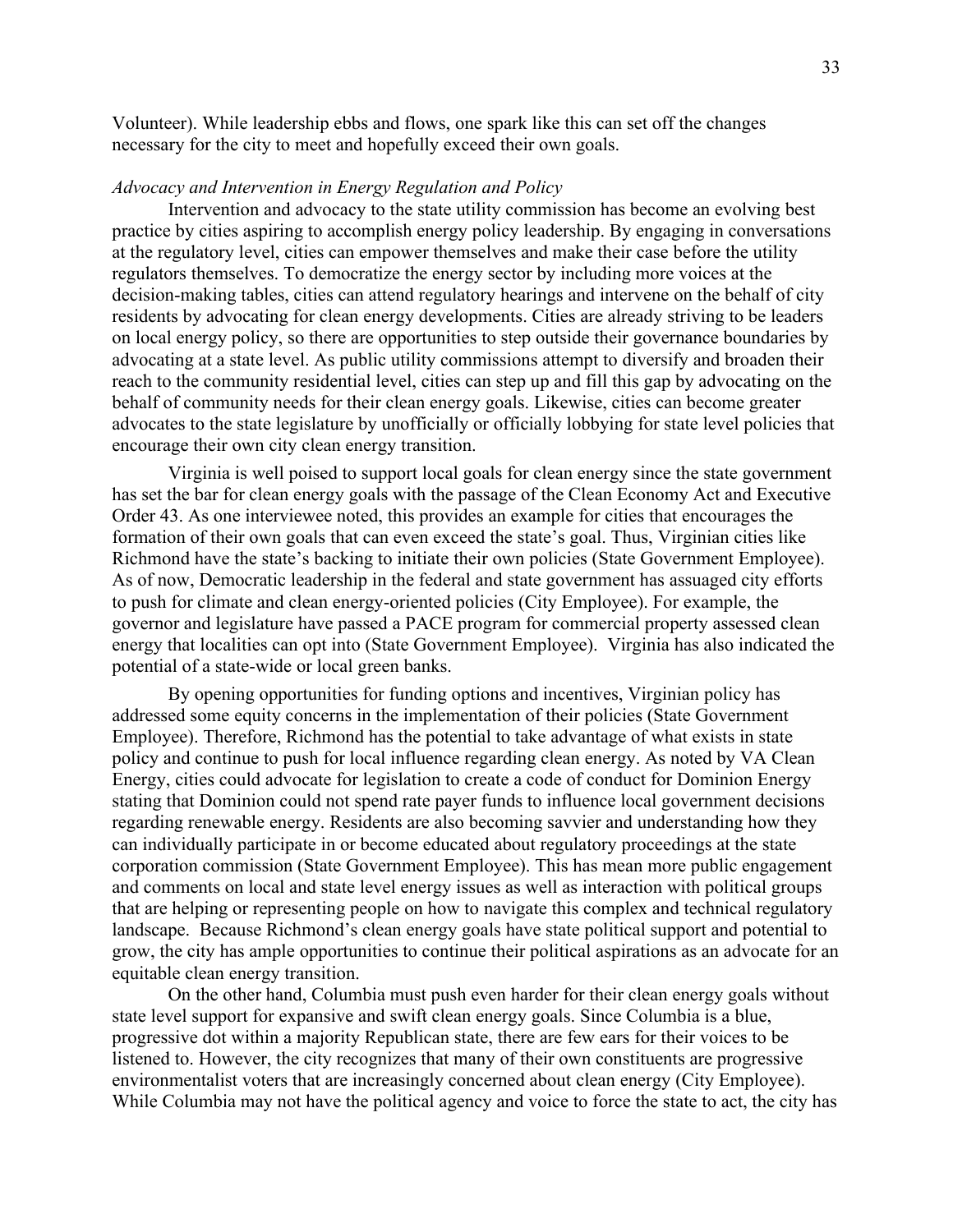the opportunity to become a more powerful advocate for city clean energy choice (Non-Profit Employee).

For example, when city residents ask about community solar and building codes to their local leaders, Columbia can take advantage of their official city lobbyist or even their proximity to state policy making to then advocate for city-based policies (Non-Profit Employee). While the SC legislature is still not completely open to climate change discussion, even conservative leaders' welcome efforts to democratize energy and support ratepayers (Non-Profit Employee). As a result of this perspective, the city can advocate for greater inclusion of city leadership in state level PSC decisions that could encourage city clean energy goals (City Volunteer).

Additionally, both states noted tremendous opportunities most recently with federal support and funding through President Biden's administration. Much like the response to President Trump's first few executive orders and directives in office, interviewees from all perspectives noted the major shift in their field and work, such as the funding attached to executive orders and congressional bills such as the Infrastructure and Build Back Better Bill. Even without these concrete changes that allowed them to resume their clean energy priorities, localities and state governments noted their confidence and optimism boost in their own individual and collective work. Likewise, this presented an opportunity to demonstrate their support of federal climate action through maintaining or increasing their commitments as seen in Richmond. However, there is an unrealized opportunity to further support higher level politics even at a local level since state and federal politics control so many funding and policy decisions. Both cities could still demonstrate their political leadership as they did back in 2017 but instead with demonstrations of support towards President Biden and his congressional supporters and advocacy to Congress to bass those same bills that would initiate major climate action across the country. Because climate action can be accomplished through multi-level governance collaboration between and support for each other.

#### *Stakeholder Partnerships and Collaboration*

In order to break through siloes and resolve communication challenges, cities can lead stakeholder processes both internally and externally. Interviewees recognized the importance of sustaining partnerships within and outside of their work environment because of how it accomplished connected goals. Such city partners include higher education staff and faculty, non-profit organizations, state agency representatives, and utility employees. My interview methodology facilitated the type of stakeholder process that is possible at a city level when clean energy and sustainability actors are connected. Cities can also achieve more equitable representation within their decision-making processes by including more partners at community and state levels.

Both city cases provided examples of building partnerships and including diverse stakeholders in their goal and task setting processes. Additionally, partnerships at a broader level between cities on a state, regional, and national level still provide local leaders with evidence of how other localities are successful in accomplishing their goals. By sharing research and experiences between each other, various networks for sustainability directors, urban planners, and mayors can help cities advance their goals in more collaborative ways. Richmond's participation in the Virginia Energy and Sustainability Peer Network is an excellent example of this opportunity. This network is comprised of 20 cities, towns, and counties throughout the state. They convene renewable energy procurement workshops in partnership with other organizations such as the World Resource Institute (City Employee). Initiatives and partnerships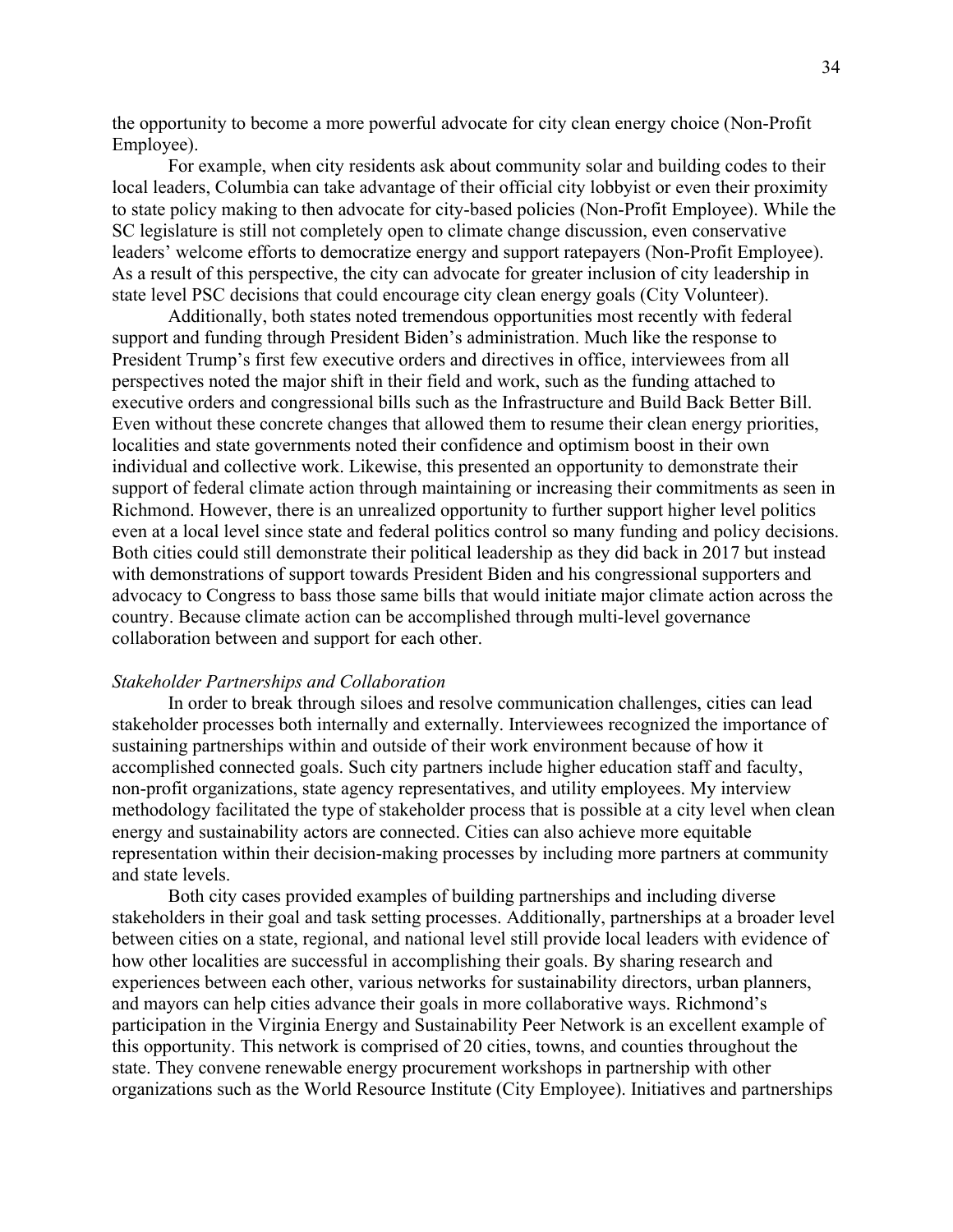like this help local leaders come together to share resources and find mutual solutions to realize their bold visions for the future.

For both South Carolina and Virginia, partnership with their utility is inevitable based on their franchise agreement, but also a key opportunity for collaboration and improved communication of mutual goals. As previously noted, Dominion's headquarters in Richmond means that they have a strong utility relationship, which can present an opportunity for partnership and more direct dialogue about their mutual interests (City Politician). Utility partnership also makes its way into the state policy and administrative process such as with the collaborative stakeholder meetings during the passage of the clean economy act (State Government Employee). While balancing utility inclusion and lobbying, cities could engage more with their utility with their customer purchasing power and ability to advocate for equitable clean energy advancements.

This is also important for officials at a state level because increased utility dialogue benefits their own efforts to catalyze clean energy developments. By welcoming Dominion speakers to state government led webinars or including a representative on committee boards, the utility may not feel as threatened by open discussion about their current and future plans (State Government Employee). While the perception continues that utilities are the bad guy in the room, local and state governments are realizing the potential opportunities by reimagining their role as a voice to consider and listen to at the decision-making table. Utility partnership that includes education about regulatory proceedings and processes with the public service commission or state corporation commission also breaks down barriers about the technical and complex energy decisions taking place. For example, Virginia's energy office partnered with Dominion and the state corporation commission to facilitate stakeholder working group meetings about the shared solar programs (State Government Employee). They examined marketing strategies especially for low-income customers about reduced energy burdens through solar. This has presented an opportunity at a state government level between agencies, utilities, and regulators to have inclusive dialogue that then translates into successful local outreach and implementation (State Government Employee). In this way, partnership led to community outreach that helps build strong community engagement and education for more sustainable solutions moving forward (State Government Employee).

Virginia's state government also put on a clean energy webinar series through the Department of Energy which raised the bar on how to collaborate internally on how to accomplish their goals and programs and how to communicate externally to the public. Even during the passage of the Clean Economy Act, the state facilitated a collaborative and inclusive process to understand all the angles of the bill and the needs of the energy landscape in transition. Collective action and coordination were reported as integral to state level work. With the VA Environmental Quality Agency, for example, an important duty is to incorporate communication and stakeholder engagement into the permitting process. Likewise, the VA Energy Office described one of their jobs as interfacing with local governments to avail them of the opportunities available (funding, partnership) from the federal government and DOE. While there is still room for improvement to push for even more coordination, especially between agencies, agency leaders recognize that collective action is necessary to reduce greenhouse gas emissions. By facilitating conversations between local organizations, VA agencies and political officials can listen to a diverse array of advocates and received valuable input for their programs and policies (State Government Employee).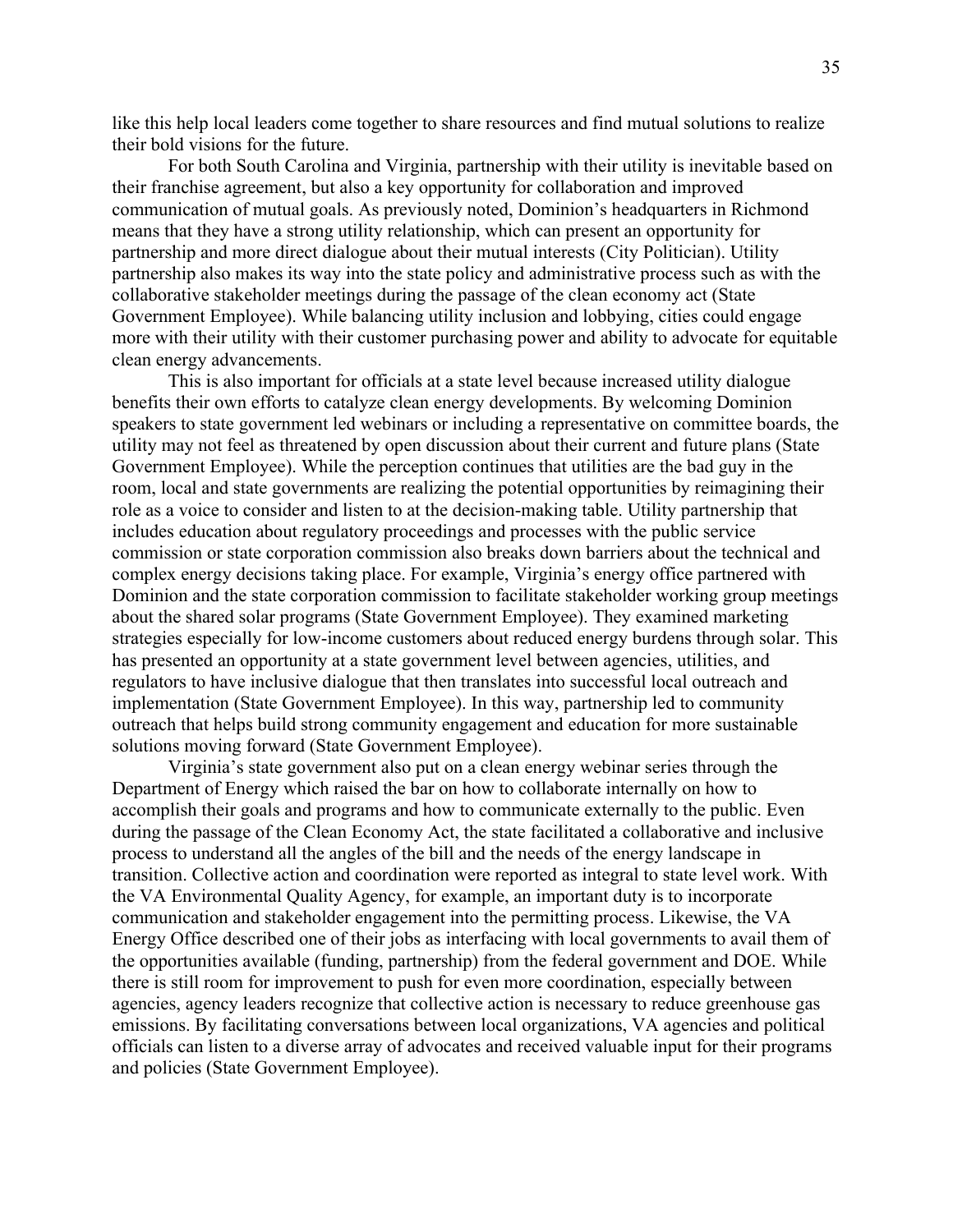The same is true for city decisions and policies. Richmond's process for passing the climate emergency ordinance involved diverse groups of organizations and groups through stakeholder meetings, which have helped spur community citizen activism that takes the discussion out of the closed back room (Non-Profit Employee). When Richmond's planning receives suggestions and comments from the public, they have the opportunity to build community trust and confidence in their work. While it can be difficult to encourage historically disinvested and excluded community members, Richmond's planning department tried to draw from diverse backgrounds, ages, and economic sectors by recruiting representatives of official civic groups, but also unofficial leaders of neighborhoods (City Employee). Community leaders of all backgrounds were welcomed into the planning process and returned to meetings because they found them valuable, as well as feeling like their input was being rewarded and captured. Richmond city council members contributed to this effort by using their own neighborhood contacts in their respective districts to do digital and personal outreach. While it is difficult for residents to set aside additional time for another meeting, city planners attempted to still capture their input by attending unrelated community meetings to still take the message right to the people themselves (City Employee). By educating the community at large and especially formally excluded people, there are broader and more effective changes to how a city accomplishes their community-based goals and plans.

Through my interviews, I recognized limited partnership and communication as Columbia's central obstacle to realizing their sustainability work for 100% renewable. However, there are efforts in progress that may reduce these internal and external siloes. The city's planning department seems to best understand the interdisciplinary nature of their work and the sustainability goals. For example, the comprehensive plan moving forward has worked with the sustainability coordinator on updating and adding more language about solar energy and green building incentives in order to advance renewable. City planning in general has shifted to prioritize public opinion and collaboration. Even at a county level, planners recognize that more collaboration is necessary for Columbia to encourage broader effects outside of city boundaries. While the county does not yet have a focus on clean energy, the city's climate action goals are opportunities for collaboration and advocacy at a larger scale (City Employee). As noted by the former CPAC chair, Columbia must understand its influence and role as a city within a county that incorporates multiple municipalities within that same county (City Volunteer).

Because these local ordinances and city climate action plans also have intentions for political leadership and advocacy, cities have opportunities to motivate and mobilize the public at large. In my Columbia city interviews with the mayor and CPAC members, they noted the opportunity for public pressures on politicians as a result of the city's own attempts to advance environmental policies (City Politician). While the public can more easily communicate to politicians and hold elected officials accountable, Columbia's proximity to the legislature at the statehouse motivates them to keep pushing for change that keeps the public motivated for state leadership as well (City Politician). Additionally, the city is beginning to recognize its own power as an influential electricity customer that could exert more influence over its energy decisions. Once city leaders noticed how influential large businesses such as Walmart could be on utility decisions to add more solar, the city has shifted its mindset about its relationship with their utility provider (City Volunteer). While the city manages its franchise agreement with Dominion and maintains a symbiotic and communicative relationship, even a city VP understands that by working together, the city can still respectively challenge and press them to permit solar projects (City Employee). As a large consumer of energy that houses other large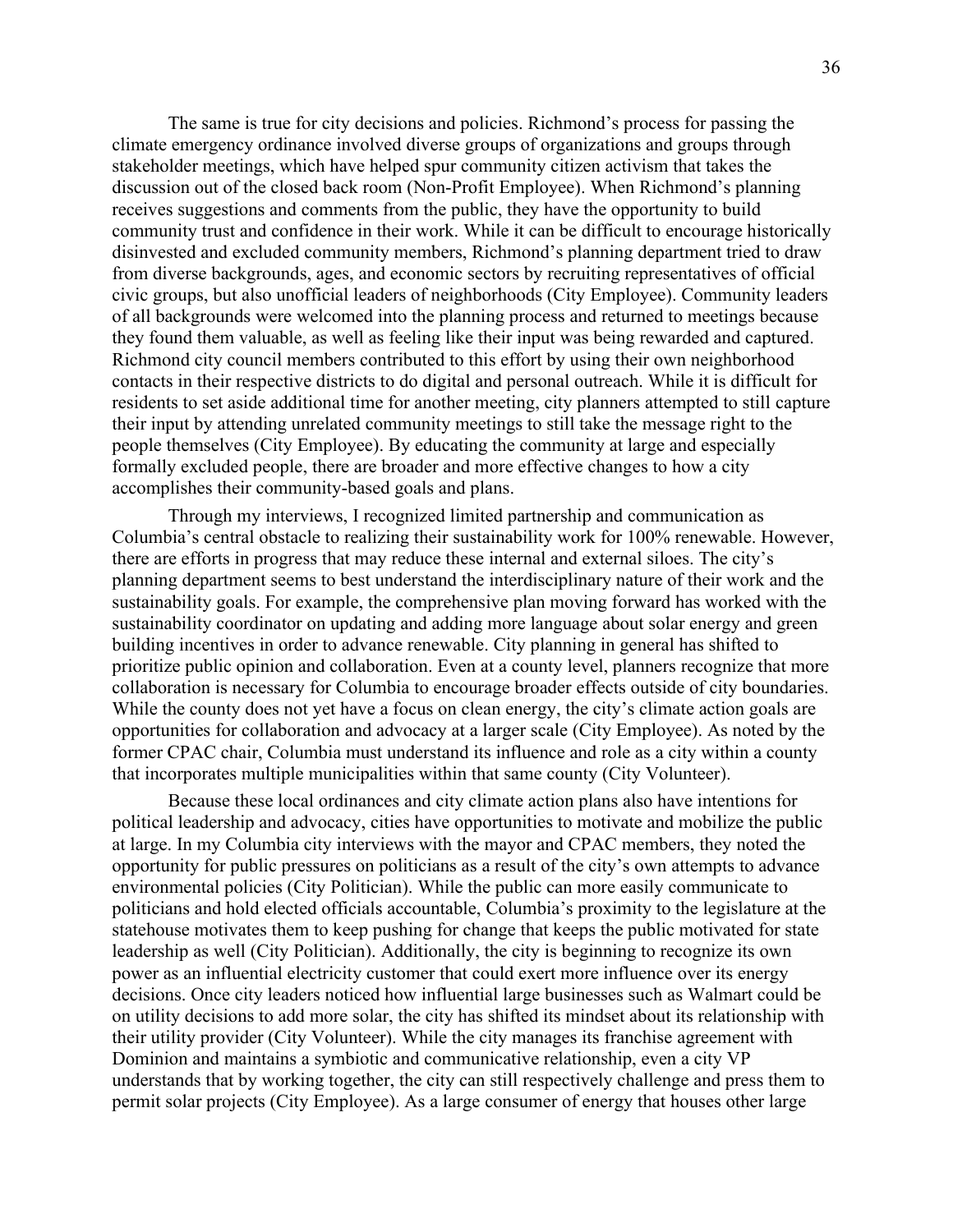consumers, such as universities, hospitals, government agencies, businesses, and more, the city can also exert pressure on the utility itself (City Volunteer).

Despite these various opportunities for collaboration and partnership, there is still so much more potential to take advantage of. The city must cultivate better relationships with entities that already exist within city boundaries, such as the nearby SC Energy Office or Department of Commerce (City Politician). SC non-profits can be used as examples for improving their connections with other local community groups and community development organizations. From this process, traditional conservation groups have been able to expand their reach and agenda to include energy poverty, such as with the connected through crisis campaign. As a result, these capital cities have unique opportunities for stakeholder collaboration with these entities. Since Columbia still has a lot of tasks to advance in comparison to other cities with the same goals, there are partnership opportunities even between other cities, such as Richmond VA. City staff, politicians, and CPAC can learn from and work with different cities to push their own agenda forward (City Volunteer and City Politician).

# **Conclusion**

Throughout the interview and research process, I recognized emerging recommendations that these specific cities, and cities in general, could relate to. The following outline of

recommendations stem from a synthesis of my literature review and interview analysis.

- Recommendations
	- o Diversify and expand the decision-making table
		- Collaborate with a diverse group of community partners and stakeholders including state government leaders, NGO employees, residential leaders or members, and utility employees
		- Research groups with vested interests in your work (i.e., housing agencies, interfaith groups, construction businesses, local renewable contractors, universities)
		- Take advantage of the city's role as the capital with its proximity to state politics, university researchers and resources, and key businesses
	- o Empower the city's office of sustainability
		- Position sustainability coordinators in the mayor's office or in a more powerful role
		- $\blacksquare$  Integrate their plans and work throughout the entire city
		- Think about long term savings and priorities when distributing the budget
		- Hold city staff and officials accountable and responsible for their commitments and plans
	- o Actively engage with state politics and regulation
		- Consistently work alongside state agencies and utilize their expertise and funding opportunities
		- Advocate for pro-environment and clean energy policies with engagement with the district's representative and senator and demonstrating public pressure for such policies
		- Intervene in the Public Service Commission during public comment periods or through formal interventions in regulatory proceedings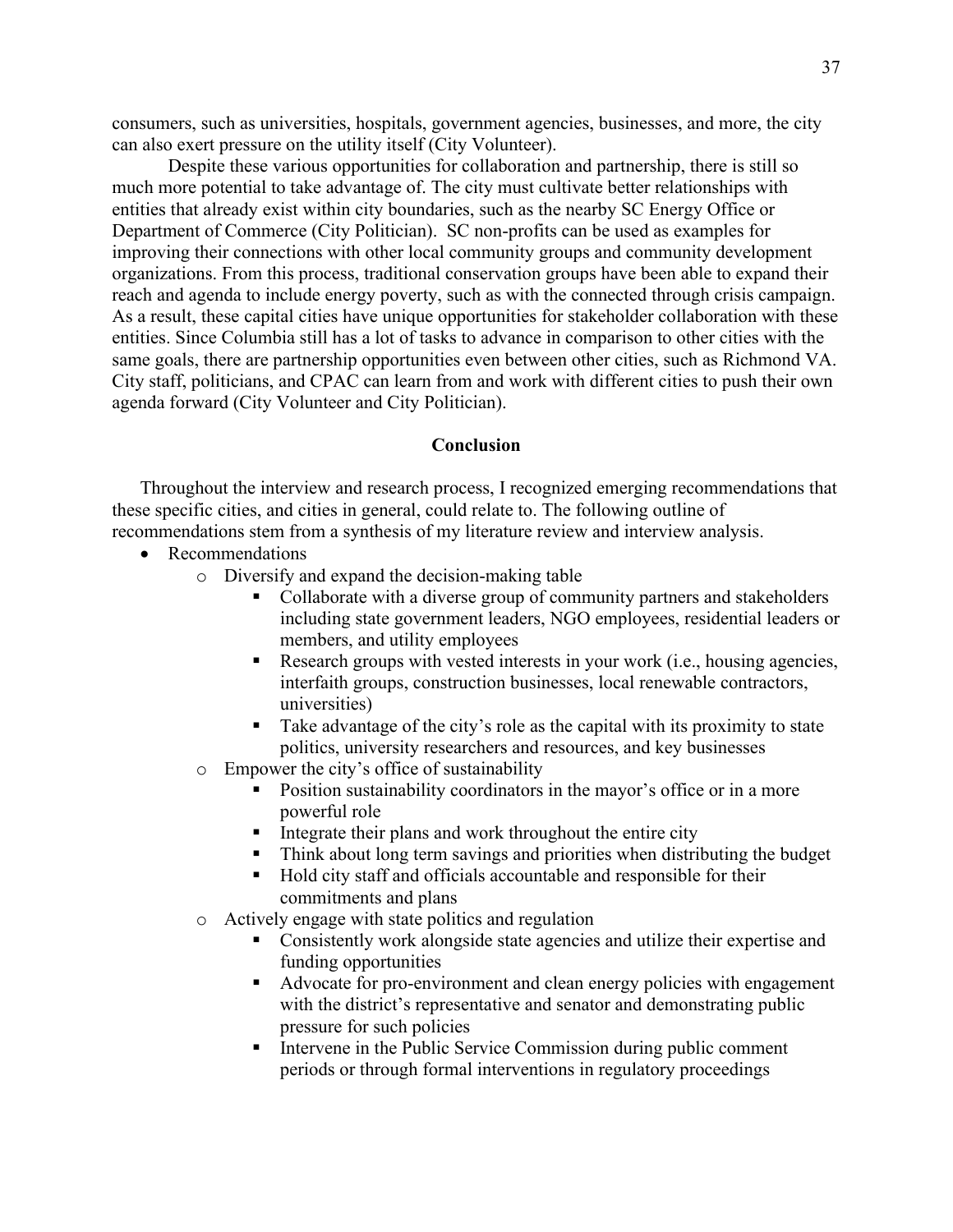- Utilize the city's lobbyist to make sure that the city's goals are at least addressed or made aware at a state level
- o Provide access to the city's plan, updates, and other communication content
	- Publish updates and annual reports that are easily accessible to the public
	- Provide opportunities for comments and questions to the city about these plans and updates
	- Maintain an updated and clear website alongside consistent email and social media communication
	- Review the city's sustainability plans and commitments on a regular basis (annually at least) and present updates with city staff, officials, and community members
	- Interact directly with these community members and stakeholders on a consistent basis in order to strengthen this working and communicative relationship
- o Utilize local, regional, and national networks to share information, experiences, news, and questions about your mutual work
	- Examples: Southeast Sustainability Coordinator Network, Urban Sustainability Directors Network
	- Continuously learn from others and various cities across the country to keep reimagining what is possible within your position or city

Outside of these general recommendations, I realized several key implications and takeaways throughout my research process. I found that while cities are increasingly burdened by various challenges as noted before, local leaders, whether council members, staff, or residents themselves, have an inspiring level of optimism that their efforts can collectively achieve meaningful change. Regardless of political shifts and professional turnover, both cities have inspiring leaders that will sustain these efforts moving forward. While the resolutions on paper may have been politically symbolic in nature initially, city staff and residents alike took these pledges seriously and have recognized the seriousness and importance of these goals moving forward. Because city residents are living through climate change impacts that affect their standard of living now and in the future, the city now understands its imperative duty to improve its city and the wellbeing of its residents. As participation in energy decisions grow and more sustainability and city planning experts are becoming more well versed in energy topics, I think there are major opportunities in the future for transformative reform in how cities accomplish their energy related policies. While there are frustrating obstacles such as political stagnation at state and federal levels, local clean energy work may demonstrate the urgent necessity and feasibility for pro-renewable policies and funding. If more cities realize the opportunities through the above recommendations, it may be possible for more cities to use their political leadership collectively to then push for larger scale changes in the future.

At the conclusion of writing and publishing this thesis, I have gone one step further in the basic requirements of my honors thesis submission. In order to sustain this research process, I have and will continue my outreach process by sharing my research with the same connections I made throughout this thesis process. With participation in city meetings, organization meetings, and local climate focused conferences, I have already been able to transform this document into meaningful dialogue. So far, I have presented at Columbia's CPAC monthly meeting about my initial findings and recommendations. This resulted in a new push to change partnership and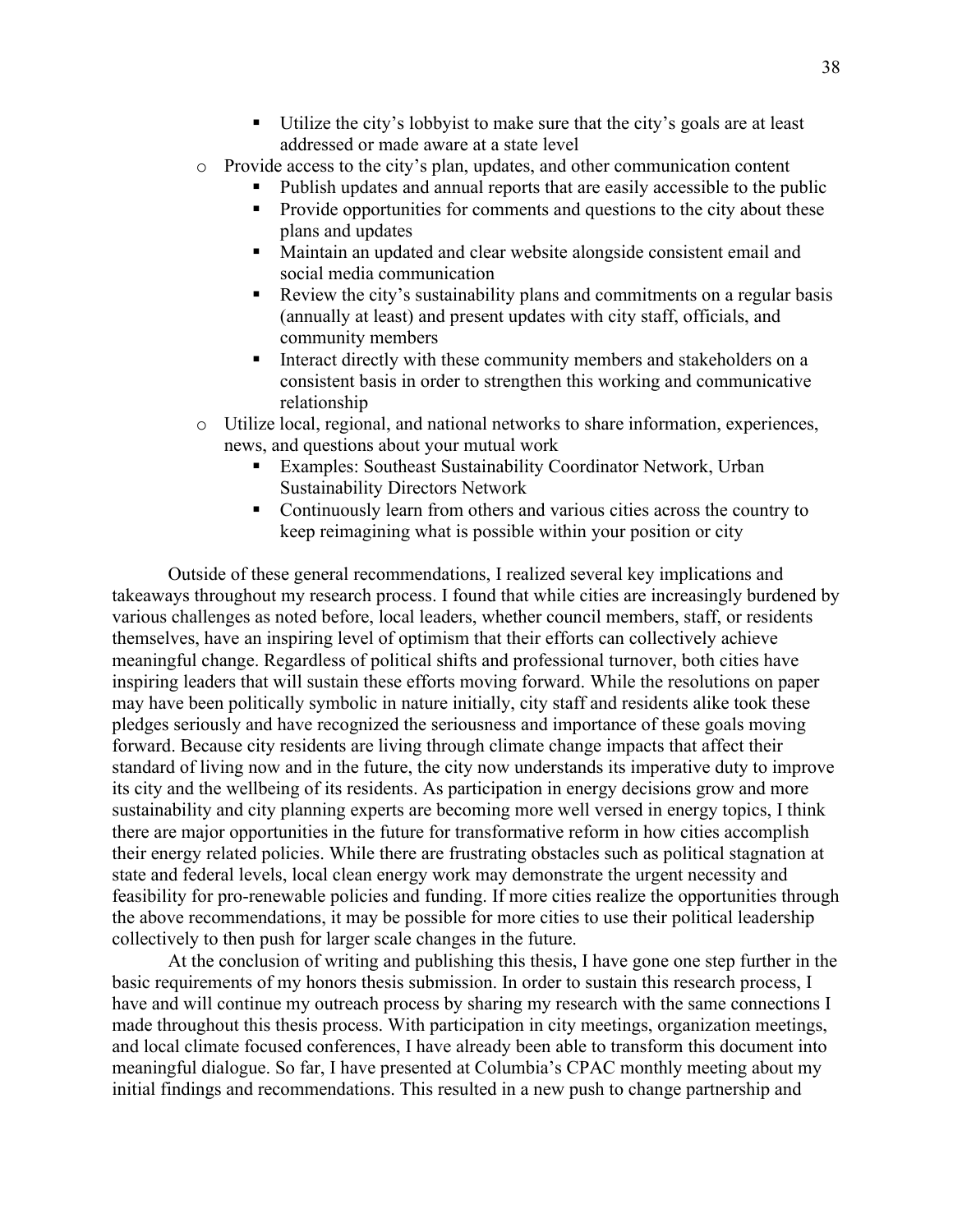communication strategies in order to receive more public and stakeholder input. Likewise, I presented these same findings to the city's Sierra Club chapter because of their interest in my research process. I was able to educate both environmental advocates and residents of the city, who then realized what the city was doing and had the potential to accomplish. Lastly, I was an organizing committee member and concluding speaker for the city's first Climate Ready Columbia Conference.

By facilitating partner conversations about city sustainability efforts and also sharing my perspective from my research, I was able to connect and reconnect with city leaders and residents that had mutual goals and interests in this work. Currently, I am in the process of translating this dense, scholarly document into a white paper and presentation for each city and a more general document about my research findings. My hope is that this document then becomes more useful and tangible for city leaders to access in their quest for climate action plan guidance, especially for clean energy goals. While also publishing this paper to scholar commons and other publishing sites, my central goal is for this thesis to encourage shifts in policy, mindset, and outlook for the future of city sustainability and clean energy policy.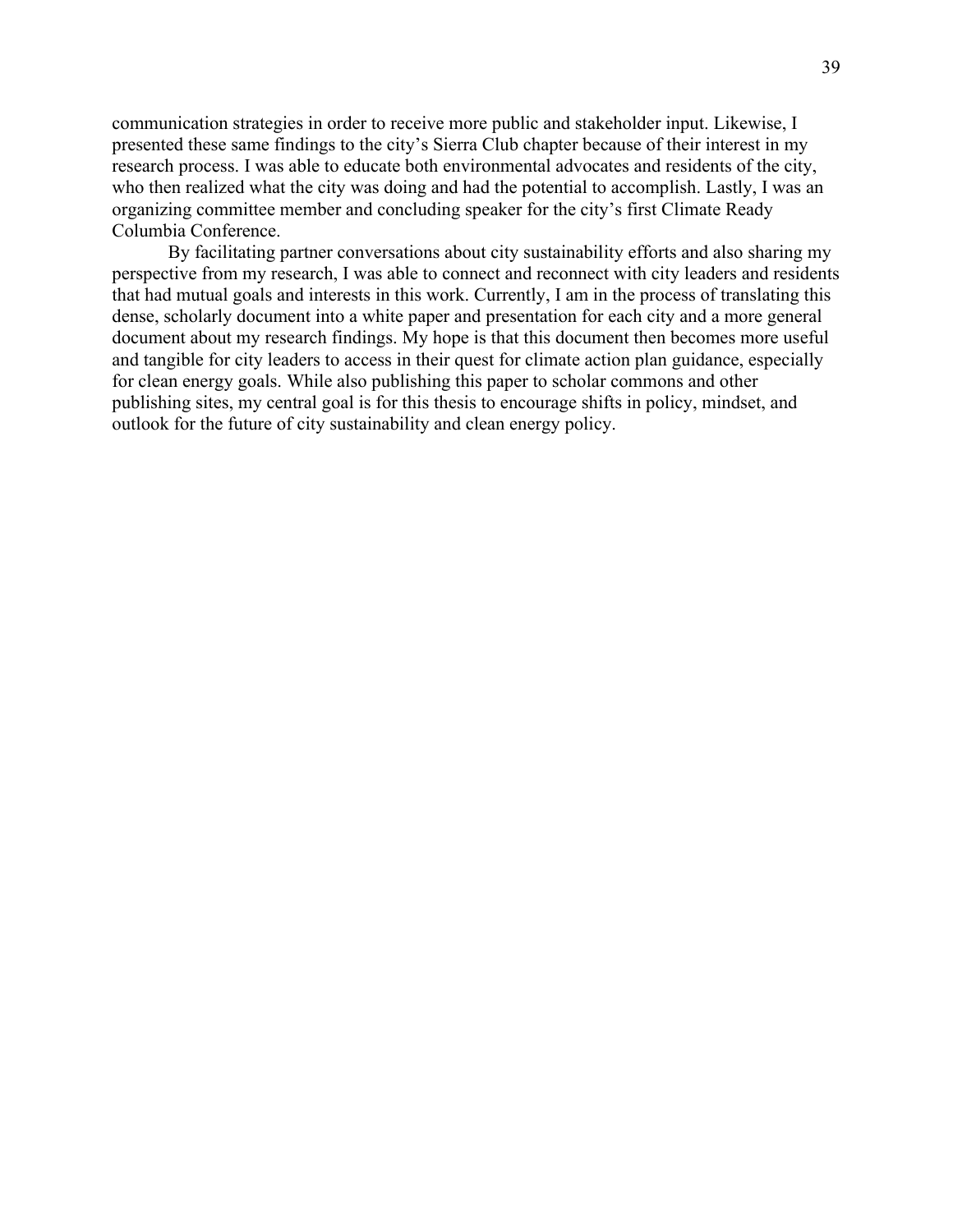# **Bibliography**

- Aznar, Alexandra, Megan Day, Elizabeth Doris, and Shivani Mathur. (2015). "City-Level Energy Decision Making: Data Use in Energy Planning, Implementation, and Evaluation in U.S. Cities." *Renewable Energy*, 67.
- Borenstein, Severin, and James Bushnell. (2015). "The U.S. Electricity Industry after 20 Years of Restructuring," n.d., 32.
- Bouzarovski, Stefan & Simcock, Neil. (2017). Spatializing energy justice. Energy Policy. 10.1016/j.enpol.2017.03.064.
- Bridge, G[., Bouzarovski, S.,](https://www.research.manchester.ac.uk/portal/stefan.bouzarovski.html) Bradshaw, M., & Eyre, N. (2013). [Geographies of energy transition:](https://www.research.manchester.ac.uk/portal/en/publications/geographies-of-energy-transition-space-place-and-the-lowcarbon-economy(85177272-6644-44a1-ac40-e483a68e6ee7).html)  [Space, place and the low-carbon economy.](https://www.research.manchester.ac.uk/portal/en/publications/geographies-of-energy-transition-space-place-and-the-lowcarbon-economy(85177272-6644-44a1-ac40-e483a68e6ee7).html) *Energy Policy*, *53*, 331- 340. <https://doi.org/10.1016/j.enpol.2012.10.066>
- Bulkeley, Harriet. (2005) Rethinking Sustainable Cities: Multilevel Governance and the 'Urban' Politics of Climate Change, Environmental Politics, 14:1, 42- 63, DOI: [10.1080/0964401042000310178](https://doi.org/10.1080/0964401042000310178)
- Bulkeley, Harriet. (November 21, 2010) "Cities and the Governing of Climate Change." *Annual Review of Environment and Resources* 35, no. 1: 229–53. [https://doi.org/10.1146/annurev-environ-072809-101747.](https://doi.org/10.1146/annurev-environ-072809-101747)
- *By-laws city of columbia climate ... - cpac.columbiasc.gov*. (n.d.). https://cpac.columbiasc.gov/wpcontent/uploads/2021/01/CPAC\_Bylaws\_2021\_Approved.pdf
- Byrd, C. (2020, September 14). *South Carolina households spent more on electric bills than any other state, study finds*. Post and Courier. https://www.postandcourier.com/news/southcarolina-households-spent-more-on-electric-bills-than-any-other-state-studyfinds/article\_e8f22876-1270-11e8-9ba9-cf7f06787d83.html
- *Climate change: Richmond*. RVA Richmond. (n.d.). https://www.rva.gov/index.php/sustainability/climate-change
- Collins, J. (2020, July 23). *Ex-utility exec pleads guilty to \$1b fraud in South Carolina*. Tribune. https://www.sandiegouniontribune.com/business/nation/story/2020-07-23/ex-utility-execpleads-guilty-to-1b-fraud-in-south-carolina
- Cullenward, Danny and Welton, Shelley. (July 11, 2018). The Quiet Undoing: How Regional Electricity Market Reforms Threaten State Clean Energy Goals Yale Journal on Regulation Bulletin (Sept. 2018, Forthcoming), Available at SSRN: <https://ssrn.com/abstract=3212687> or [http://dx.doi.org/10.2139/ssrn.3212687](https://dx.doi.org/10.2139/ssrn.3212687)
- Dominion Energy. (2021, April 29). *Dominion Energy seeks projects to increase renewable energy in Virginia*. Dominion Energy Seeks Projects to Increase Renewable Energy in Virginia. from https://www.prnewswire.com/news-releases/dominion-energy-seeksprojects-to-increase-renewable-energy-in-virginia-301280379.html
- Gonçalves, T., & Liu, Y. (2020, June 24). *How US cities and counties are getting renewable energy*. World Resources Institute. https://www.wri.org/blog/2020/06/renewable-energyprocurement-cities-counties
- Greenstone, Michael and Looney, Adam. (2011). "A Strategy for America's Energy Future: Illuminating Energy's Full Costs". https://www.brookings.edu/research/a-strategy-foramericas-energy-future-illuminating-energys-full-costs/
- Hallegatte, Stéphane & Henriet, Fanny & Corfee-Morlot. (2008). The Economics of Climate Change Impacts and Policy Benefits at City Scale: A Conceptual Framework. OECD,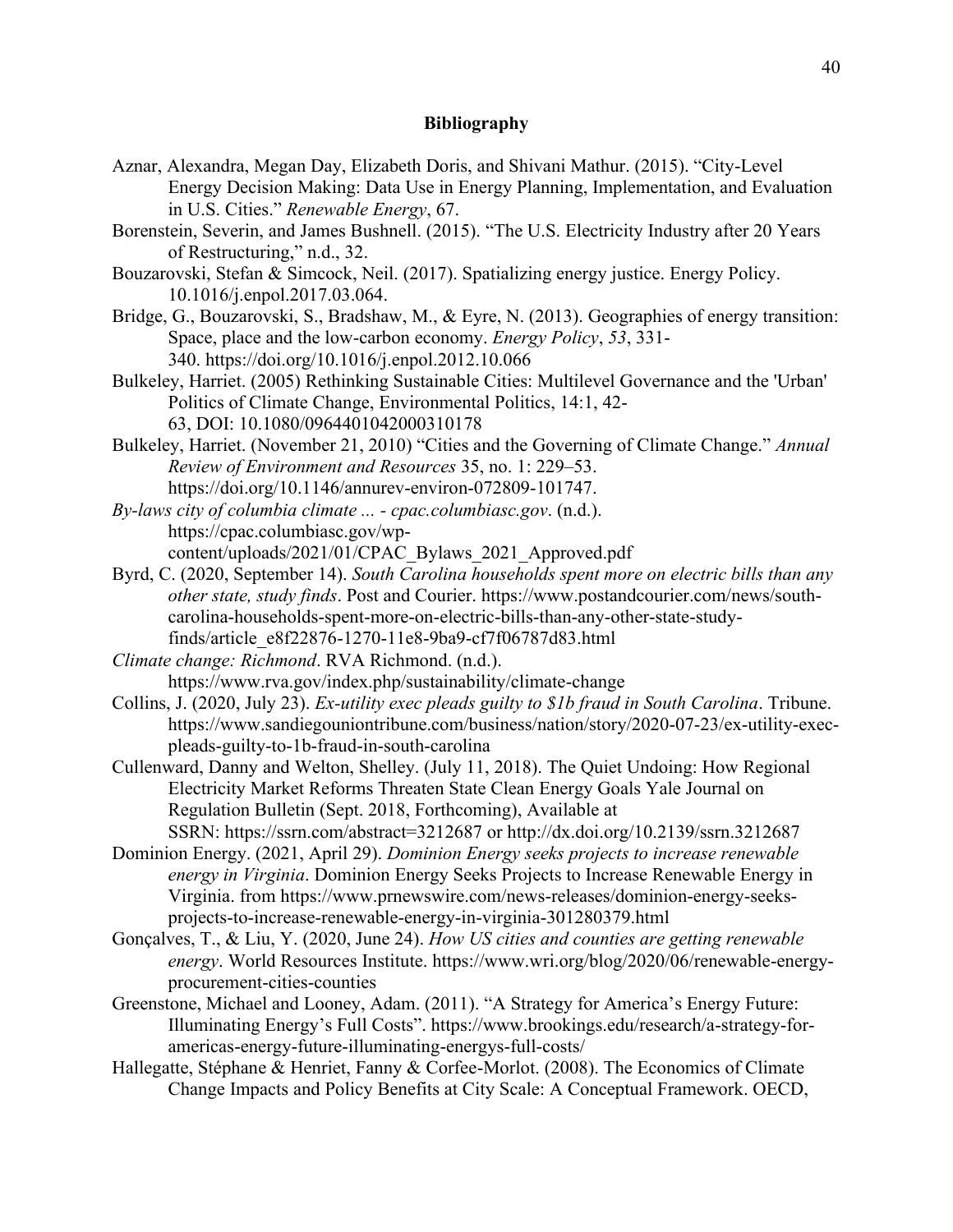Environment Directorate, OECD Environment Working Papers. 104. 10.1007/s10584- 010-9976-5.

- Harland, Prechel. (2020): Neoliberal Organizational and Political-Legal Arrangements and Greenhouse Gas Emissions in the U.S. Electrical Energy Sector, The Sociological Quarterly, DOI: 10.1080/00380253.2020.1733450
- Harrison, C. (2020). Electricity capital and accumulation strategies in the U.S. electricity system. *Environment and Planning E: Nature and Space*. <https://doi.org/10.1177/2514848620949098>
- Hoffman, J. (2020). *Throwing shade in RVA*. Jeremy S. Hoffman, Ph.D. http://jeremyscotthoffman.com/throwing-shade
- *Initiatives: Richmond*. RVA Richmond Virginia. (2022). https://rva.gov/index.php/sustainability/initiatives
- Kahler, S. (2021, November 21). *Famously hot: Culture and climate change in South Carolina*. Planet Forward. Retrieved April 27, 2022, from https://www.planetforward.org/idea/famously-hot-culture-and-climate-change-in-southcarolina
- Konisky, D. M., Milyo, J., & Richardson, L. E. (2008). *Environmental Policy Attitudes: Issues, Geographical Scale, and Political Trust*. Social Science Quarterly, 89(5), 1066–1085. <http://www.jstor.org/stable/42956363>
- Konisky, David and Neal D. Woods. (2017). "Environmental Policy." In *Politics in the American States*, 10th ed. Virginia Gray, Russell L. Hanson, and Thad Kousser, eds. Washington, DC: CQ Press, 469-500.
- Konisky, David. (2011). *Public Preferences for Environmental Policy Responsibility*, Publius: The Journal of Federalism, Volume 41, Issue 1, Pages 76– 100, <https://doi.org/10.1093/publius/pjp044>
- Lavelle, M. (2020, November 30). *Partisan divide in Congress wider than ever on environmental issues, group says*. Inside Climate News. https://insideclimatenews.org/news/23022017/congress-environmental-climate-changeleague-conservation-voters
- Lee, K. (2021, September 29). *City Council declares city of Richmond to be in a state of climate emergency the commonwealth times*. The Commonwealth Times. https://commonwealthtimes.org/2021/09/29/city-council-declares-city-of-richmond-tobe-in-a-state-of-climate-emergency/
- City of Columbia Office of the Mayor. (2022). *Making Columbia 100% clean energy*. https://mayor.columbiasc.gov/making-columbia-100-clean-energy/
- McKillop, M. (2020). *Is this the United Fate of America? - tfah*. https://www.tfah.org/wpcontent/uploads/2020/12/ClimateChange\_HealthRpt\_FINAL.pdf
- McLeod, H. (2017, July 31). *Utilities ditch reactors that launched U.S. Nuclear Renaissance*. Reuters, from https://www.reuters.com/article/us-usa-nuclear-south-carolina/utilitiesditch-reactors-that-launched-u-s-nuclear-renaissance-idUSKBN1AG22S
- Popovich, N., Albeck-ripka, L., & Pierre-louis, K. (2019, June 2). *The trump administration is reversing nearly 100 environmental rules. here's the full list.* The New York Times. https://www.nytimes.com/interactive/2020/climate/trump-environment-rollbacks.html
- Quiroz, A. (2019, March 11). *Sleeping giant: The State of solar in South Carolina*. Clean Energy Finance Forum. https://www.cleanenergyfinanceforum.com/2019/03/11/sleeping-giantthe-state-of-solar-in-south-carolina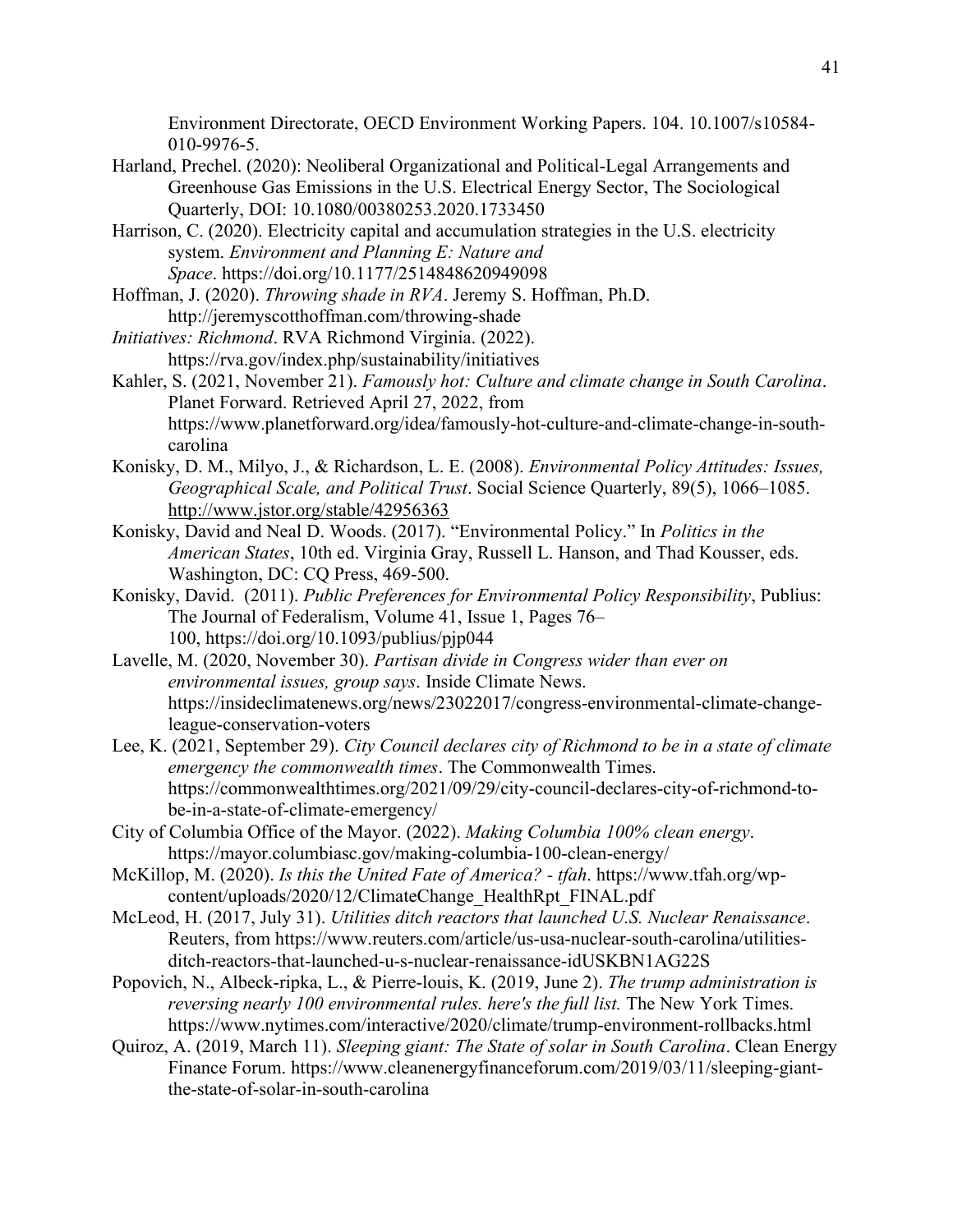- Sierra Club. *Ready for 100*. (2022, April 21). https://www.sierraclub.org/ready-for-100/commitments#:~:text=What%20are%20100%25%20Clean%20Energy,100%25%20 clean%2C%20renewable%20energ
- Rinfret, Sara and Pautz. (2019). *US Environmental Policy in Action Second Edition*, pages 1-28.
- Roberts, J. (2022, April 8). *Utility bills 101: Average cost of utilities*. Move.org,
- https://www.move.org/utility-bills-101/
- RVAgreen 2050. (2022), https://www.rvagreen2050.com/
- *SC Energy Data*. S.C. Energy Office. (n.d.), https://energy.sc.gov/node/3067
- Shandas, V., Voelkel, J., Williams, J., & Hoffman, J. (2019, January 3). *Integrating satellite and ground measurements for predicting locations of extreme urban heat*. MDPI, from https://www.mdpi.com/2225-1154/7/1/5
- Sources of Greenhouse Gas Emissions. (2020, September 09). U.S. Environmental Protection Agency, https://www.epa.gov/ghgemissions/sources-greenhouse-gas-emissions
- Office of Regulatory Staff. (2022). *South Carolina Energy Freedom Act* http://ors.sc.gov/consumers/electric-natural-gas/solar/south-carolina-energy-freedom-act
- SEIA. *South Carolina Solar*.. (2021), https://www.seia.org/state-solar-policy/south-carolinasolar
- Center for Climate and Energy Solutions. *State climate policy maps*. (2021, December 7), https://www.c2es.org/content/state-climate-policy/
- Talen, Emily. (2012). *City Rules: How Regulation Affects Urban Form,* Chapter 7: Sustainability
- EIA. *U.S. Energy Information Administration - EIA - independent statistics and analysis*.. (2021, December 16), https://www.eia.gov/state/analysis.php?sid=SC#95).
- Center for Climate and Energy Solutions. *U.S. state climate action plans*.. (2021, November 4), https://www.c2es.org/document/climate-action-plans
- US Department of Commerce, N. O. A. A. (n.d.). Columbia, SC, https://www.weather.gov/cae/HistoricFloodingOct2015.html).
- Viguié, Vincent, and Stéphane Hallegatte. "Trade-Offs and Synergies in Urban Climate Policies." *Nature Climate Change* 2, no. 5 (May 2012): 334–37. [https://doi.org/10.1038/nclimate1434.](https://doi.org/10.1038/nclimate1434)
- Vogelsong, S. (2021, August 20). *Yes, Virginia, we are seeing more - and more intense rainfall*. Virginia Mercury, https://www.virginiamercury.com/2021/08/20/yes-virginiawe-are-seeing-more-and-more-intense-rainfall/
- Vogelsong, S. (2021, March 18). *Virginia has \$43 million in carbon market revenues. how is it going to spend it?* Virginia Mercury, https://www.virginiamercury.com/2021/03/17/virginia-has-43-million-in-carbon-marketrevenues-how-is-it-going-to-spend-it/).
- Vogelsong, S. (2021, October 4). *A 2020 law could decide whether Dominion customers get zero or \$372 million in refunds*. Virginia Mercury, https://www.virginiamercury.com/2021/10/04/a-2020-law-could-decide-whether
	- dominion-customers-get-zero-or-372-million-in-refunds/).
- Welton, Shelley, and Joel Eisen. "CLEAN ENERGY JUSTICE: CHARTING AN EMERGING AGENDA." *Harvard Environmental Law Review* 43 (n.d.): 66.
- Welton, Shelley. (April 12, 2016). Public Energy 92 NYU L Rev 267 (2017), Available at SSRN: <https://ssrn.com/abstract=2763915>
- Welton, Shelley. (May 14, 2019). Decarbonization in Democracy 67 UCLA Law Review 56, Available at SSRN: <https://ssrn.com/abstract=3388219>